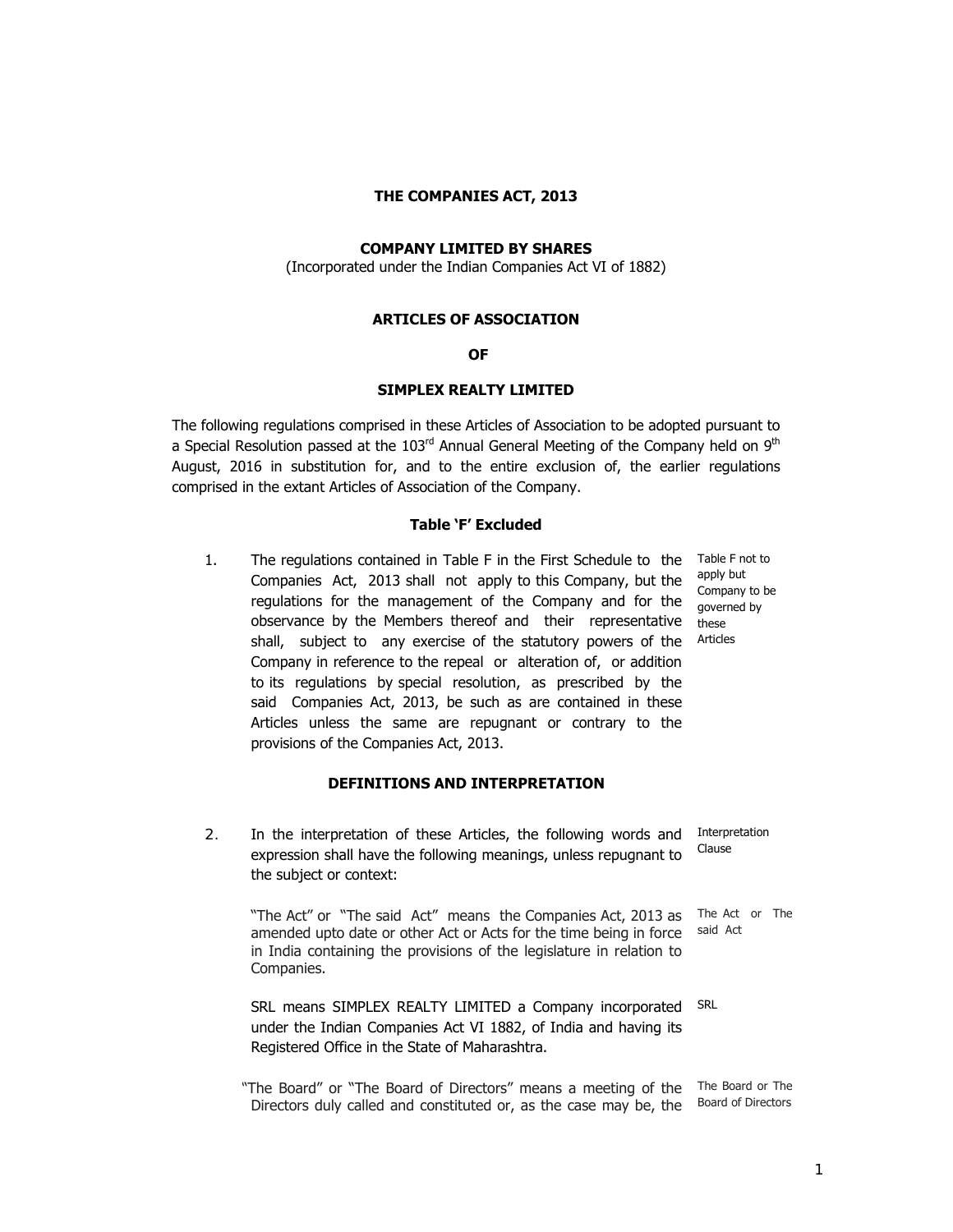|                                     | Directors assembled at a Board or the requisite number of<br>Directors entitled to pass a Circular Resolution in accordance with<br>these Articles.                                                                                                                                                                                                                                                                                                                    |
|-------------------------------------|------------------------------------------------------------------------------------------------------------------------------------------------------------------------------------------------------------------------------------------------------------------------------------------------------------------------------------------------------------------------------------------------------------------------------------------------------------------------|
| The Company                         | "Company" means Simplex Realty Limited                                                                                                                                                                                                                                                                                                                                                                                                                                 |
| Director                            | "Directors" means the Directors for the time being of the<br>Company or as the case may be, the Directors assembled at a<br>Board.                                                                                                                                                                                                                                                                                                                                     |
| Alter                               | "Alter" and "Alteration" shall include the making of additions,<br>omissions, insertion, deletion and substitutions                                                                                                                                                                                                                                                                                                                                                    |
| Month and<br>Calendar<br>month      | "Month" means a period of thirty days and a "Calendar month"<br>means an English Calendar Month.                                                                                                                                                                                                                                                                                                                                                                       |
| Independent<br><b>Directors</b>     | "Independent Directors" shall have the meaning assigned thereto<br>by Section 149 (6) of the Act.                                                                                                                                                                                                                                                                                                                                                                      |
| Office                              | "Office" means the registered office for the time being of the<br>Company.                                                                                                                                                                                                                                                                                                                                                                                             |
| Ordinary<br><b>Business</b>         | "Ordinary Business" means business to be transacted at an Annual<br>General Meeting relating to (i) the consideration of financial<br>statements, consolidated financial statements, if any, and the<br>reports of the Board of Directors and Auditors; (ii) the declaration<br>of any dividend; (iii) the appointment of Directors in the place of<br>those retiring; and (iv) the appointment or ratification thereof and<br>Fixing of remuneration of the Auditors. |
| Special<br><b>Business</b>          | "Special Business" means business other than the Ordinary<br>Business to be transacted at an Annual General Meeting and all<br>business to be transacted at any other General Meeting.                                                                                                                                                                                                                                                                                 |
| These<br>Presents or<br>Regulations | "These Presents" or "Regulations" means these Article of<br>Association as originally framed or altered from time to time<br>and includes the Memorandum where the context so requires.                                                                                                                                                                                                                                                                                |
| Seal                                | "Seal" means the Common Seal for the time being of the<br>Company.                                                                                                                                                                                                                                                                                                                                                                                                     |
| Rules                               | "Rules" means the applicable rules for the time being in force as<br>prescribed under relevant Sections of the Act.                                                                                                                                                                                                                                                                                                                                                    |
| Gender                              | Words imparting the masculine gender include the feminine<br>gender.                                                                                                                                                                                                                                                                                                                                                                                                   |
| Singular<br>Number                  | Words imparting the singular number include the plural number.                                                                                                                                                                                                                                                                                                                                                                                                         |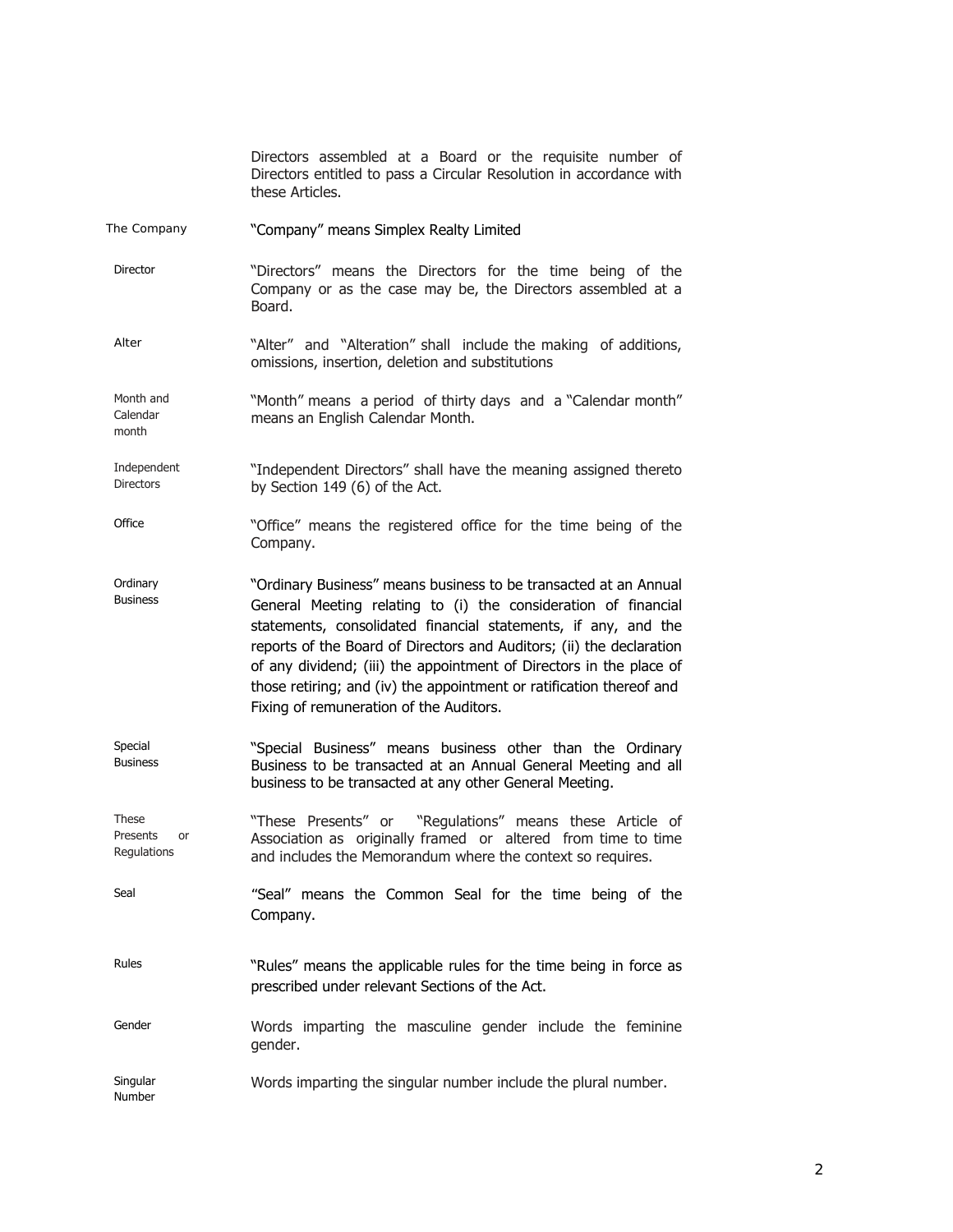Subject aforesaid, any words and expressions defined in the said Act as modified up to the date on which these Articles become binding on the Company shall, except where the subject or context otherwise require, bear the same meanings in these Articles.

Words and Expressions defined in the Act

 "Writing" shall include printing and lithography and any other mode or modes representing or reproducing words in visible forms. Writing

 3. The Marginal Notes hereto shall not affect the construction hereof. The Marginal notes

## **SHARE CAPITAL**

- 4. The Authorised Share Capital of the Company is Rs. 10 ,00,00,000/- (Rupees Ten Crores only) divided into 1,00,00,000 (One Crore only) equity shares of Rs. 10/- (Rupees Ten only ) each with the rights, privileges and conditions attaching thereto as provided by the Articles of Association of the Company for the Time being. The Company has power from time to time to increase or reduce its Capital and to divide the shares in the Capital for the time being into other classes and to attach thereto respectively such preferential, deferred, qualified or other special rights, privileges, conditions or restrictions as may be determined by or in accordance with the Articles of Association of the Company and to vary, modify or abrogate any such right, privilege, conditions or restrictions in such manner as may for the time being be permitted by the Articles of Association of the Company or the legislative provisions for the time being in force in that behalf.
- 5. Subject to the provisions of the Act and these Articles, the shares in the Capital of the Company for the time being (including any share forming part of any increased capital of the Company) shall be under the control of the Directors who may allot or otherwise dispose of the same or any of them to such person in such proportion and on such terms and conditions and either at a premium or at par and at such time as they may from time to time think fit and proper, and with full power to give to any person the option to be allotted shares of the Company either at par or at a premium, such option being exercisable at such time and for such consideration as the Directors think fit. Provided that the option or right to call on shares shall not be given to any person or persons without the sanction of the Company in Board meeting.
- 6. Subject to Section 62 and 42 of the Act, and without derogating from the power for that purpose conferred on the Directors under Article 7, the Company in general meeting may, by special resolution, determine to issue further shares out of the authorised but unissued capital of the Company and may determine that any shares (whether forming part of the original

Shares under the control of the Directors

Power of General Meeting to offer shares to such persons as the Company may resolve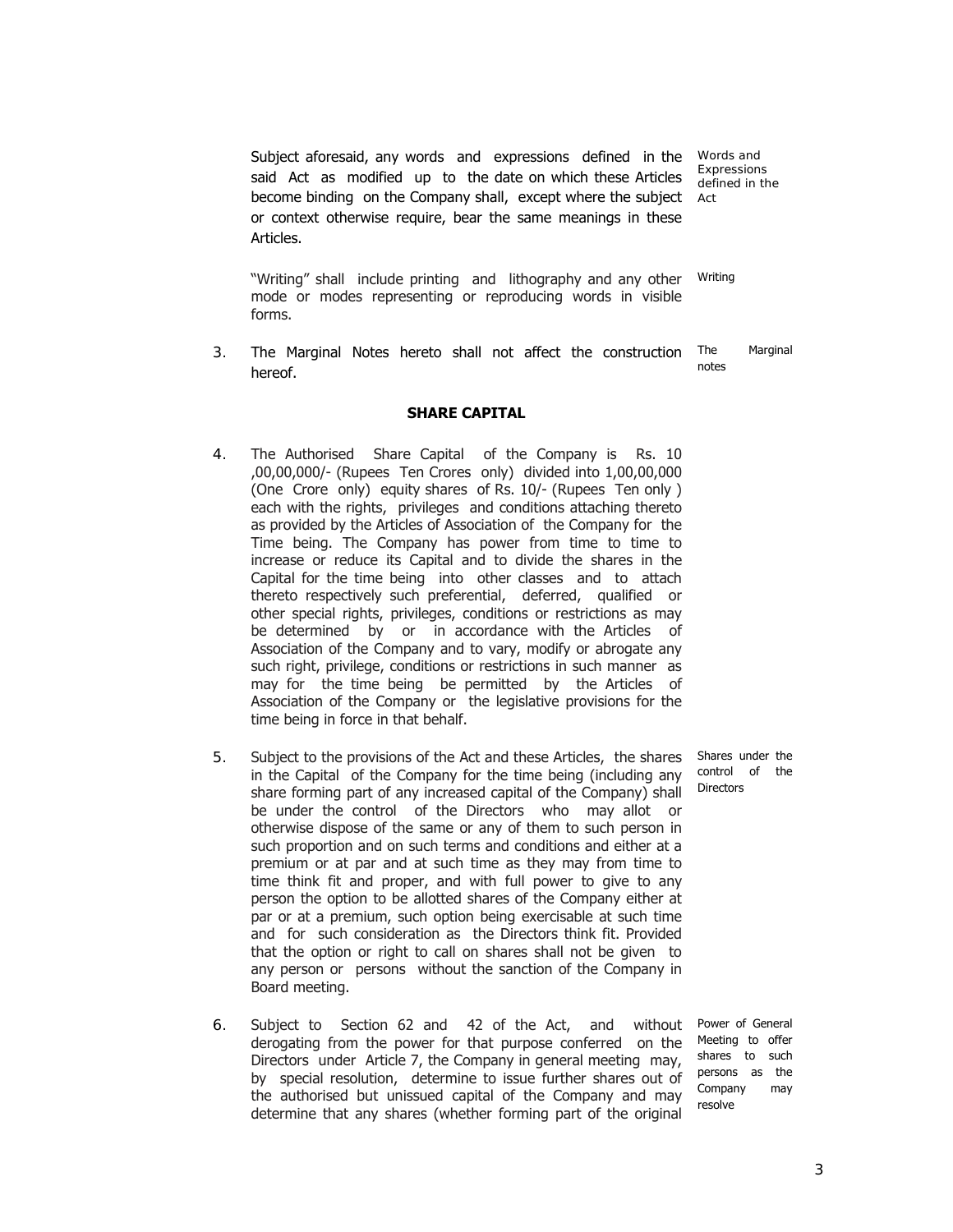capital or of any increased capital of the Company) shall be offered to such persons (whether members or holders of debentures of the Company or not) in such proportions and on such terms and conditions and either at a premium or at par, as such general meeting shall determine and with full power to give any person (whether a member or holder of debentures of the Company or not) option to be allotted shares of any class of the Company either at a premium or at par. , Such option is exercisable at such general meeting of the Company and the Company may make any other provisions whatsoever for the issue, allotment or disposal of any shares, subject to any direction given by the general meeting as aforesaid and the provisions of Article 79 hereof shall apply to any issue of new shares.

Directors may allot shares as fully paid up 7. Subject to the provisions of the Act and these Articles, the Directors may allot and issue shares in the Capital of the Company in payment or part payment for any part payment for any property or assets of any kind whatsoever (including the goodwill of any business) sold or transferred or goods or machinery or know-how supplied or for services rendered to the Company either in or about the formation or promotion of the Company or the conduct of its business and any shares which may be so allotted may be issued as fully paid up or partly paid up otherwise than for cash, and if so issued shall be deemed to be fully paid up or partly paid up shares as aforesaid. The Directors shall cause returns to be filed of any such allotment as provided by Section 39 of the Act.

# **SHARES**

| Kinds of Share<br>Capital      | 8.  | The Company may issue the following kinds of shares in<br>accordance with these Articles, the Act and other applicable laws:<br>(a) Equity Share Capital:<br>(i) with voting rights; and/or<br>(ii) with differential rights as to dividend, voting or otherwise<br>in accordance with the Act; and<br>(b) Redeemable Preference Share Capital.                                            |
|--------------------------------|-----|--------------------------------------------------------------------------------------------------------------------------------------------------------------------------------------------------------------------------------------------------------------------------------------------------------------------------------------------------------------------------------------------|
| Acceptance of<br><b>Shares</b> | 9.  | An application signed by or on behalf of an applicant for shares in<br>the Company, followed by an allotment of any shares therein,<br>shall be an acceptance of shares within the meaning of these<br>Articles, and every person who thus or otherwise accepts any<br>shares and whose name is entered on the Register of Members<br>shall for the purpose of these Articles be a member. |
| Shareholder                    | 10. | The Company shall be entitled to treat the person whose name<br>appears on the register of members as the holder of any Shares<br>or other securities or whose name appear as the Beneficial owner<br>of shares or other securities in the records of Depository, as the<br>absolute owner thereof.                                                                                        |
| Deposit and<br>calls           | 11. | The money (if any) which the Directors shall, on the allotment<br>of any shares being made by them, require or direct to be paid                                                                                                                                                                                                                                                           |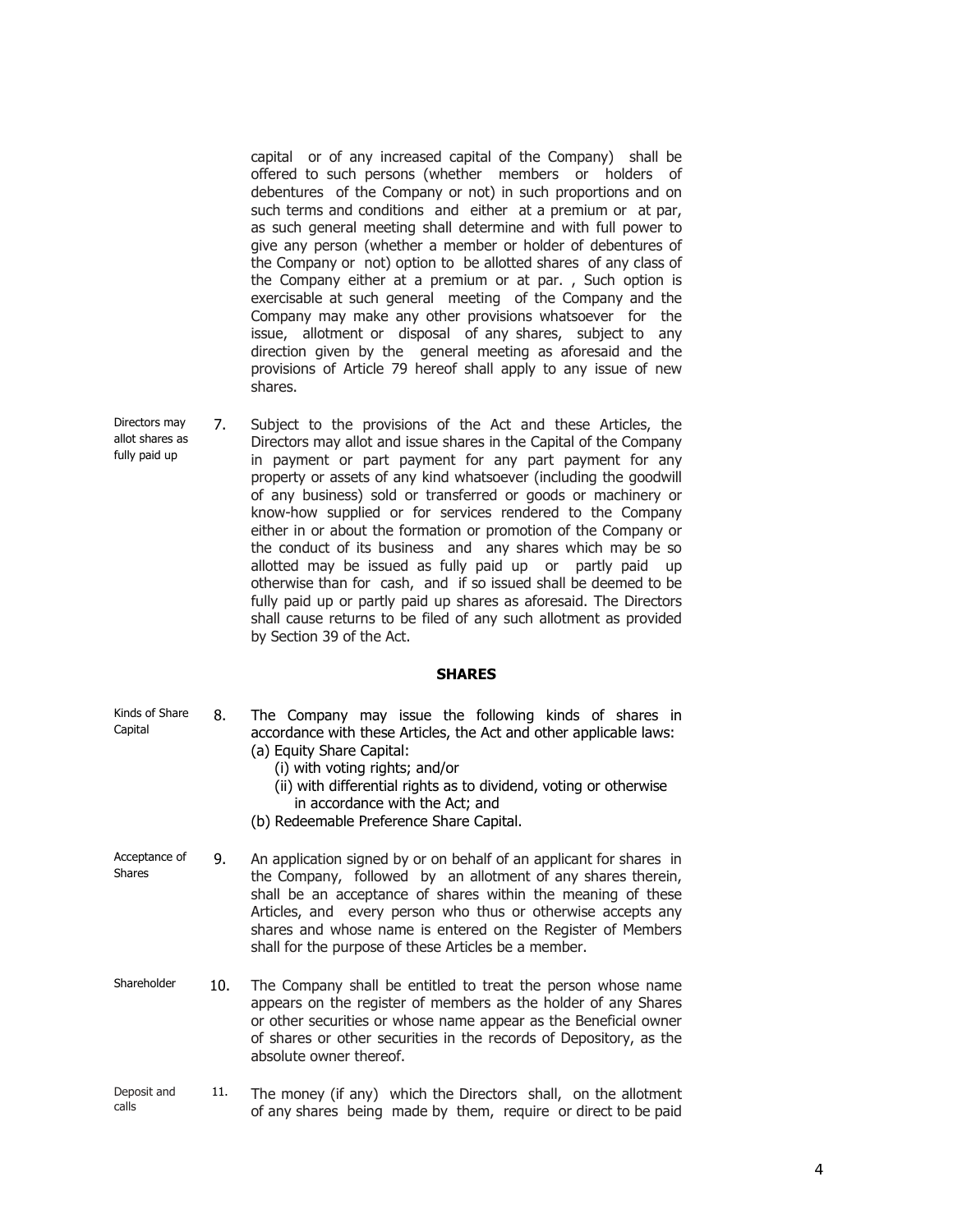etc. to be a debt payable immediately by way of deposits, call or otherwise in respect of any shares allotted by them shall, immediately on the insertion of the name of the allottee in the Register of Members as the holders of such shares, become a debt due to and recoverable by the Company from the allottee thereof, and shall be paid by him accordingly.

- 12. If by the conditions of allotment of any share the whole or part of the amount or issue price thereof shall be payable by installments, every such installment shall, when due, be paid to the Company by the person who for the time being and from time to time shall be the registered holder of the share or his legal representative
- 13. Except when required by law and in particular by Section 89 of the Act, or ordered by a Court of competent jurisdiction, the Company shall not be bound to recognize any person as holding any share upon any trust and the Company shall not be bound by, or be compelled in any way to recognise (even when having notice thereof) any equitable, contingent, future or partial interest in any share or any interest in any fractional part of a share, or (except only as by these Articles or as ordered by a court of competent jurisdiction or by law otherwise provided) any other rights in respect of any share except an absolute right to the entirety thereof in the registered holder.
- 14. None of the funds of the Company shall be applied in the purchase of any shares of the Company and itself not give any financial assistance for or in connection with the purchase of subscription of any shares in the Company or its holding Company save as provided by Section 67 of the Act.

# **UNDERWRITING AND BROKERAGE**

15. The Company may, subject to the provisions of Section 40(6) of and other applicable provisions (if any) of the Act and rules made thereunder, at any time pay a commission to any person in consideration of his subscribing or agreeing to subscribe or his procuring or agreeing to procure subscriptions, whether absolutely or conditionally, for any shares in or debentures of the Company so that the amount or rate of commission does not exceed in the case of shares, 5% of the price at which the shares are issued and in the case of debentures 2 1/2% of the price at which the debentures are issued. The Commission may be satisfied by the payment of cash or the allotment of fully or partly paid shares or debentures or partly in the one way and partly in the other. The Company may also on any issue of shares or debentures pay such brokerage as may be lawful.

#### **CERTIFICATES**

16. The certificates of title to the shares shall be issued under the seal Share Certificate of the Company which shall be affixed in the presence of and signed by (i) two Directors duly authorized by the Board of the Company for the purpose or the committee of the Board, if so authorized by the Board (provided that if the composition of the

Installments on shares to be duly paid

Company not bound to recognize any interests in shares other than that of the registered holder

Funds of Company shall not be applied in purchase of shares of the Company

Commission for placing shares debentures etc.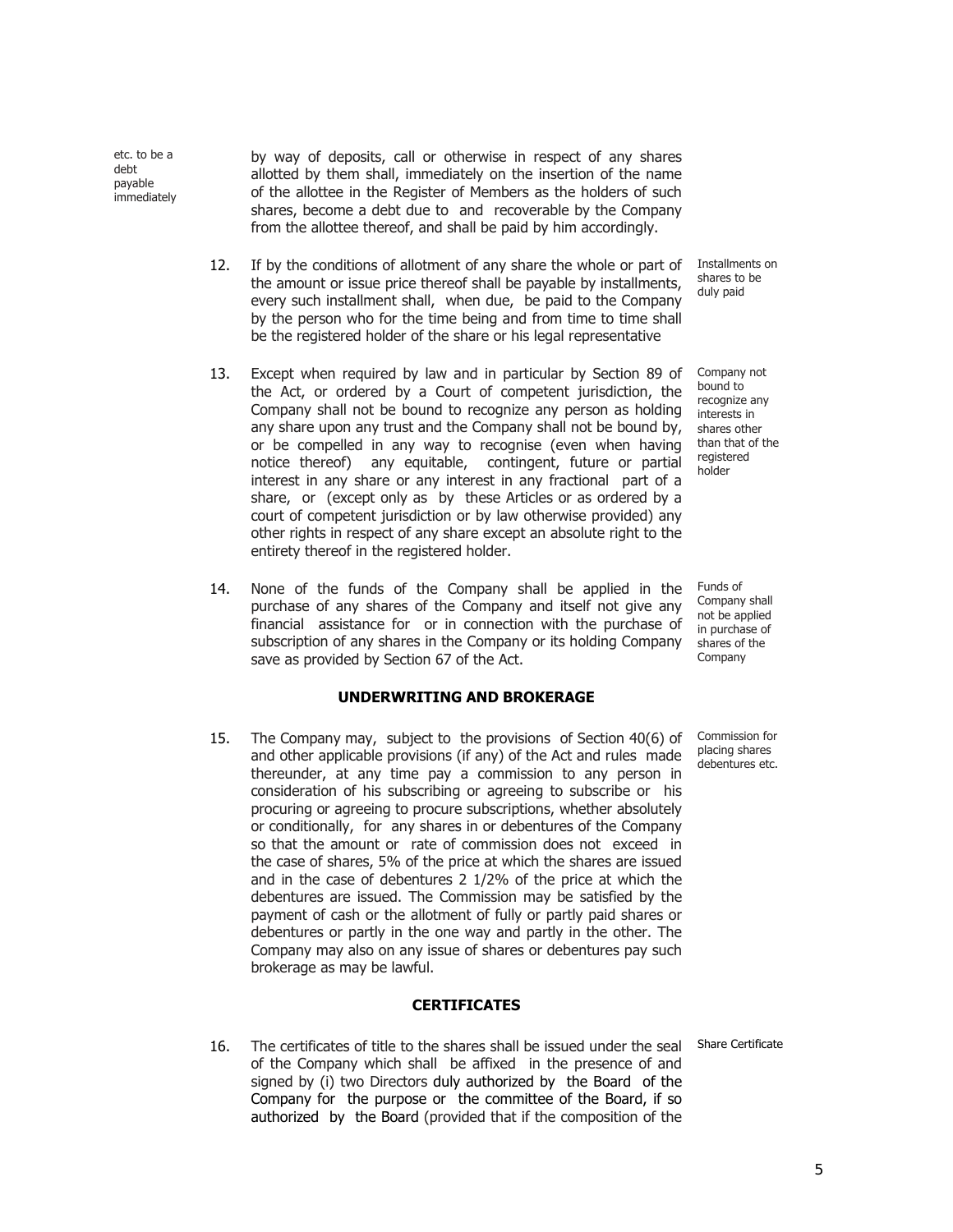Board permits one of the aforesaid two Directors shall be a person other than the Managing or Whole-time Director ) and (ii) the Secretary or some other person appointed by the Board for the purpose. Particulars of every share certificate issued shall be entered in the Register of Members against the said person to whom it has been issued indicating the date of issue. A Director shall be deemed to have signed the share certificate if his signature is printed thereon as a facsimile signature by means of any machine, equipment or other mechanical means such as engraving in metal or lithography, or digitally signed, but not by means of a rubber stamp, provided that the Director shall be personally responsible for permitting the affixation of his signature thus and the safe custody of such machine equipment or other material used, for the purpose. Provided always that notwithstanding anything contained in this Article, the certificates of title to shares may be executed and issued in accordance with such other provisions of the Act, or the rules made there under, as may in force for the time being and from time to time.

# **DEMATERIALISATION OF SECURITIES**

- 17. a Notwithstanding anything contained in these Articles and as provided under Section 29 of the Act, the Company shall be entitled to dematerialise its securities and to offer securities in a dematerialized form pursuant to Depositories Act, 1996 and the rules framed thereunder.
	- b Securities in depositories to be in fungible form :
		- i All securities held by a depository shall be dematerialized and shall be in fungible form.
		- ii Nothing contained in Section 89 of the Act shall apply to a depository in respect of the securities held by it on behalf of the beneficial owners.
	- c Section 45 of the Act not apply

Notwithstanding anything to contrary contained in the Articles:

- **i** Section 45 of the Act shall not apply to securities held with a depository.
- ii Nothing contained in the Act or these Articles regarding the necessity of having distinctive number for securities issued by the Company shall apply to securities held in a depositor.

Member's Right to certificate 18. Subject to the compliance of the relevant provisions of the Act and the Companies (Share Capital and Debentures) Rules 2014 every member or allottee of share(s) shall be entitled without payment to receive at least one or more certificate in the marketable lot under the seal of the Company for all the shares of each class or denomination registered in his name in such form as the Directors shall prescribe or approve, specifying the number of share or shares allotted to him and the amount paid thereon. Such certificate shall be issued only in pursuance of a resolution passed by the Board and on surrender to the Company of its letter of allotment or of its fractional coupons of requisite values, save in case of issues against letters of acceptance or of renunciation, or in case of issue of bonus shares. Provided that, if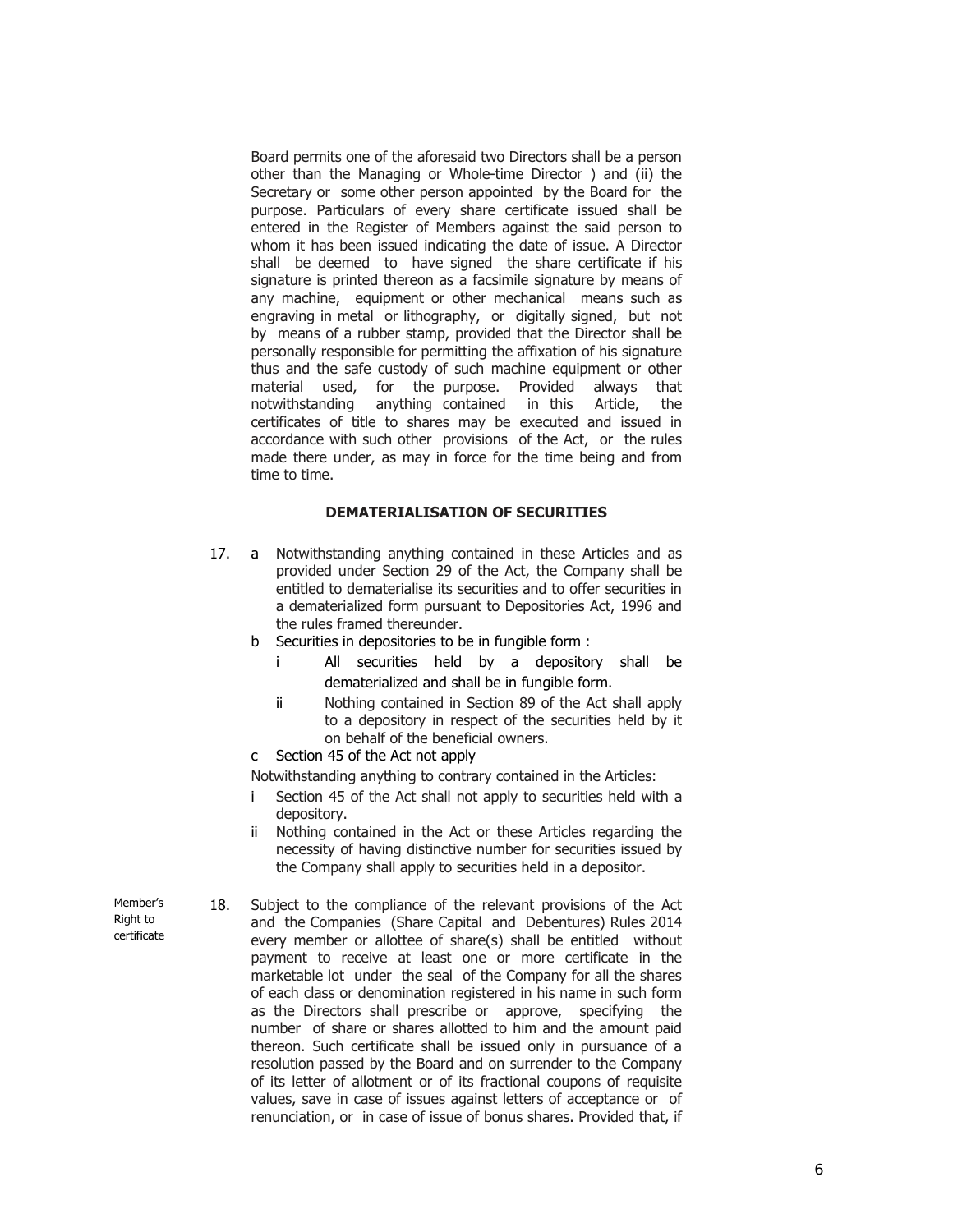the letter of allotment is lost or destroyed, the Board may impose such reasonable terms, if any, as it thinks fit, as to seek supporting evidence and indemnity and the payment of out of pocket expenses incurred by the Company in investigating such evidence, as it may think fit.

# **OPTION TO RECEIVE SECURITY CERTIFICATES OR HOLD SECURITIES WITH DEPOSITORY**

- 19. a Every person subscribing to securities offered by the Company shall have the option to receive the security certificates or hold securities with a depository.
	- b Where a person opts to hold a security with a depository, the Company shall intimate such depository the details of allotment of the security, and on receipt of such information the depository shall enter in its record the name of the allottee as the beneficial owner of that security.
	- c Rights of Depositories and Beneficial Owners:
		- i Notwithstanding anything to the contrary contained in the Articles, a depository shall be deemed to be registered owner for the purposes of effecting transfer of ownership of security on behalf of a beneficial owner.
		- ii Save as otherwise provided in clause (i) above, the depository as registered owner shall not have any voting rights or any other rights in respect of securities held by it.
		- ii Every person holding securities of the Company and whose name is entered as beneficial owner in the records of the depository shall be deemed to be a member of the Company. The beneficial owner shall be entitled to all the rights and benefits and be subject to all the liabilities in respect of his securities held by a depository
	- d Depository to furnish information:

Every depository shall, furnish information about the transfer of securities in the name of the beneficial owners at such intervals and in such manner as may be specified by the byelaws and the Company in that behalf.

- e Notwithstanding anything to the contrary contained in the Articles, where securities are held in a depository, the records of beneficial ownership may be served by such depository on the Company by means of electronic mode or by delivery of floppies or discs.
- f Option to opt out in respect of any security:
	- i If a beneficial owner seeks to opt out of a depository in respect of any security, he shall inform the depository accordingly.
	- ii The depository shall on receipt of such intimation make appropriate entries in its records and shall inform the Company.
	- iii The Company shall, within thirty (30) days of the receipt of intimation from a depository and on fulfillment of such conditions and on payment of such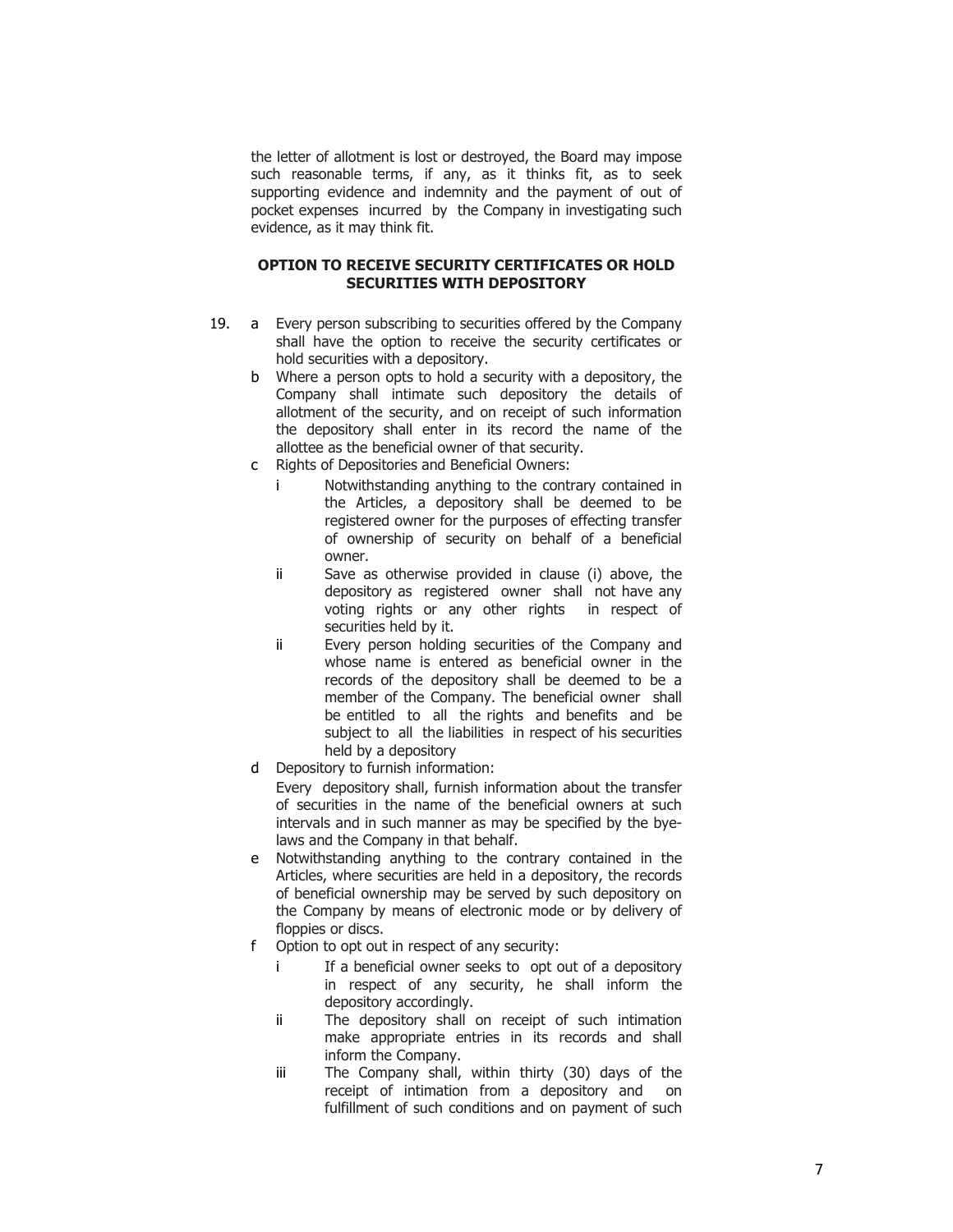fees as may be specified by the Regulations, issue the certificate of securities to the beneficial owner of the transferee, as the case may be.

- Limitation of time for issue of certificates 20. The Company shall, within two months after the allotment of any of its shares, or within six months after allotment of any of its debentures or within one month from the date of receipt of the Instrument of transfer or intimation of transmission of any such shares or debentures, complete and have ready for delivery the certificates of all shares and debentures allotted or transferred, unless the conditions of issue of the shares or debentures otherwise provide and the Company shall otherwise comply with the requirements of Section 56(4) and other applicable provisions (if any) of the Act.
- or destroyed 21. a No Certificate(s) of any share or shares or debenture or debentures shall be issued either in exchange for those which are subdivided or consolidated or in replacement of those which are defaced, torn or old, decrepit, worn out,or rendered useless from any cause whatsoever, or where the cases on the reverse for recording transfers have been fully utilized, unless the certificate in lieu of which they are issued are surrendered to the Company and the Company may charge such fee as the Board thinks fit, not exceeding rupees fifty per certificate.
	- b No duplicate certificates shall be issued in lieu of those that are lost or destroyed without the prior consent of the Board and without payment of such fees as the Board thinks fit, not exceeding rupees fifty per certificate and on such reasonable terms, if any, as to evidence of such loss or destruction and indemnity and the payment of out of pocket expenses incurred by the Company in investigating evidence as the Board thinks fit.
	- c When a new share certificate has been issued in pursuance of clause (a) of this Article, it shall state on the face of it and be recorded in the Register maintained for the purpose that it is "Issued in lieu of share certificate No. \_\_\_\_ sub divided/replaced/on consolidation.
	- d Where a new share certificate has been issued in pursuance of clause (b) of this Article, it shall be stated prominently on the face of it and be recorded in the Register maintained for the purpose, that it is "Duplicate issued in lieu of Share Certificate No. –". The word "Duplicate" shall be stamped or printed prominently on the face of the share certificates. The Duplicate share certificates shall be issued within a period of fifteen days, from the date of submission of complete documents with the Company.
	- e Where a new share certificate has been issued in pursuance of clause (a) or clause (b) of this Article, particulars of every such share certificate shall be entered in a Register of Renewed and Duplicate Certificate including against the names of the persons to whom the certificate is issued, the number and date of issue of the share certificate in lieu of which the new certificate is issued, and the necessary changes indicated in the Register of Members of suitable cross

Issue of new certificate in place of those defaced, lost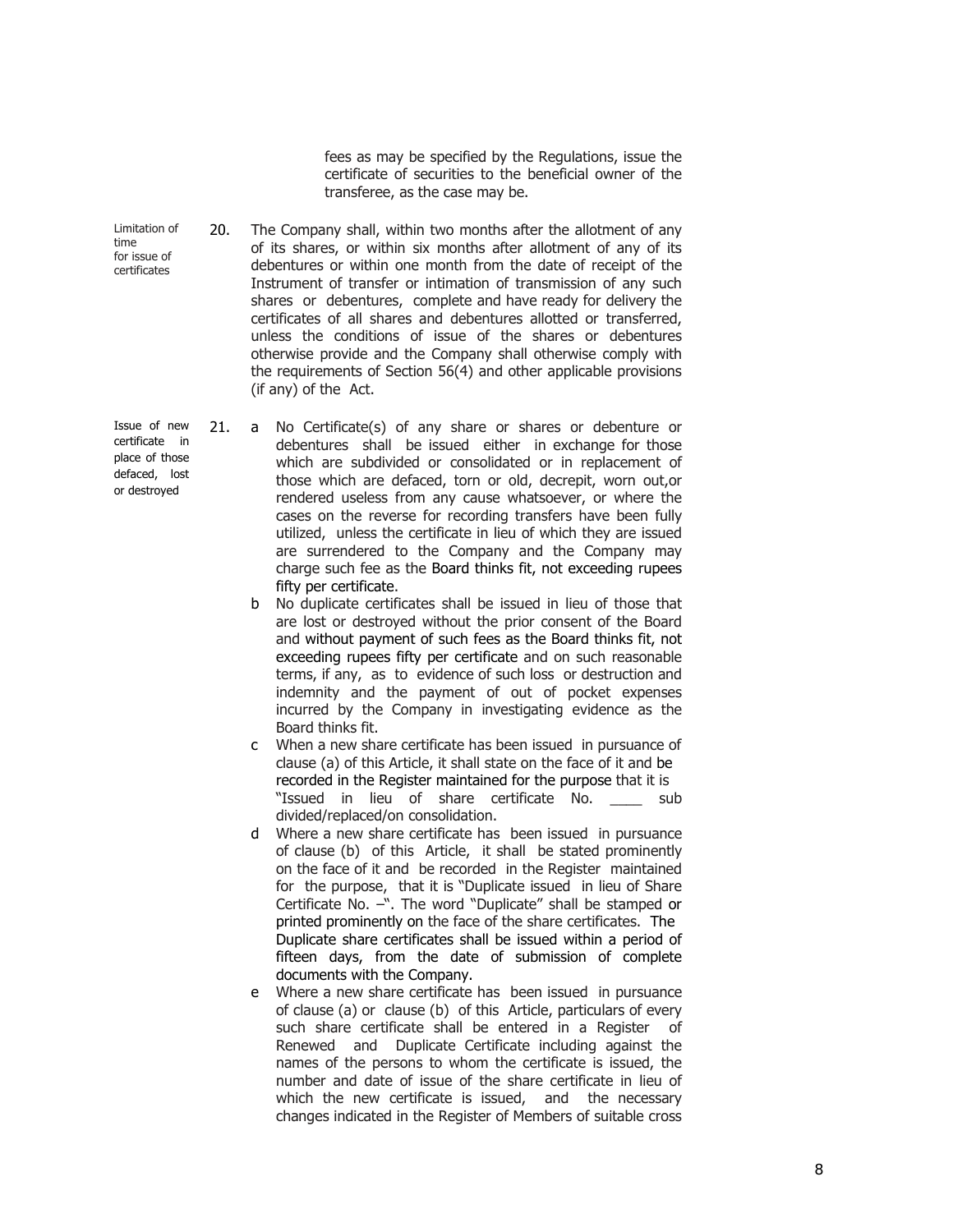reference in the "Remarks" column. All entries made in the Register of Renewed and Duplicate Share Certificates shall be authenticated by the Company Secretary or such other person as may be authorised by the Board for the purposes of sealing and signing the share certificate.

- f All blank forms to be issued for share certificates shall be printed and the printing shall be done only on the authority of a resolution of the Board. The blank form shall be consecutively machine numbered and the forms and the blocks, engravings, facsimiles and hues relating to the printing of such forms shall be kept in the custody of the Secretary or such other person as the Board may appoint for the purpose, and the Secretary or other persons aforesaid shall be responsible for rendering an account of these forms to the Board.
- g The following persons shall be responsible for the maintenance, preservation and safe custody of all books and documents relating to the issue of share certificates, including the blank forms of share certificates referred to in clause (f) of this Article:
	- i the committee of the Board, if so authorized by the Board or where the Company has a Company Secretary, the Company secretary; or
	- ii where the Company has no Company Secretary, a Director specifically authorised by the Board for such purpose.
- h All the books referred to in clause (g) of this Article shall be preserved in good order not less than thirty years and in case of disputed cases, shall be preserved permanently and documents.
- 22. The certificate of shares registered in the name of two or more persons shall unless otherwise directed by them be delivered to the person first named in the Register. Issue of certificate to a joint holder
- 23. Every endorsement upon the certificate of any share in favour of any transferee thereof shall be signed by such person for the time being authorised by the Directors in that behalf. Endorsement of certificate
- 24. The Board shall comply with requirements prescribed by any rules made pursuance to the said Act relating to the issue and execution of share certificates. Directors to comply with rule

### **CALLS**

25. The Board of Directors may from time to time, (by a Resolution passed at the meeting of the Board and not by Circular Resolution) but subject to the conditions hereinafter mentioned, make such calls as they think fit, upon the members in respect of all monies unpaid on the shares held by them respectively (whether on account of the capital value of the shares or by way of premium) and which are not by the condition of the allotment, made payable at fixed times and each members shall pay the

Board may make Calls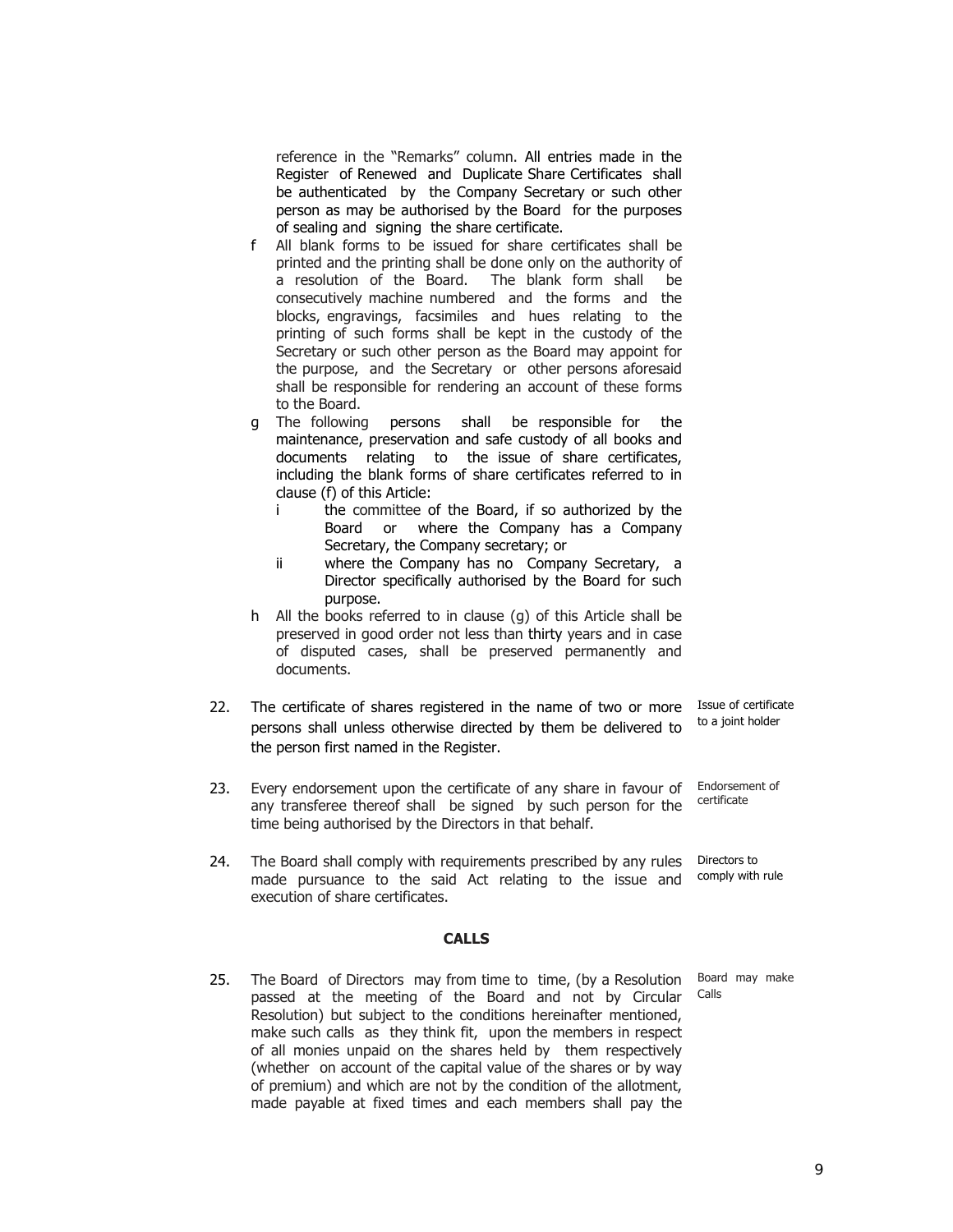amount of every call so made on him to the persons and at the times appointed by Directors. A call may be made payable by installment. The call may be revoked or postponed at the discretion of the Board.

- Calls on shares of same class to be made on uniform basis 26. Where any calls are made on shares, such calls shall be made on a uniform basis on all shares falling under the same class. For the purposes of this Article, share of the same nominal value of which different amounts have been paid up shall not be deemed to fall under the same class.
- Notice of call 27. At least thirty days' notice of every call, otherwise than an allotment, shall be given specifying the time of payment, provided that before the time for payment of such call the Directors may, by notice in writing to the members, revoke the same.
- Call to date from Resolution 28. A call shall be deemed to have been made at the time when the resolution of the Board of Directors authorizing such call was passed and may be made payable by those members whose names appear on the Register of Members on such date, or, at the discretion of the Directors on such subsequent date as shall be fixed by the Directors.
- Directors may extend time 29. The Directors may from time to time, at their discretion extend the time for the payment of any call and may extend such time as to payment of call for any of the members the Directors may deem entitled to such extension save as a matter of grace and favour.
- Amount payable at fixed time or by installments as calls 30. If by the terms of issue of any shares, any amounts are made payable at any fixed time or by installment at fixed times (whether on account of the nominal amount of the share or by way of premium) every such amount or installment shall be payable as if it were a call duly made by the Directors and of which due notice has been given and all the provisions herein contained in respect of calls shall relate to such amount or installment accordingly.
- When interest on call or installment payable 31. If the sum payable in respect of any call or installments be not paid on or before the day appointed for payment thereof, the holder for the time being or allottee of the share(s) in respect of which a call shall have been made or the installments shall be due shall pay interest on the same at such rate as the Directors shall fix from the day appointed for the payment thereof to the time of actual payment but the Directors may waive payment of such interest wholly or in part.
- **Judgment** decree of partial payment not to preclude forfeiture 32. Neither a judgment nor a decree in favour of the Company for calls or other moneys due in respect of any shares nor any part payment or satisfaction thereunder nor the receipt by the Company of a portion of any money which shall from time to time be due from any member in respect of any shares either by way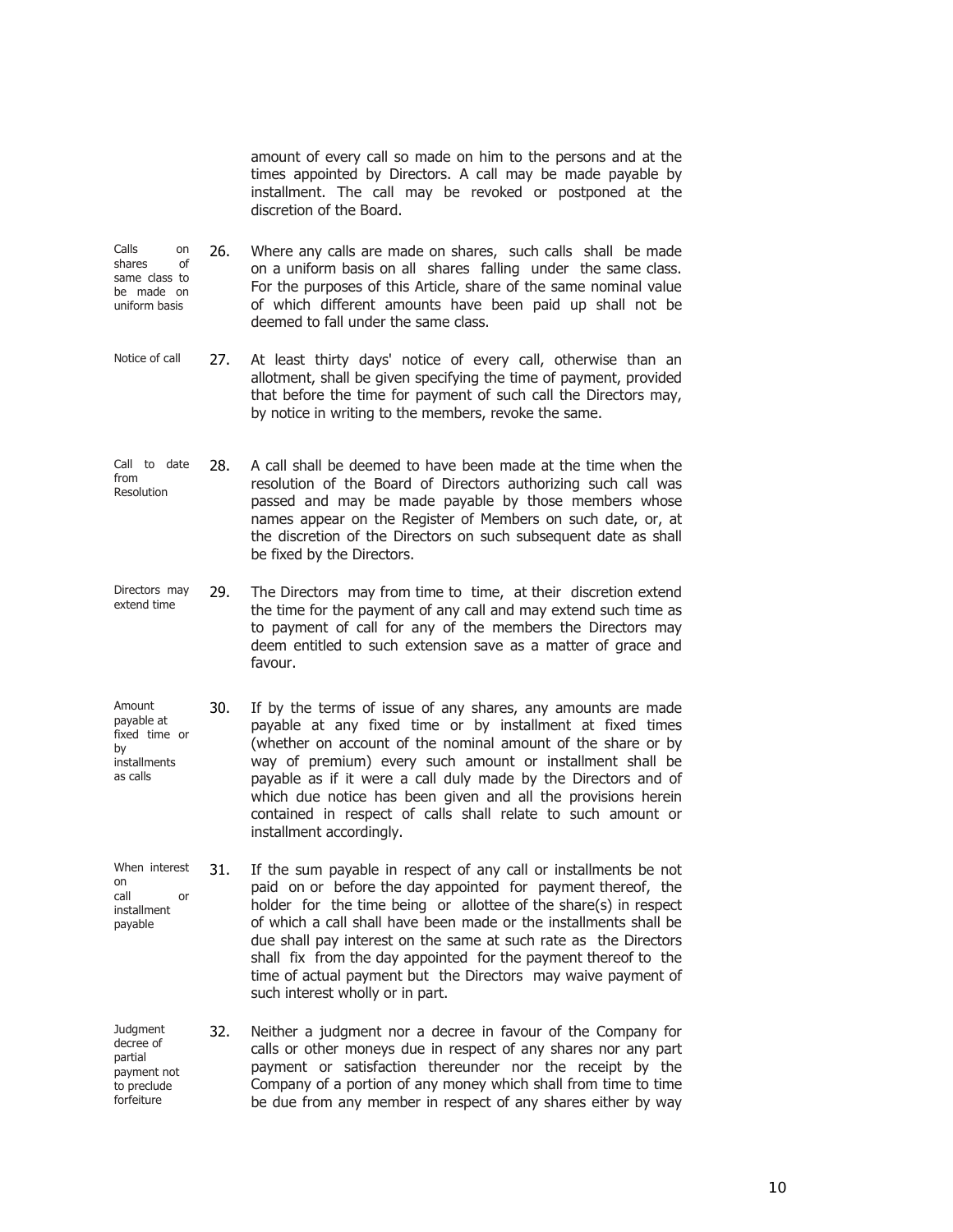of principle or interest nor any indulgence granted by the Company in respect of the payment of any money shall preclude the forfeiture of such shares as hereinafter provided.

33. Subject to the provisions of the Act and these Articles on the trial or hearing of any action or suit brought by the Company against any member or his legal representative for the recovery of any money claimed to be due to the Company in respect of any shares, it shall be sufficient to prove that the name of the member in respect of whose shares money is sought to be recovered that the resolution making the calls duly recorded in the minute book, and that notice of such calls was duly posted to the members or his representative in pursuance of these presents, and it shall not be necessary to prove the appointment of the Directors who made such call not that the meeting at which any call was made was duly convened or constituted nor any other matter whatsoever but the proof of the matters aforesaid shall be conclusive evidence of the debt.

34. The Directors may, if they think, receive from any member willing to advance the same, all or any part of the moneys due upon the shares held by him beyond the sums actually called for, and upon the moneys do paid in advance or so much thereof as from time to time the amount of calls then made upon the shares in respect of which such advance has been made the Company may pay interest at such rate as the member paying such sum in advance and the directors agree upon and the Company may at any time repay the

amount so advanced either by agreement with a member or otherwise upon giving to such member three month's notice in writing. No member paying any sum in advance shall be entitled to participate in profits or dividend or dividend or to voting rights in respect of the moneys so paid by him until the same would, but for such payment, become presently payable.

# **FORFEITURE, SURRENDER, LIEN**

- 35. If any member fails to pay the whole or any part of any call or installment or any money due in respect of any shares either by way of principle or interest on or before the day appointed for the payment of the same, the Directors may, at any time thereafter, during such time as the call or installment or any part thereof of other money as aforesaid remain unpaid or a judgment or decree in respect thereof remains unsatisfied in whole or in part, serve a notice on such member or on the person (if any) entitled to the shares by transmission, requiring him to pay such call or installment or such part thereof or other moneys as remain unpaid together with any interest that may have accrued and all expenses (Legal or otherwise) that may have been incurred by the Company by reason of such non-payment.
- 36. The Notice shall name a day (not being less than 14 days from Terms of Notice the date of the notice) on or before which and the place or place at which such call, installment or such part thereof and such other

Evidence of forfeiture

Payment in anticipation of call may carry interest

If call or instalment not paid notice must be given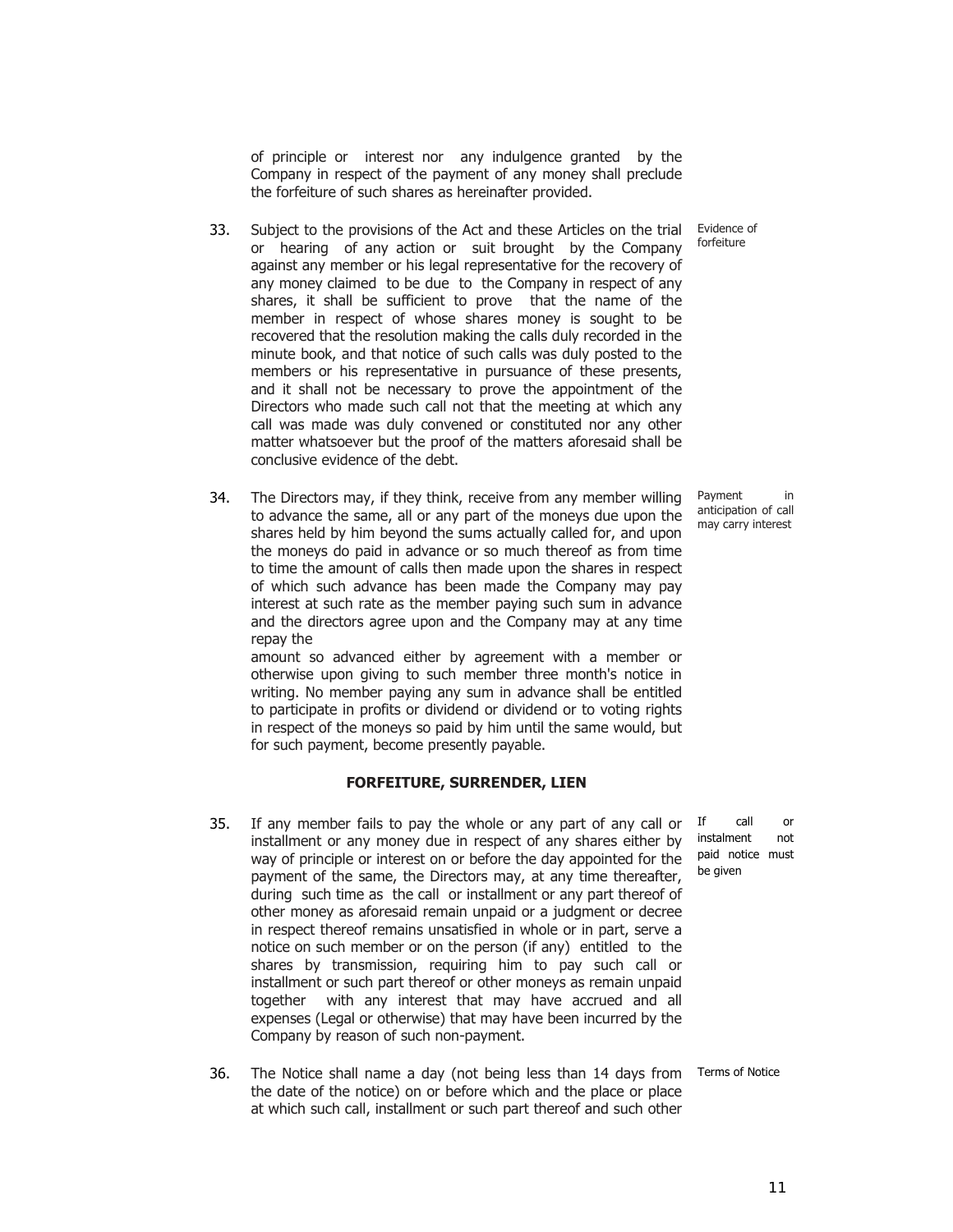moneys as aforesaid and such interest and expenses as aforesaid are to be paid, and if payable to any person other than the Company, the person to whom such payment is to be made. The notice shall also state that in the event of non-payment at or before the time and (if payable to any person other than the Company) at the place appointed, the shares in respect of which the call was made or installment is payable will be liable to be forfeited.

- In default of payment shares to be forfeited 37. If the requirements of any such notice as aforesaid shall not be complied with, any of the shares in respect of which such notice has been given may, at any time thereafter but before payment of all calls or installments, interest and expenses and other moneys due in respect thereof, be forfeited by a resolution of the Directors to that effect. Such forfeiture shall include all dividends declared in respect of the forfeited shares and not actually paid before the forfeiture.
- Notice of forfeiture to shareholders 38. When any shares shall have been so forfeited, an entry of the forfeiture, with the date thereof, shall be made in the Register of Members and notice of the forfeiture shall be given to the member in whose name they stood immediately prior to the forfeiture but no forfeiture shall be in any manner invalidated by any omission or neglect to give such notice or to make any entry as aforesaid.
- **Forfeiture** shares are to be property of the Company and may be 39. Any shares so forfeited shall be deemed to be the property of the Company and may be sold, re-allotted or otherwise disposed of either to the original holder thereof or to any other person upon such terms and in such manner as the Board shall think fit.
- Forfeiture may be remitted 40. In the meantime and until any share so forfeited shall be sold reallotted, or otherwise dealt with as aforesaid, the forfeiture thereof may at the discretion and by a resolution of the Directors, be remitted as a matter of grace or favour, and not as of right, on payment to the Company of the money which was owing thereon to the Company at the time of forfeiture thereof being declared with interest for the same upto the time of actual payment thereof if the Directors shall think fit to receive the same, or any other terms which the Directors may deem reasonable.
- Member still liable to pay money owing at the time of forfeiture 41. Any member whose shares have been forfeited shall, notwithstanding the forfeiture, be liable to pay and shall forthwith pay to the Company all calls installments interests expenses or other moneys owing upon or in respect of such shares at the time of the forfeiture together with interest thereon from the time of forfeiture until payment at such rate as the Directors may determine and the Directors may enforce the payment of the whole or a portion thereof if they think fit.

sold etc.

42. The forfeiture of a share shall involve the extinction at the time of

Effect of Forfeiture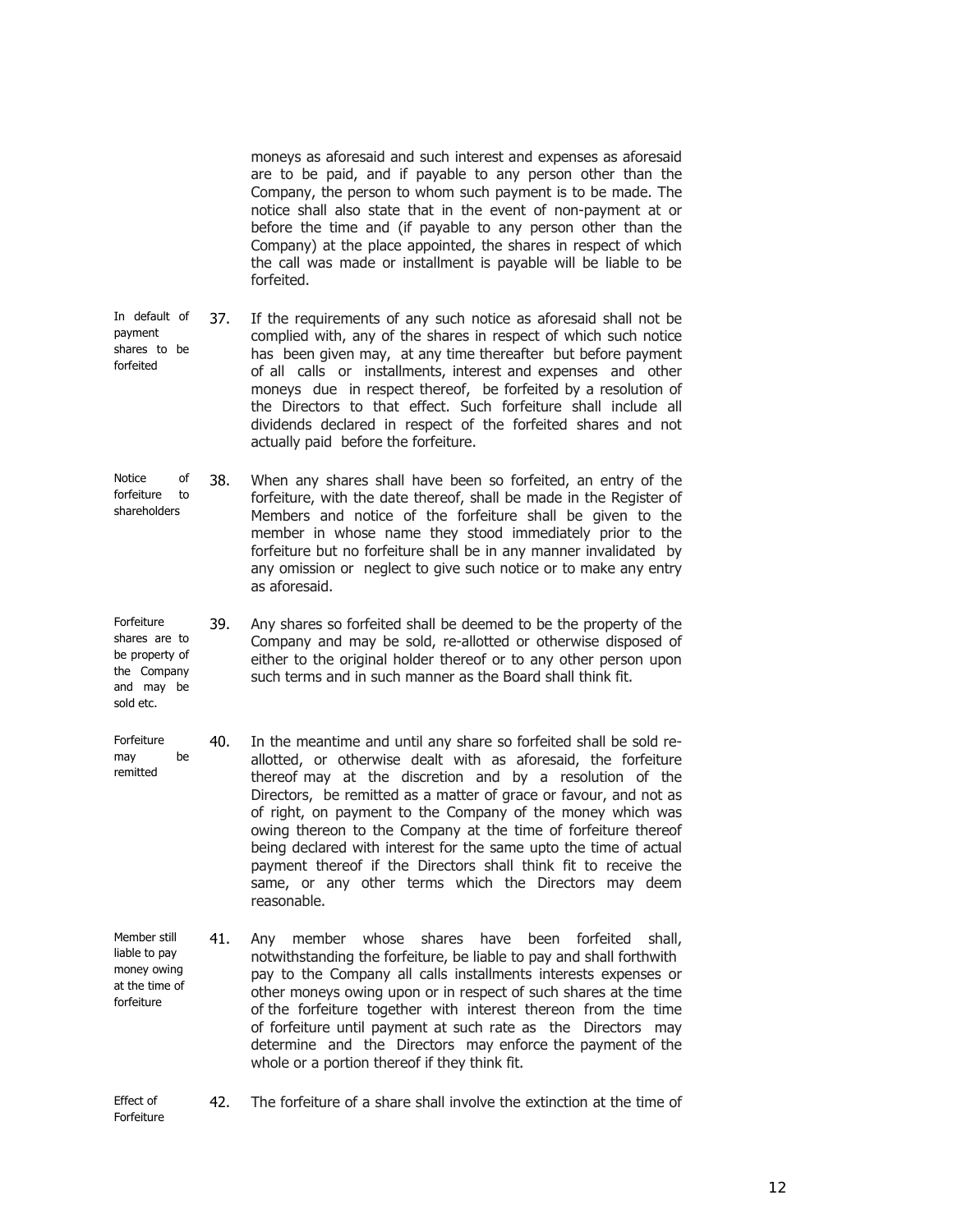the forfeiture of all interest in and also of all claims and demands against the Company in respect of the share, and all other rights incident to the share, except only such of those rights as by these presents are expressly saved.

- 43. The Directors may at any time so far as may be permissible by law accept the surrender of any share from or by any member desirous of surrendering, on such terms as the Directors may think fit.
- 44. The Company shall have a first and paramount lien on all the shares (other than fully paid-up shares and on the partly paid-up shares to the extent of the amount called up thereon) registered in the name of each member (whether solely or jointly with others) and upon the proceeds of sale thereof for all monies called or payable at a fixed time in respect of such shares and such lien shall extend to all dividends from time to time declared in respect of such shares.
- 45. For the purpose of enforcing such lien, the Board of Directors may sell the shares subject thereto in such manner as they shall think fit, but no sale shall be made unless the sum in respect of which the lien exists is presently payable and until notice in writing of the intention to sell shall have been served on such member, his executors or administrators or his Committee, or other legal representatives as the case may be, and default shall have been made by him or them in the payment of the sum payable as aforesaid for fourteen days after the date of such notice. To give effect to any such sale, the Board may authorize some person to transfer the shares sold to the purchaser thereof and the purchaser shall be registered as the holder of the shares comprised in any such transfer. Upon any such sale as aforesaid, the certificate in respect of the shares sold shall stand cancelled and become null and void and of no effect and the Directors shall be entitled to issue a new certificate or certificates in lieu thereof to the purchaser or purchasers concerned.
- 46. The net proceeds of any such sale, after payment of the costs of such sale, shall be applied in or towards the satisfaction of such debts, liabilities or engagements of such member and the residue, (if any) shall, subject to a like lien for sums not presently payable as existed upon the shares before the sale, be paid to such member or the person (if any) entitled by transmission to the shares so sold.
- 47. A certificate in writing under the hand of a Director, manager or the Secretary of the Company that the call in respect of a share was made, and notice thereof given, and that default in payment of the call was made, and that the forfeiture of the share was made by a resolution of the Directors to that effect shall be on conclusive evidence of the facts stated therein as against all persons entitled to such share. forfeiture

Directors may accept surrender of shares

Company's lien on shares

As to enforcement of lien on sale

Application of proceeds of sale

Certificate of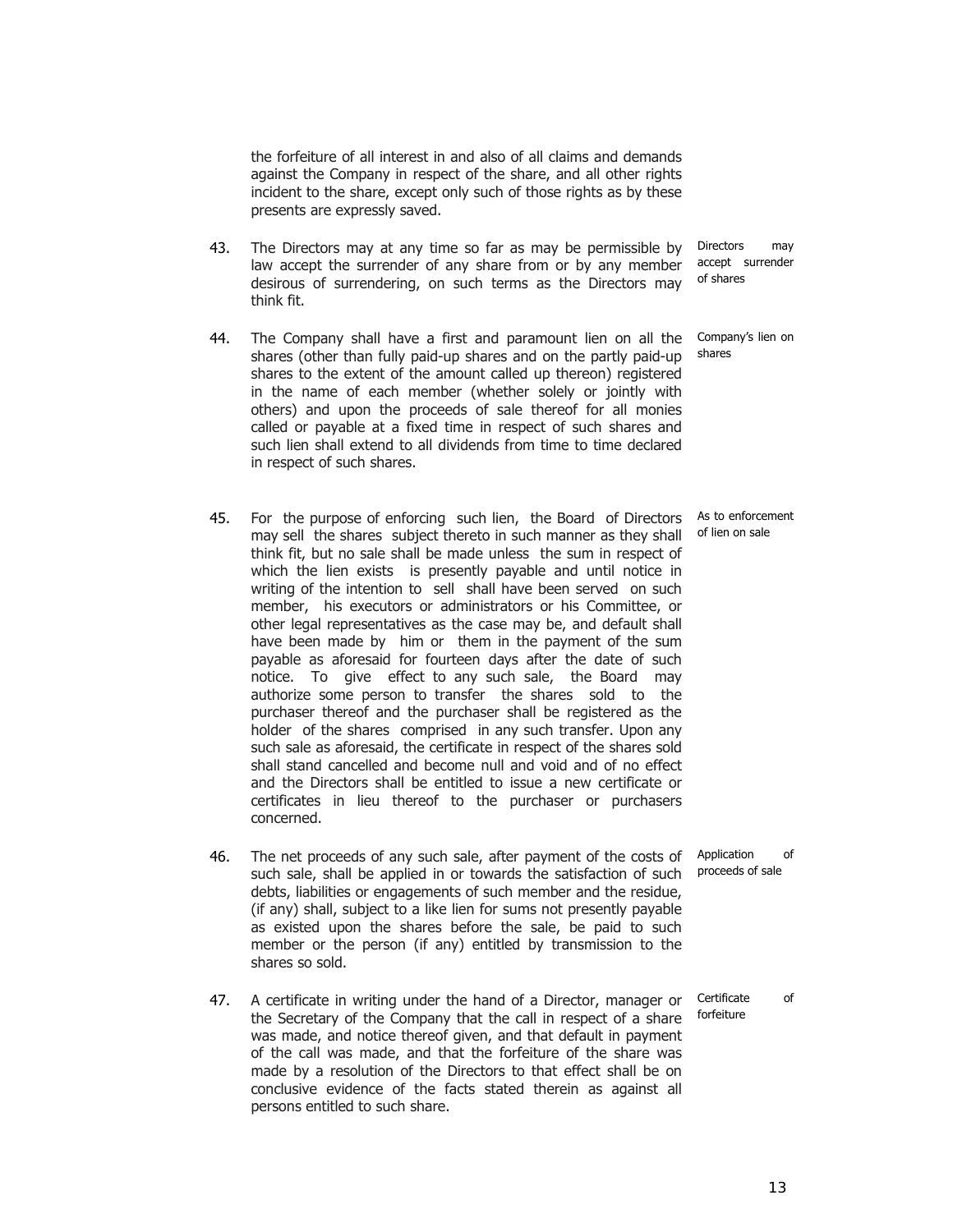14

- 48. Upon any sale after forfeiture or for enforcing a lien in the exercise of the powers herein before given, the Board may appoint some person to execute an instrument of transfer of the shares sold and cause the purchaser's name to be entered in the Register in respect of the shares sold and the Company may receive the consideration, if any, given for the share on any sale, re-allotment or other disposition thereof and the person to whom such share is sold, re- allotted or disposed of may be registered as the holder of the share and he shall not be bound to sell to the application of the consideration, if any, nor shall his title to the share be affected by any irregularity or invalidity in the proceedings in reference to the forfeiture, sale, re-allotment or other disposal of the share and after his name has been entered in the Register in respect of such shares, the validity of the sale shall not be impeached by any person.
- 49. Upon any sale, re-allotment or other disposal under the provisions of the proceeding Articles, the certificate or certificates originally issued in respect of the relevant shares shall ( unless the same shall, on demand by the Company, have been previously surrendered to it by the defaulting member) stand cancelled and become null and void and of no effect and the Directors shall be entitled to issue a new certificate or certificates in respect of the said shares to the person or persons entitled thereto.

# **TRANSFER AND TRANSMISSIONS OF SHARES**

- 50. The instrument of transfer of any shares shall be in writing and all Form of Transfer the provisions of Section 56 of the Act and of any statutory modifications thereof for the time being in force shall be duly complied with in respect of all transfers of shares and the registration thereof.
- 51. Nothing contained in Section 56 of the Act, shall apply to transfer of securities effected by the transferor and the transferee both of whom are entered as beneficial owner in the record of the Company.
- 52. Every such instrument of transfer shall be signed by or on behalf To be executed by of the transferor and by or on behalf of the transferee and the transferor shall be deemed to remain the holder of such share until the name of the transferee is entered in the Register of Members in respect thereof.
- 53. The Company shall not register a transfer of shares in the Company unless a proper instrument of transfer duly stamped, dated and executed by or on behalf of the transferor and the transferee and specifying the name, address and occupation, if any, of the transferee has been delivered to the Company by the transferor and the transferee within the prescribed period along with the certificate relating to the shares, or if no such share

Cancellation of Share Certification in respect of forfeited shares

Title of purchaser and Allottee of forfeiture shares

Transferor and Transferee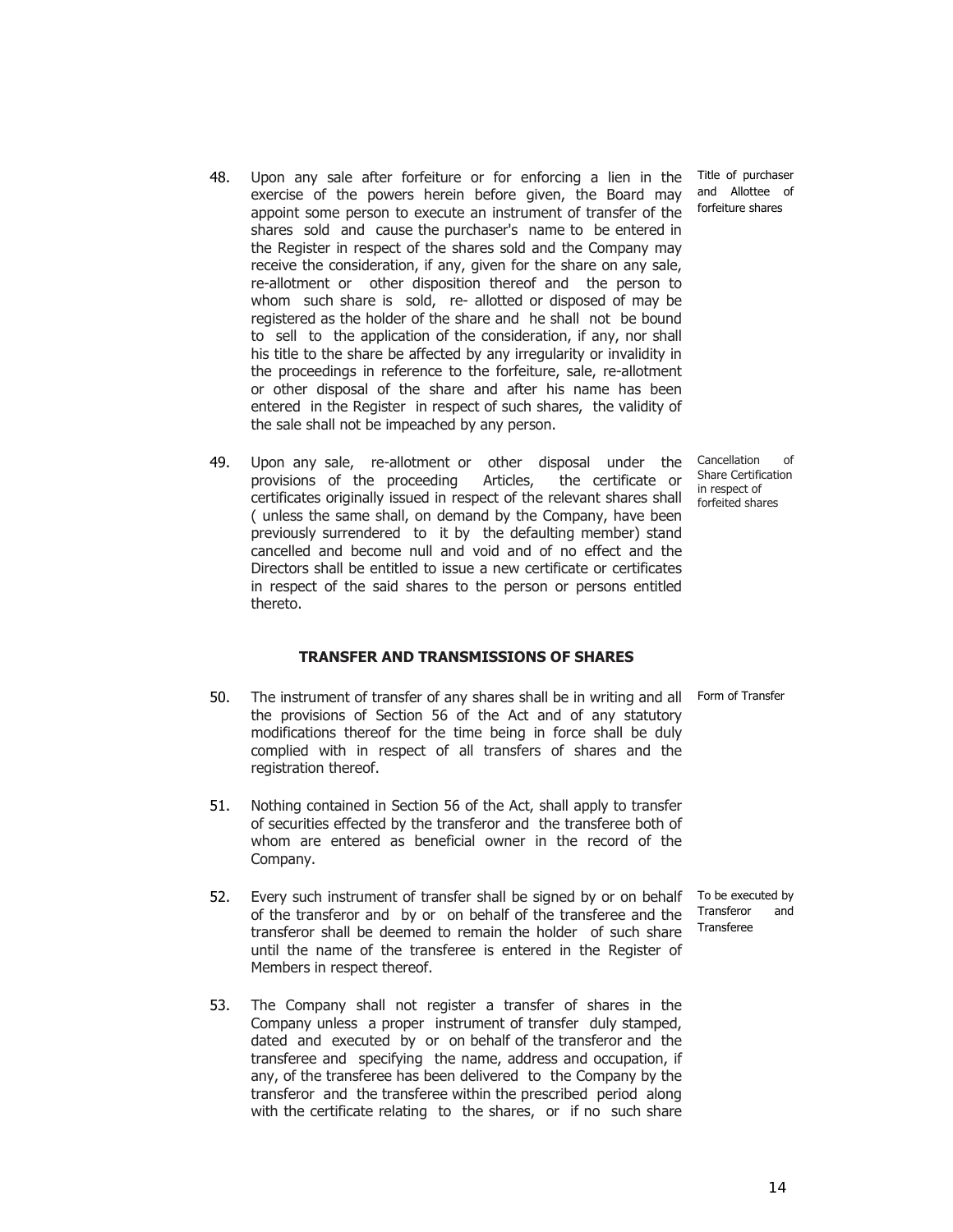certificate is in existence along with the letter of allotment of the shares. Provided that, where the instrument of transfer has been lost or the instrument of transfer has not been delivered within the prescribed period, the Company may register the transfer on such terms as to indemnity as the Board may think fit.

Director may refuse to register 54. Subject to the provisions of Section 58 of the Act, the Directors may at their absolute and uncontrolled discretion, decline to register or acknowledge any transfer of shares and shall not be bound to be give any reason for such refusal and in particular the Company may so decline in respect of shares upon which the Company has a lien or whilst any moneys in respect of the shares desired to be transferred or any of them remain unpaid and such refusal shall not be affected by the fact that the proposed transferee is already a member. Provided that registration of a transfer shall not be refused on the ground of the transferor being either alone or jointly with any other person or persons indebted to the Company on any account whatsoever except as stated hereinabove. The registration of the transfer shall be conclusive evidence of the approval by the Directors of the transferee.

> 55. The Company may refuse to register the transfer of any of its securities in the name of the transferee on any one or more of the following grounds and on no other ground namely;

- a that the instrument of transfer is not proper or has not been duly stamped and executed or that the certificate relating to the security has not been delivered to the Company or that any other requirement under the law relating to the registration of such transfer has not been complied with;
- b that the transfer of the security is in contravention of any law;
- c that the transfer of the security is likely to result in such change in the composition of the Board of Directors as would be prejudicial to the interest or in the interest of the Company or to the public interest;
- d that the transfer of the security is prohibited by any order of any court, tribunal or other authority under any law for the time being in force.

The transfer of shares, in whatever lot, would not be refused, though there could be no objection to the Company refusing to split a share certificate into several scrip's of small denominations or to consider a proposal for transfer of share comprised in a share certificate to several parties, involving such splitting, if on the face of it such splitting/transfer appears to be reasonable or with a genuine need.

Except as above, the Company would not refuse transfer in violation of the Stock Exchange listing Regulations requirements on the ground that the number of shares to be transferred is less than any specified number.

Notice of refusal to be given to transferor and transferee 56. If the Company refuses to register the transfer of any share or transmission of any right therein the Company shall, within one month from the date of which the instrument of transfer or intimation of transmission was lodged with the Company, send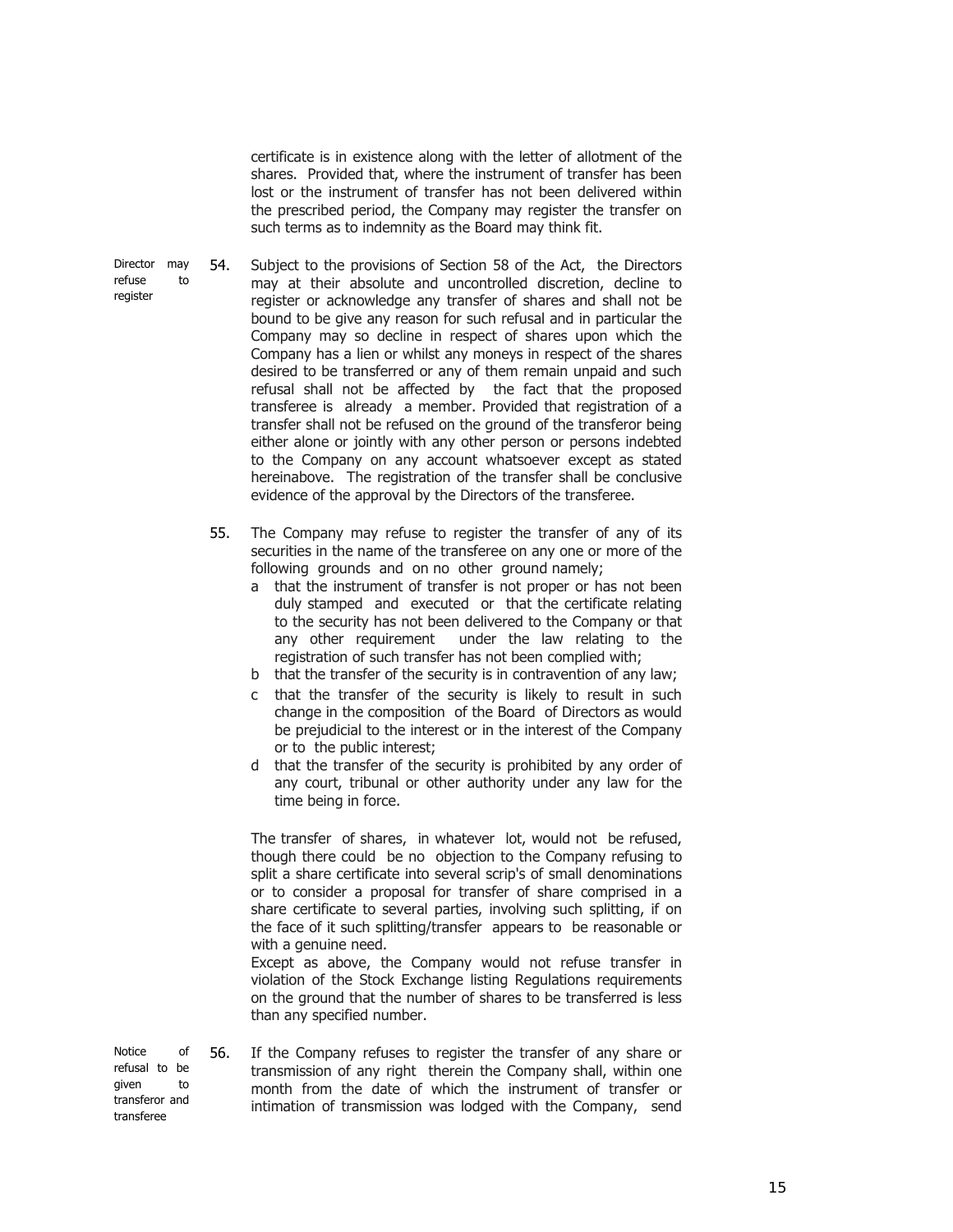notice of refusal to the transferee and transferor, to the person giving intimation of transmission along with reasons for such refusal, as the case may be, and thereupon the provisions of Section 58 of the Act, or any statutory modification thereof for the time being in force shall apply.

- 57. A transfer of a share in the Company of a deceased member thereof made by his legal representative shall, although the legal representative is not himself a member be valid as if he had been a member at the time of the execution of the instrument of transfer.
- 58. The instrument of transfer after registration shall be retained by the Company and shall remain in its custody. All instruments of transfer which the Directors may decline to register shall, on demand, be returned to the persons depositing the same. The Directors may cause to be destroyed all transfer deeds lying with Company for a period of ten years or more.
- 59. The Directors shall have power, on giving not less than seven day's previous notice by advertisement as required by Section 91 of Act or such lesser time as may be prescribed by Securities Exchange Board of India, to close the transfer books of the Company, the Register of Members or the Register of Debentures holder as the case may be at such time or times and for such period or periods of time not exceeding in the whole 45 days in each year and not exceeding 30 days at a time, as to them may seem fit. The minimum time gap between two book closure and / or record dates would be at least 30 days.
- 60. The executors or administrators or a holder of a Succession Certificate in respect of the estate of a deceased member, not being one of two or more joint holders shall be the only persons recognized by the Company as having any title to the shares registered in the name of such deceased member and the Company shall not be bound to recognize such executors or administrators unless such executors or administrators shall have first obtained Probate or Letters of Administration as the case may be, from a duly constituted Court in India, provided that in any case where the Directors in their absolute discretion think fit, the Directors may dispense with the production of Probate or Letters of Administration or Succession Certificate and under the provisions of Article 67 register the name of any person who claims to be absolutely entitled to the shares standing in the name of a deceased member, as a member.
- 61. Subject to the provisions contained in Articles 63 and 64 thereof, any person becoming entitled to a share in consequence of the death, lunacy or insolvency of any member, upon producing proper evidence of the grant of Probate or Letter of Administrations or Succession Certificate or such other evidence that he sustains the character in respect of which he purports to act under this Article or of his title to the Shares as the Board think sufficient may, with the consent of the Board (which it shall

Transfer by legal representative

transfer

Custody of

Closure of Transfer Book

Title of shares of deceased holder

Registration of persons entitled to shares otherwise than by transfer (Transmission Clause)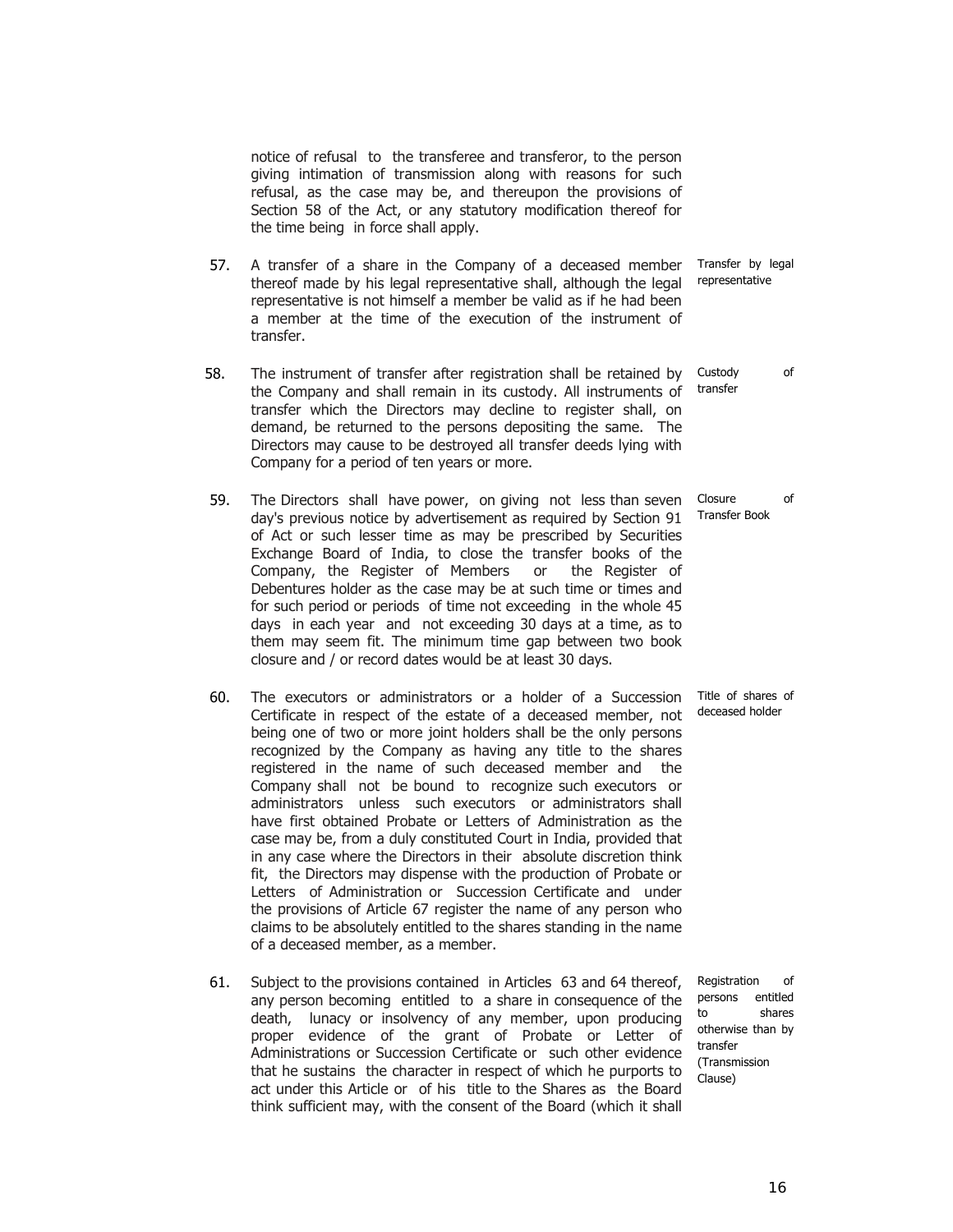not be under any obligation to give), be registered as a member in respect of such shares, or may, subject to the regulations as to transfer herein before contained, transfer such shares. This Article is herein referred to as the transmission Article.

- Nomination of Shares
- 62. a i Notwithstanding anything contained herein above, every shareholder of the Company, may at any time, nominate, in the prescribed manner, a person to whom his shares in the Company, shall vest in the event of his death.
	- ii Where the shares in the Company are held by more than one person jointly, the joint holders may together nominate, in the prescribed manner, a person to whom all

the rights in the shares in the Company, shall vest in the event of death of all the joint holders.

- iii Notwithstanding anything contained in any other law for the time being in force or in any disposition, whether testamentary or otherwise, in respect of such shares in the Company, where a nomination made in the prescribed manner purports to confer on any person the right to vest the shares in the Company, the nominee shall, on the death of the shareholder or as the case may be, on the death of the joint holders become entitled to all the rights in such shares, of the holder or, as the case may be, of all the joint holders, to the exclusion of all other persons, unless the nomination is varied or cancelled in the prescribed manner.
- iv Where the nominee is a minor, it shall be lawful for the holder of the shares, to make the nomination to appoint in the prescribed manner, any person to become entitled to shares in the Company, in the event of his death, during the minority.
- b i A nominee may upon production of such evidence as may be required by the Board and subject as hereinafter provided, elect, either-to be registered himself as holder of the share; or to make such transfer of the share as the deceased shareholder, could have made.

ii If the nominee elects to be registered as holder of the share himself, he shall deliver or send to the Company, a notice in writing signed by him stating that he so elects and such notice shall be accompanied with the death certificate of the deceased shareholder.

 iii A nominee shall be entitled to the same dividends and other advantages to which he would be entitled to, if he were the registered holder of the share except that he shall not, before being registered as a member in respect of his share, be entitled in respect of it to exercise any right conferred by membership in relation to meetings of Company.

Transmission of Shares by Nominee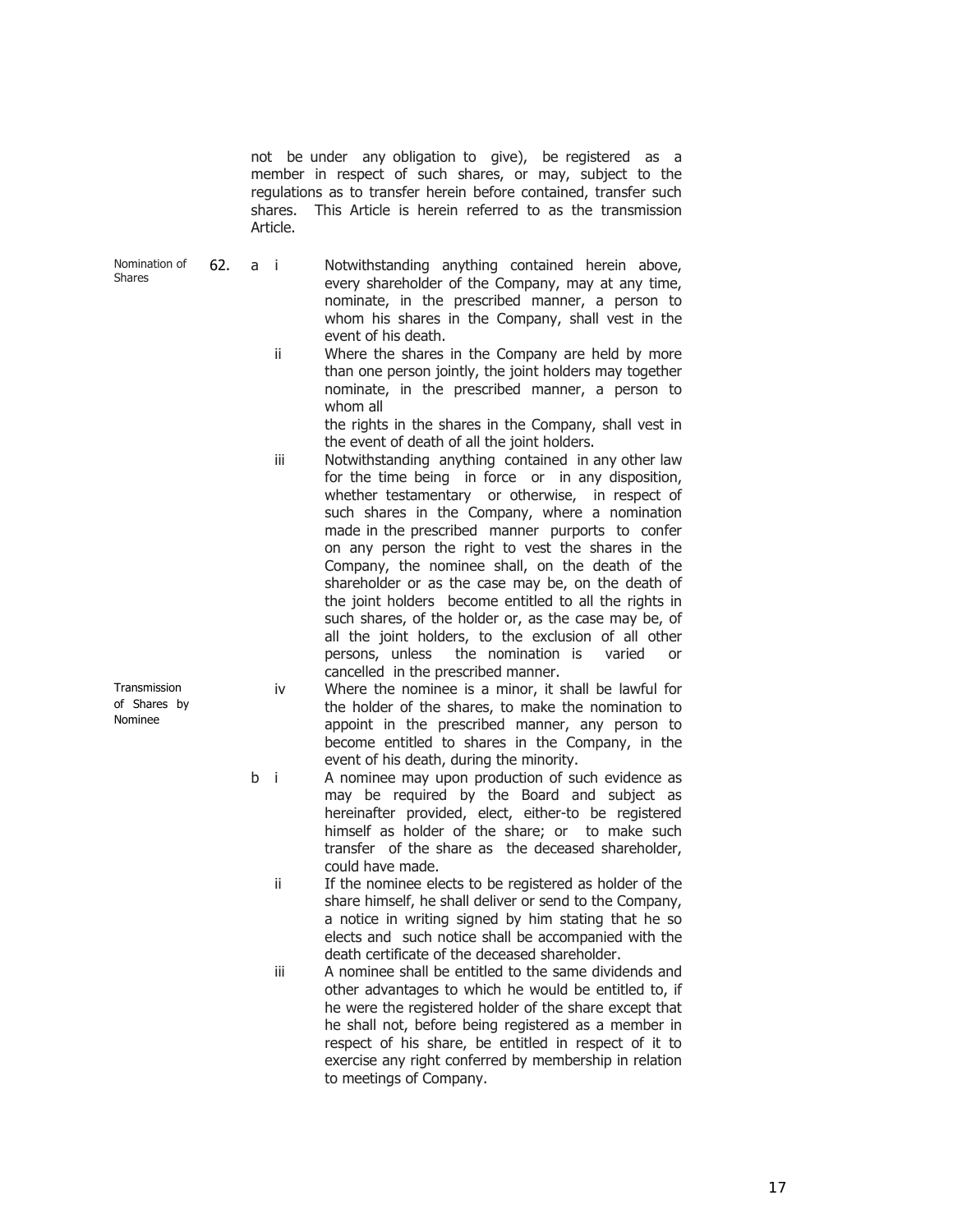Provider further that the Board may, at any time, give notice requiring any such person to elect either to be registered himself or to transfer the share and if the notice is not complied with within ninety days, the Board may thereafter withhold payment of all dividends, bonuses or other moneys payable or rights accruing in respect of the share, until the requirements of the notice have been complied with.

- 63. Subject to the provisions of the Act and these Articles, the Directors shall have the same right to refuse to register a person entitled by transmission to any shares or his nominee as if he were the transferee named in an ordinary transfer for registration.
- 64. A person entitled to a share by transmission shall subject to the right of the Directors to retain such dividends or moneys as hereinafter provided, be entitled to receive and may give a discharge for any dividends or other moneys payable in respect of the shares.
- 65. Every transmission of a share shall be verified in such manner as the Directors may require and the Company may refuse to register any such transmission until the same be so verified or until or unless an indemnity be given to the Company with regard to such registration which the Directors at their discretion shall consider sufficient, provided nevertheless that there shall not be any obligation on the Company or the Directors to accept any indemnity.
- 66. The Company shall not charge any fee for registration of transfer or transmission in respect of shares or debentures of the Company.
- 67. The Company shall incur no liability or responsibility whatsoever in consequences their registering or giving effect to any transfer of shares made or purporting to be made by any apparent legal owner thereof (as shown or appearing in the register of members) to the prejudice of persons having or claiming any equitable right title or interest (to do such shares notwithstanding that the Company may not have notice of such equitable right, title or interest) or may have received a notice prohibiting registration of such transfer and may have entered such notice as referred thereto in any book of the Company, and save as provided by Section 89of the Act, the Company shall not be bound or required to regard or attend or give effect to any notice which may be given to it of any equitable right, title or interest or be under any liability whatsoever for refusing or neglecting so to do though it may have been entered and referred to in some book of the Company but the Company shall nevertheless be at liberty to regard and attend to any such notice and give effect thereto, if the Directors so think fit.
- 68. The Company shall keep a book called the "Register of Transfer" and therein shall be fairly and distinctly entered the particulars of Register of Transfers

Refusal to register in case of transmission

Persons entitled may receive dividend without being registered as member

Board may require evidence of transmission

No fee on transfer or transmission

The Company not liable for disregard of a notice prohibiting registration of transfer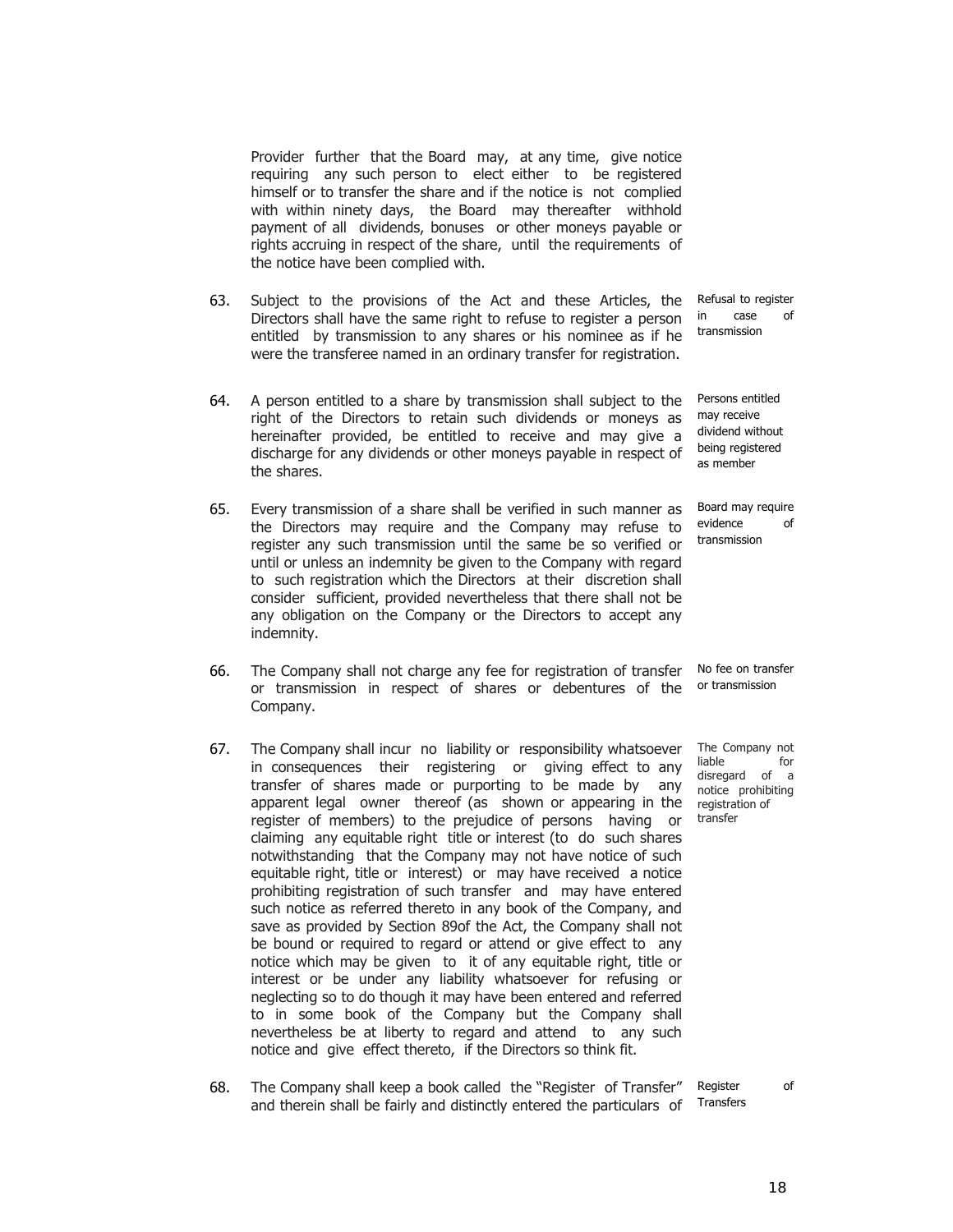every transfer and transmission of any share in the Company.

## **COPIES OF MEMORANDUM AND ARTICLES TO BE SENT TO MEMBERS**

Copies of the Memorandum and Articles of Association of the Company and other documents referred to in Section 17 of the Act shall be sent by the Company to every member within 7 days of his request and on payment of such sum as may be determined by the Board of Directors.

#### **MODIFICATION OF RIGHTS**

Power to Modify rights 69. If at any time the share capital is divided into different classes, the rights attached to any class of shares (unless otherwise provided by the terms of issue of the shares of that class) may, subject to the provisions of Section 48 of the Act, be modified, commuted, affected, abrogated or varied (whether or not the Company is being wound up) with the consent in writing of the holders of not less than three-fourths of the issued shares of that class, or with the Sanction of a special resolution passed at a separate meeting of the holder of that class of shares and all the provisions hereinafter contained as to General Meeting shall mutatis mutandis apply to every such meeting.

#### **JOINT HOLDERS**

Joint Holders 70. Where two or more persons are registered as the holders of any share they shall be deemed to hold the same as Joint holders with benefits of survivorship subject to the following and other provisions in the Articles:

- a The Company may be entitled to decline to register more than three persons as the joint holders of any shares.
- b The joint Holders of any share shall be liable severally as well as jointly for and in respect of all calls and other payments which ought to be made in respect of such share.
- c On the death of any such joint holder the survivor or survivors shall be the only person or persons recognized by the Company as having any title to the share but the Directors may require such evidence of death as they may deem fit and nothing herein contained shall be taken to release the estate of deceased joint holders from any liability in respect of the shares held by him jointly with any other person.
- d Only the person whose name stands first in the Register of Members may give effectual receipts for any dividends or other money payable in respect of such share
- e Only the person whose name stands first in the Register of Members as one of the joint-holders of any share shall be entitled to delivery of the certificate relating to such share or to receive documents (which expression shall be deemed to include all documents referred to in Article 50) from the Company and any documents served on or sent to such person shall be deemed served on all the joint-holders
- f Any one of two or more joint-holders may vote at any meeting

Memorandum and Articles of Association to be sent by the Company

Copies of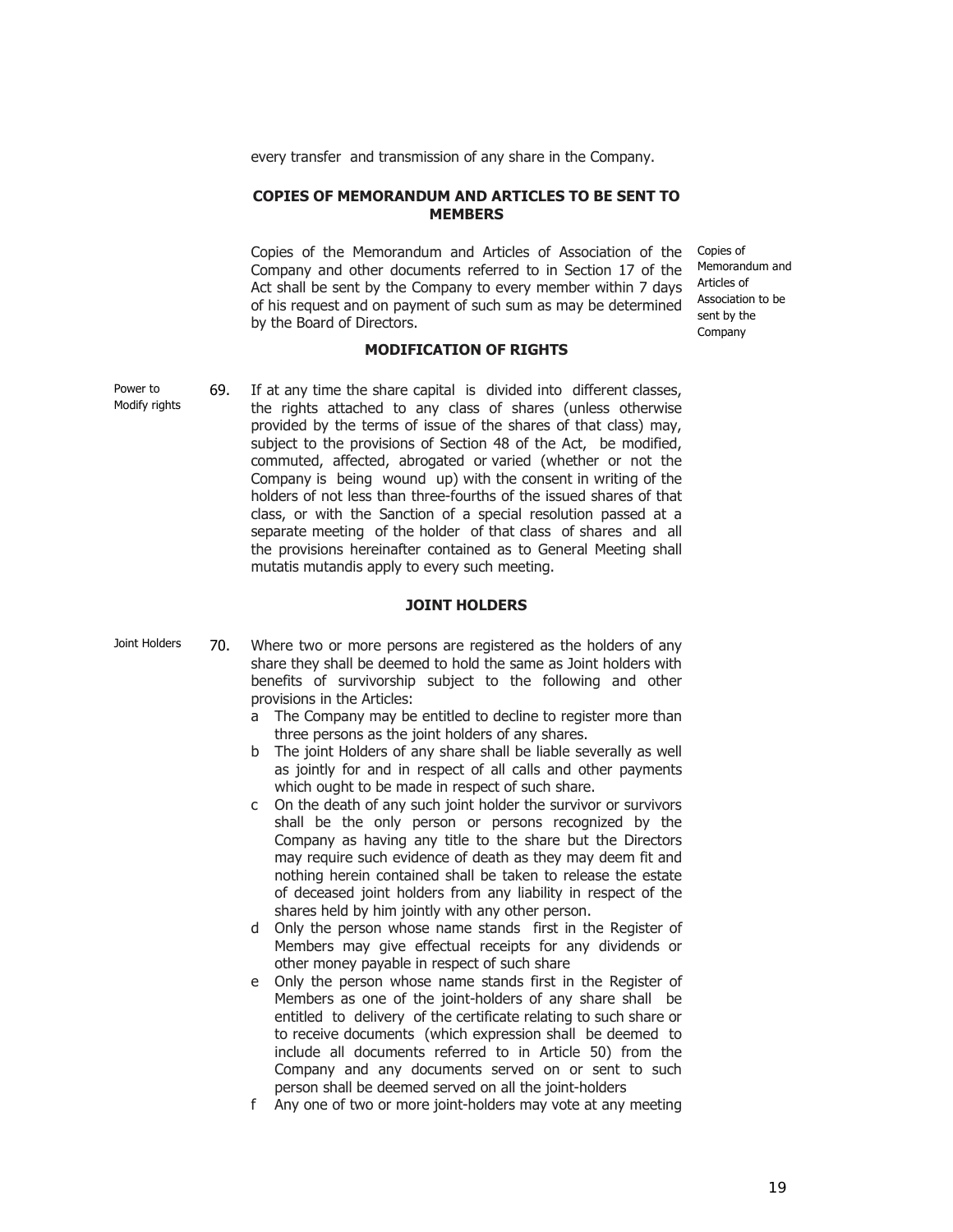either personally or by proxy in respect of such shares as if he were solely entitled thereto and if more than one of such joint holders be present at any meeting personally or by proxy then that one of such persons so present whose name stand first or higher (as the case may be) on the register in respect of such shares shall alone be entitled to vote in respect thereof but the other or others of the joint holders shall be entitled to be present at the meeting. Provided always that a joint holders present at any meeting personally shall be entitled to vote in preference to a joint holder present by proxy although the name of such joint holder present by proxy stands first or higher in the Register in the Register in respect of such shares. Several executors or administrators of a deceased member in whose (deceased member's) sole name any share stands shall for the purposes of this clause be deemed joint-holders.

## **CONVERSION OF SHARES INTO STOCK**

| 71. | The Company, by ordinary resolution in General Meeting may:<br>Convert any fully paid-up shares into stock; and<br>a<br>Re-convert any stock into fully paid-up shares of any<br>b                                                                                                                                                                                                                                                                                                                                  | Shares into stock<br>and re-conversion |
|-----|---------------------------------------------------------------------------------------------------------------------------------------------------------------------------------------------------------------------------------------------------------------------------------------------------------------------------------------------------------------------------------------------------------------------------------------------------------------------------------------------------------------------|----------------------------------------|
| 72. | denomination.<br>The holders of stock may transfer the same or any part thereof<br>in the same manner as and subject to the same regulations<br>under which the shares from which the stock arose might before<br>the conversion have been transferred, or as near thereto as<br>circumstances admit. Provided that, the Board may from time to<br>time, fix the minimum amount of stock transferable, so however<br>that such minimum shall not exceed the nominal amount of<br>shares from which the stock arose. | Transfer of stock                      |
| 73. | The holders of stock shall, according to the amount of stock held<br>by them, have the same rights, privileges and advantages as<br>regards dividends, participation in profits, voting at meetings of<br>the Company and other matter as if they hold the charge from                                                                                                                                                                                                                                              | Rights of<br>Stock<br>holders          |

- the Company, and other matter, as if they held the shares from which the stock arose but no such privilege or advantage (except as regards dividends, participation in the profits of the Company and in the assets on winding up) shall be conferred by an amount of stock which would not, if existing in share, have conferred that privilege or advantage.
- 74. Such of the regulations of the Company (other than those relating to share warrants) as are applicable to paid-up shares shall apply to stock and the words "Share" and "Shareholders" in these regulations shall include stock and stockholder respectively. Regulations to apply stocks

## **INCREASE, REDUCTION AND ALTERNATION OF CAPITAL**

75. The Company may from time to time by ordinary resolution in Increase of Capital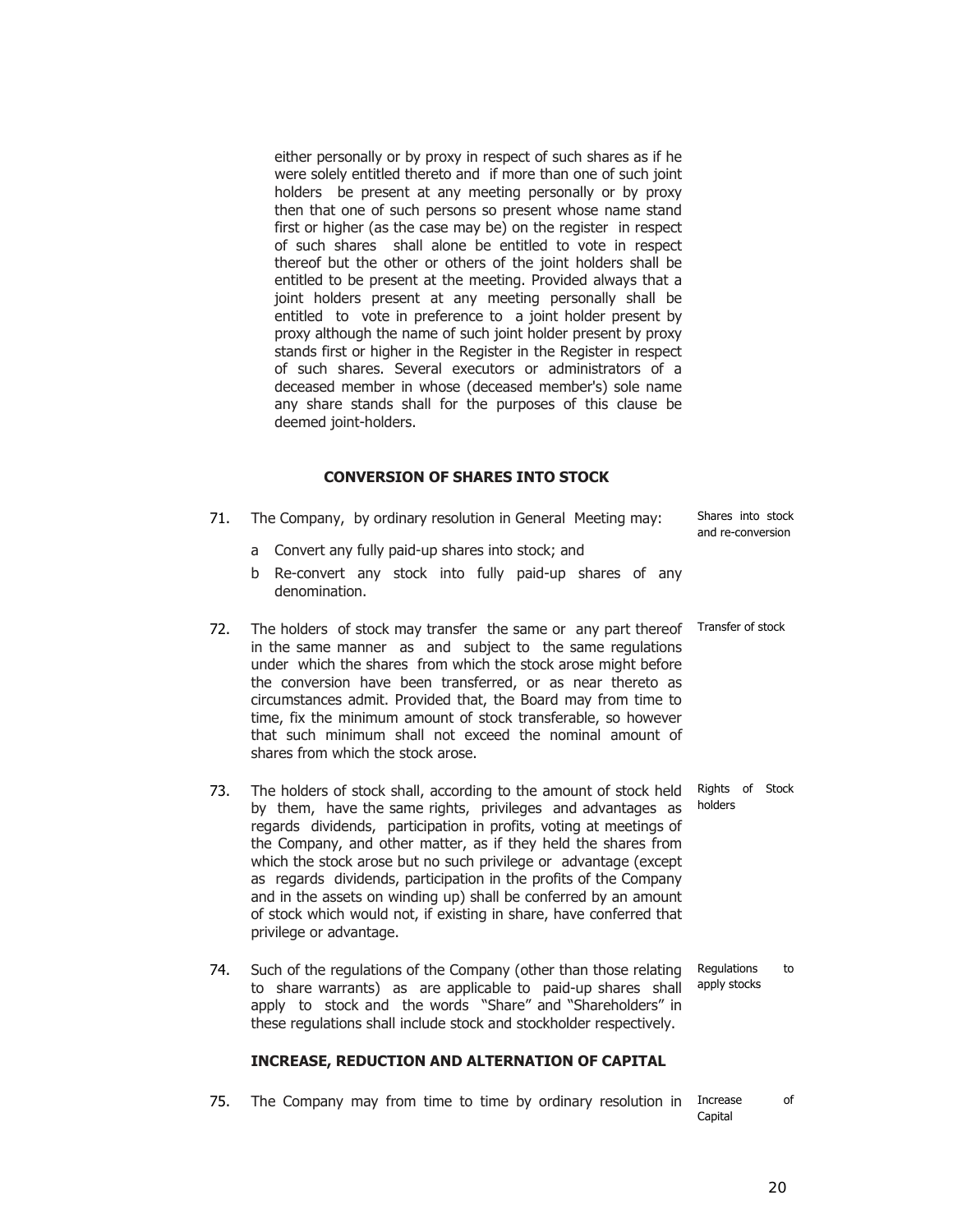General Meetings increase its share capital by the creation and issue of new shares either by fresh issue of Equity Share or increase in terms of /by conversion or otherwise of any instruments including warrants, convertible Debentures issued or to be issued in such manner, and of such amount as it thinks expedient. Subject to the provision of the Act, the new shares shall be issued upon such terms and conditions and with such rights and privileges annexed thereto as by the General Meeting creating the same shall direct and if no direction be given, as the Directors shall determine. Such shares may be issued with a preferential or qualified right as to dividends, and in the distribution of assets of the Company, and with a right of voting at General Meetings of the Company in conformity with Section 47 of the Act. Whenever the capital of the Company has been increased under the provisions of this Article, the Directors shall comply with the provisions of Section 64 of the Act.

a Where, at any time it is proposed to increase the subscribed capital of the Company by allotment of further shares, then such further shares shall be offered to the persons who, at the date of the offer, are holders of the Equity Shares of the Company, in proportion as nearly as circumstances admit, to the capital paid up on these shares at that date, and such offer shall be made in accordance with the provisions of Section 62 of the Act. Provided that notwithstanding anything hereinbefore contained the further shares aforesaid may be offered to any persons, whether or not those persons include the persons who, at the date of offer, are holders of the Equity Shares of the Company in any manner whatsoever, if a special resolution to that effect is passed by the Company in General Meetings.

b Subject to the provisions of Section 62 and pursuant to the approval of the shareholders granted by way of a special resolution, the Company may issue Warrants or other instruments which may entitle the holders thereof to subscribe Equity Shares and Convertible Debentures on such terms and conditions as the Board may think fit.

- c Nothing in this Article shall apply to the increase of the subscribed capital caused by the exercise of an option attached to debentures issued of loans raised by the Company to convert such debentures or loan into shares in the Company or to subscribe for shares in the Company (whether such option is conferred by Article 7 or otherwise) provided that the terms of the issue of such debentures or of such loans include a term providing for such option and such terms have been approved by a Special Resolution passed by the Company in General Meeting before the issue of the debentures or the raising of the loans as the case may be .
- Further issue of Capital to be governed by same rules 76. a Except so far as otherwise provided by the conditions of issue or by these presents, any capital raised by the creation of new shares shall be considered part of the original capital and shall be subject to the provision herein contained with reference to the payment of calls and installments, transfer and

Right of **Equity** Shareholders to further issue of Capital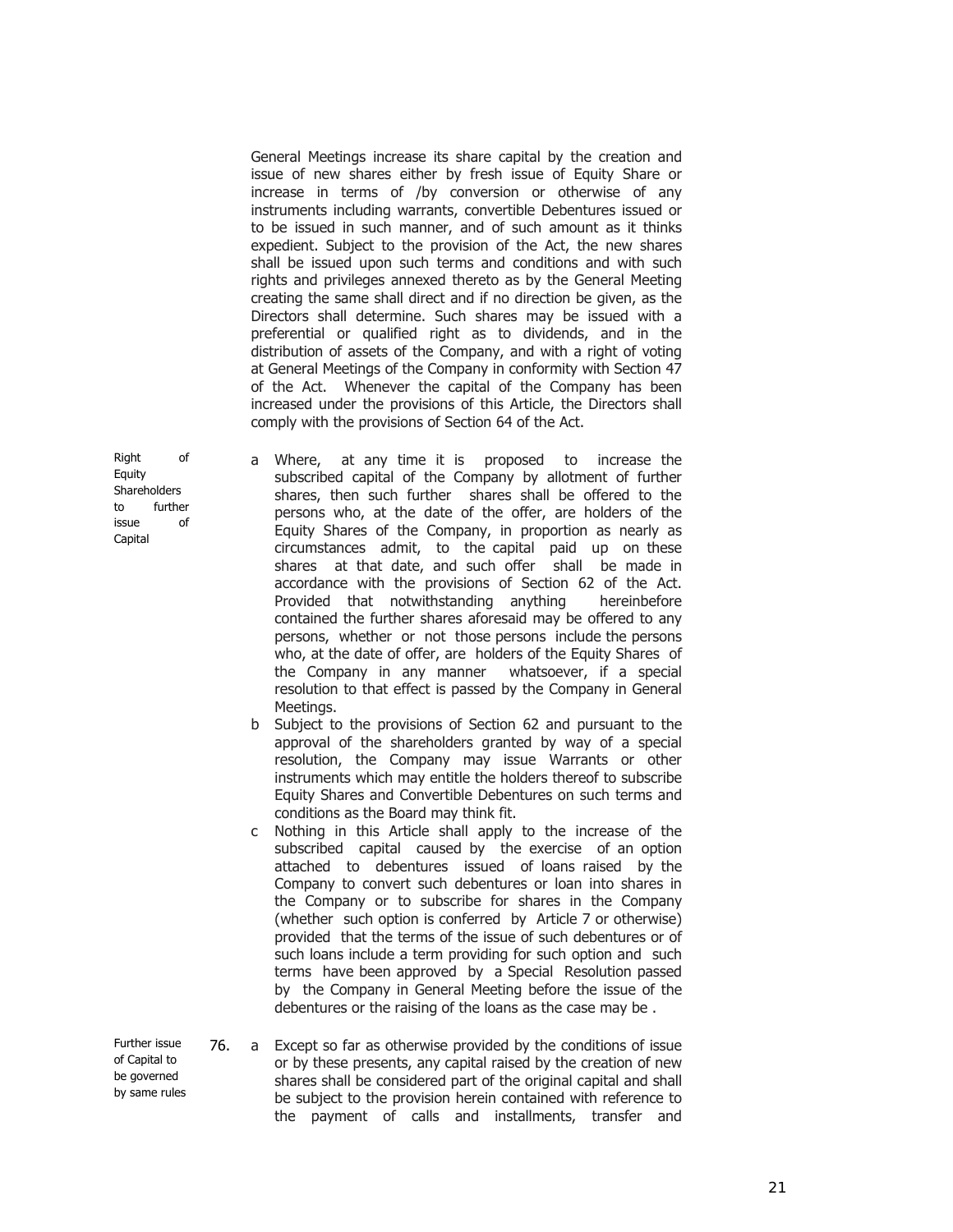transmission, forfeiture, lien, surrender, voting or otherwise.

- b The Company shall not issue any preference shares which are irredeemable.
- c The Company may issue preference shares which are liable to be redeemed within a period not exceeding twenty years from the date of their issue subject to following conditions:
	- i the issue of such shares has been authorized by passing a special resolution in the general meeting of the Company
	- ii the Company at the time of such issue of preference shares has no subsisting default in the redemption of preference shares or in payment of dividend due on any preference shares.

Provided further that

- i No such shares shall be redeemed except out of profits of the Company which would otherwise be available for dividend or out of the proceeds of a fresh issue of shares
	- Made for the purpose of redemption
- ii No such shares shall be redeemed unless they are fully paid.
- iii The premium if any, payable on redemption must have been provided for out of the profits of the Company or the Company's Securities Premium Account before the shares are redeemed
- iv Where any such shares are redeemed otherwise than out of the proceeds of a fresh issue there shall out of profits which would otherwise have been available for dividend be transferred to a reserve fund, to be called the 'Capital Redemption Reserve Account' a sum equal to the nominal amount of the shares to be redeemed and the provisions of the Act relating to the reduction of the Share Capital of the Company shall, except as provided in Section 55 of the Act, apply as if the Capital Redemption Reserve Account were the paid up share capital of the Company.
- 77. The Company may, subject to the provisions of the Act, from time to time by special Resolution reduce its share capital and any Capital Redemption Reserve Account or other Premium Account in any way authorized by law and in particular may pay off any paid up share capital upon the footing that it may be called up again or otherwise and may, if and so far as is necessary, alter its Memorandum by reducing the amount of its share capital and of its shares accordingly. This Article is not to derogate from any power the Company would have if it were omitted.
- 78. The Company in General Meeting may alter the conditions of its Memorandum as follows:
	- a consolidate and divide all or any of the share capital into shares of larger amount than its existing shares.
	- b sub-divide its shares or any of them into shares of smaller amounts than originally fixed by the Memorandum, so however, that in the sub-division the proportion between the

Consolidation division and subdivision

Reduction of Share Capital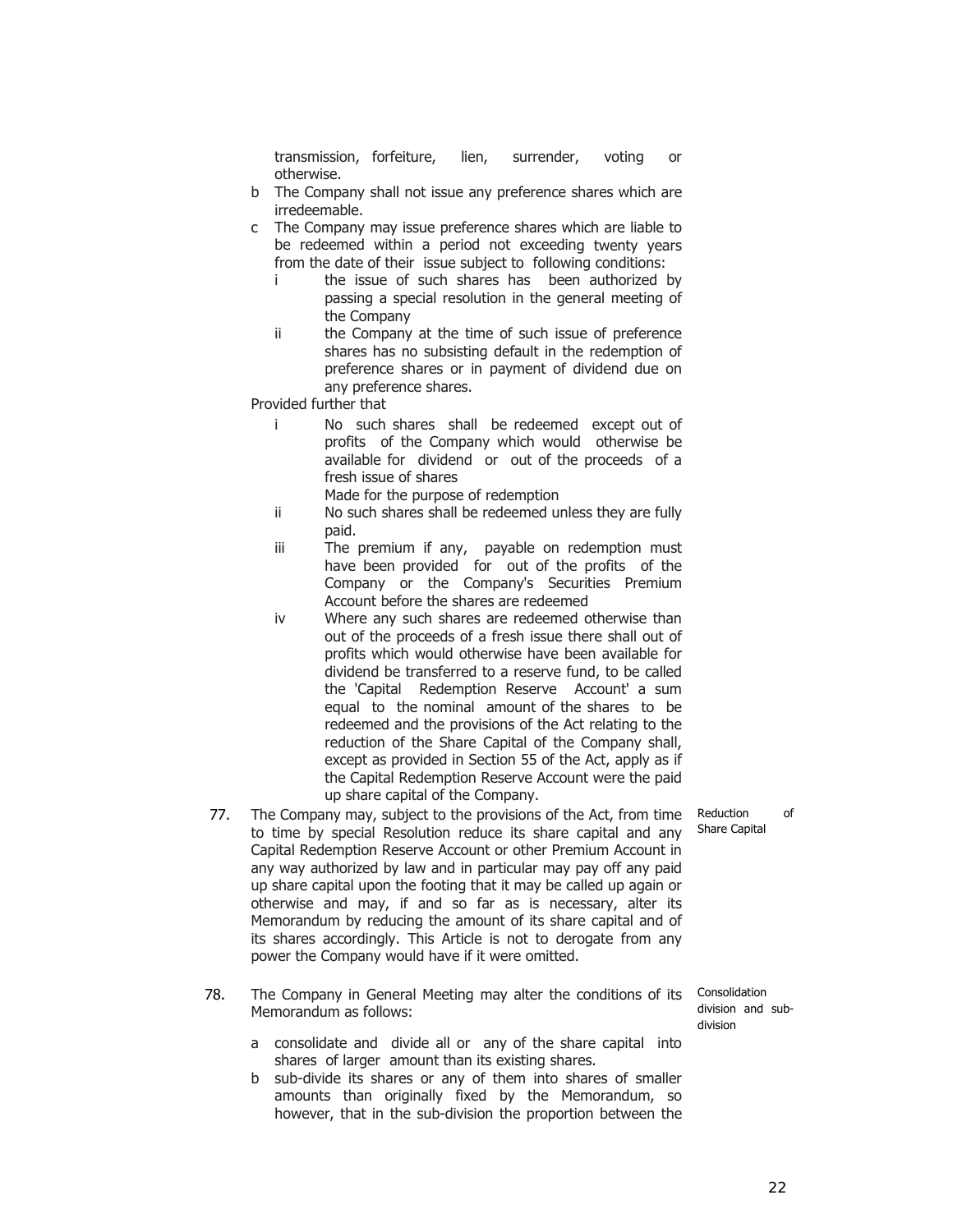amount paid and the amounts, if any, unpaid on each reduced share shall be the same as it was in the case of the share from which the reduced share is derived.

- c cancel shares which at the date of such General Meeting have not been taken or agreed to be taken by any person and diminish the amount of its share Capital by the amount of the shares so cancelled.
- 79. The right conferred upon the holders of shares of any class issued with preferred or other rights shall not, unless otherwise expressly provided by the terms of issue of the shares of that class be deemed to be varied by the creation or issue of further shares ranking *pari -passu* therewith.

## **DECLARATION BY PERSON NOT HOLDING BENEFICIAL INTEREST IN ANY SHARE**

- Declaration by person not holding beneficial interest in any share
- 80. a Notwithstanding anything herein contained, a person whose name is at any time entered in the Register of Members of the Company as the holder of a share in the Company, but who does not hold the beneficial interest in such share shall, within such time and in such form as may be prescribed, make a declaration to the Company specifying the name and other particulars of the person or persons who hold the beneficial interest in such share in such manner as may be provided in Section 89 of the Act.
	- b A person who holds or acquires a beneficial interest in a share or a class of shares of the Company shall, within the time prescribed after his becoming such beneficial owner, make a declaration to the Company specifying the nature of his interest, particulars of the person in whose name the shares stand in the Register of members of the Company and such other particulars as may be prescribed as provided in Section 89 of the Act;
	- c Whenever there is a change in the beneficial interest in share referred to above, the beneficial owner shall, within the time prescribed from the date of such change make a declaration to the Company in such form and containing such particulars as may be prescribed as provided in Section 89 of the Act;
	- d Where any declaration referred to above is made to the Company, the Company shall make a note of such declaration in the Register of Members and file within 30 days from the date of receipt of the declaration by it, a return in the prescribed form with the Registrar with regard to such declaration along with such fees or additional fees as may be prescribed

### **BORROWING POWERS**

Power to borrow 81. Subject to the provisions of the Act and these Articles and without prejudice to the other powers conferred by these Articles, the Directors shall have the power from time to time at their

further pari - passu shares not to affect the rights of shares already issued

Issue of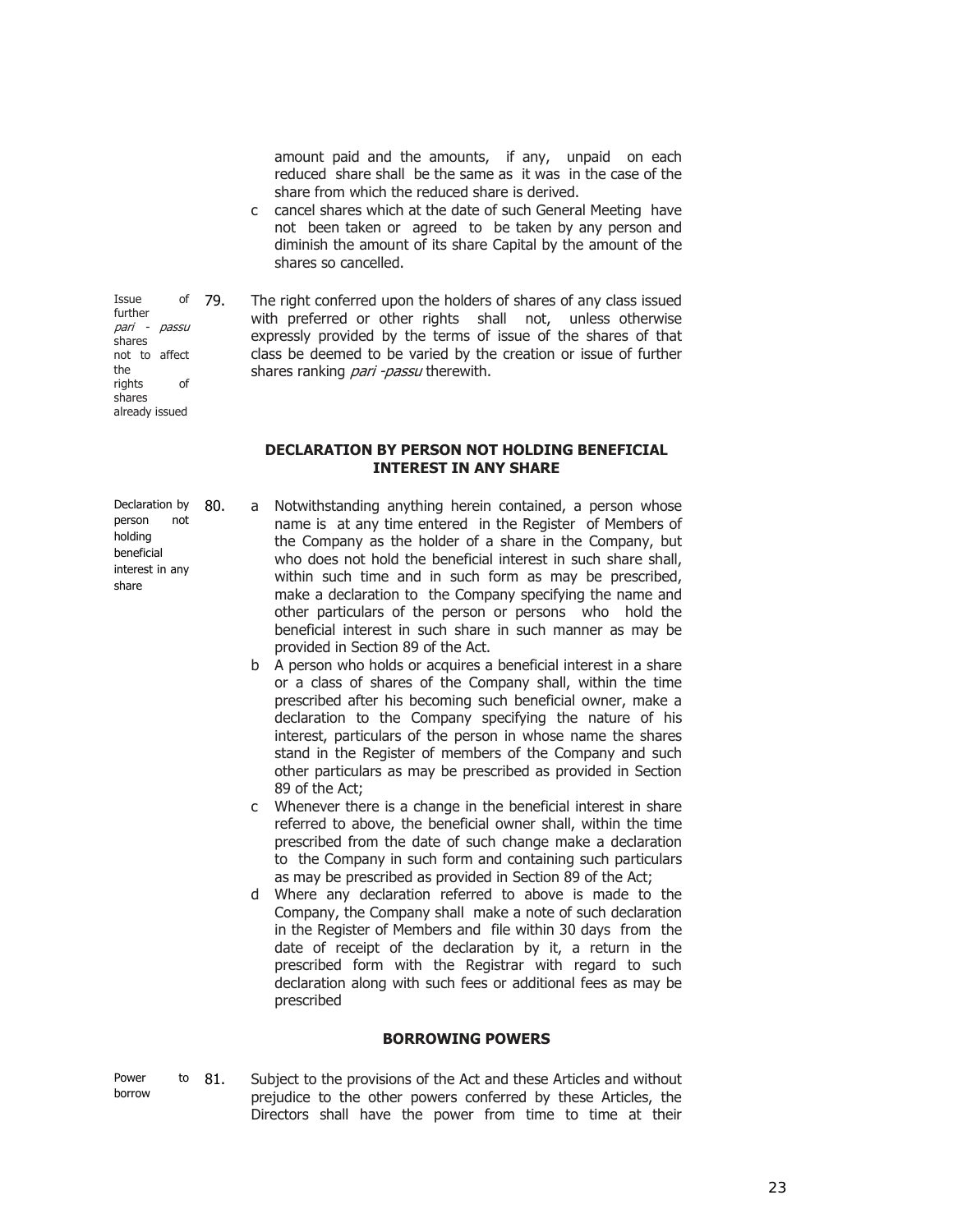discretion, by a resolution passed at meeting of the Board and not by Circular Resolution, to accept deposits from members other in advance of calls or otherwise and generally raise or borrow or secure the payment of any sum or sums of moneys for the purposes of the Company. Provided that where the total amount borrowed at any time together with the moneys already borrowed by the Company (apart from temporary loans obtained from the Company's Bankers in the ordinary course of business) exceeds the aggregate of the paid up capital of the Company and its free reserves that is to say, reserves not set apart for any specific purpose, the consent of the Company by way of a special resolution shall be required.

Such special resolution shall specify the total amount up to Which moneys may be borrowed by the Board. The expression "temporary loans" in this Article means loans repayable on demand or within six months from the date of the loans such as short terms loans, cash credit arrangements, discounting of bill and the issue of other short-term loans of reasonable character but does not include loans raised for the purpose of financing expenditure of a capital nature.

Conditions on 82. which moneys may be borrowed Subject to the provisions of Act and these Articles, the Directors may, by a resolution passed at a meeting of the Board and not by circular resolution, raise or secure the payment of such sum or sums in such manner and upon such issue of bonds, perpetual or redeemable debentures or debenture-stock, or any mortgage or charge or other security on the undertaking of the whole or any part of the property of the Company (both Present and future) including its uncalled capital for the time being.

Bonds, **Debentures** etc. to be subject to control of **Directors** 83. Any bonds, debentures, debenture-stock or other securities issued or to be issued by the Company shall be under the control of Directors who may issue them upon such terms and conditions and in such manner and for such consideration as they shall consider to be for the benefit of the Company.

- Securities may 84. be assignable free from equities Debentures, debenture-stock, bonds or other securities may be made assignable free from any equities between the Company and the person to whom the same may be issued.
- Conditions on which bonds debentures etc. may be issued 85. Subject to the provisions of the Act and these Articles any bonds, debentures, debenture-stock or other securities may be issued at a , premium or otherwise and with any special rights, privileges and conditions as to redemption, surrender, drawings, allotment of shares, attending (but not voting) at general meeting, appointment of Directors or otherwise. Provided that debentures with the right to allotment of or Conversion into shares, either wholly or partly shall not be issued except with the sanction of the Company in General Meeting by way of a special resolution.
- Mortgage of uncalled Capital 86. If any uncalled capital of the Company is included in or charged by way of mortgage or other security by the Directors, the Directors shall, subject to the provisions of the Act and these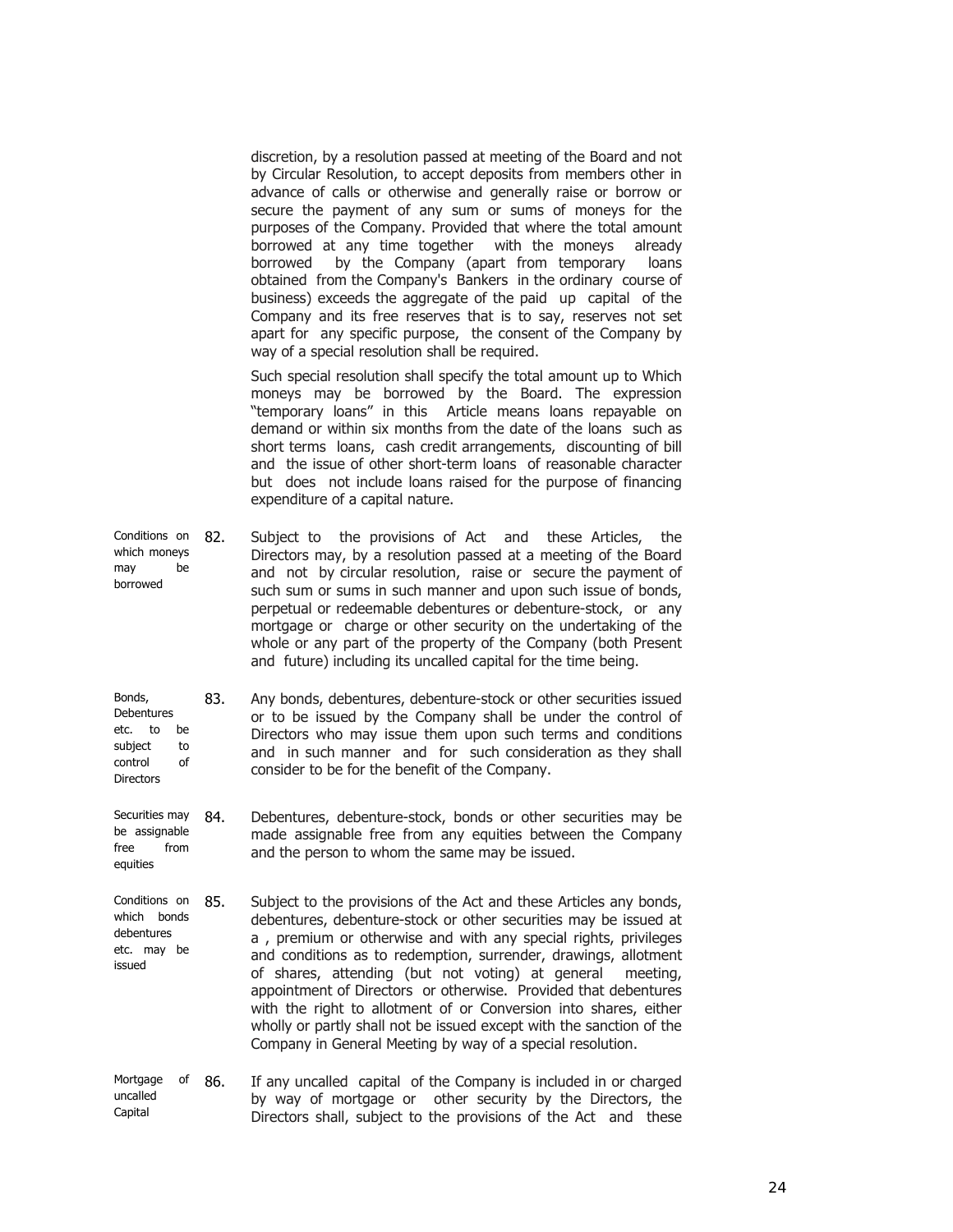Articles, make calls on the members in respect of such uncalled capital in trust for the persons in whose favour such mortgage or security is executed or any other person in trust for him to receive moneys on call from the members in respect of such uncalled capital and the provisions hereinbefore contained in regard to calls shall mutatis mutandis apply to calls made under such authority may be made exercisable either conditionally or unconditionally and either presently or contingently and either to the exclusion of the Director's powers or otherwise and shall be assignable if expressed so to be.

- 87. Subject to the provisions of the Act and these Articles if the Directors or any of them or any other person shall incur or be about incur any liability whether as principal or surety for the payment of any sum primarily due from the Company, the Directors may execute any mortgage, charge, or security over or affecting the whole or any part of the assets of the Company by way of indemnity to secure the Directors or person so becoming liable as aforesaid from any loss in respect of such liability.
- 88. The Board shall cause a proper Register to be kept in accordance with the provisions of Section 85 of the Act of all mortgages, debentures and charges specifically affecting the property of the Company including all floating charges on the undertaking or any property of the Company, and shall cause the requirements of Sections 71, 77, 79, 81 to 87 (both inclusive) of the Act in that behalf to be duly complied with, within the time prescribed by the said Sections or such extensions thereof as may be permitted by the Applicable Authority or the Registrar as may be applicable so far as they are to be complied with by the Board. The Company shall, if at any time it issues debentures, keep a Register and Index of Debenture holders in accordance with Section 88 of the Act.

### **DEBENTURES**

89. The Company shall have power to issue debentures whether convertible or non-convertible, and whether linked to issue of equity shares or not, among members, but in exercising, this power, provisions of Sections 56, 71, 78, 88, 113 and 117 of the Act or any statutory modifications thereof shall be complied with.

#### **REGISTRATION OF CHARGES**

- 90. a The provisions of the Act relating to registration of charges which expression shall include mortgages shall be complied with.
	- b In the case of a charge created within or out of India on the Company's Property or assets or any of its undertaking, whether tangible or otherwise, and situated in or outside India, the provision of Section 77 of the Act shall be complied with.

Indemnity may be given

Register of mortgages etc. to kept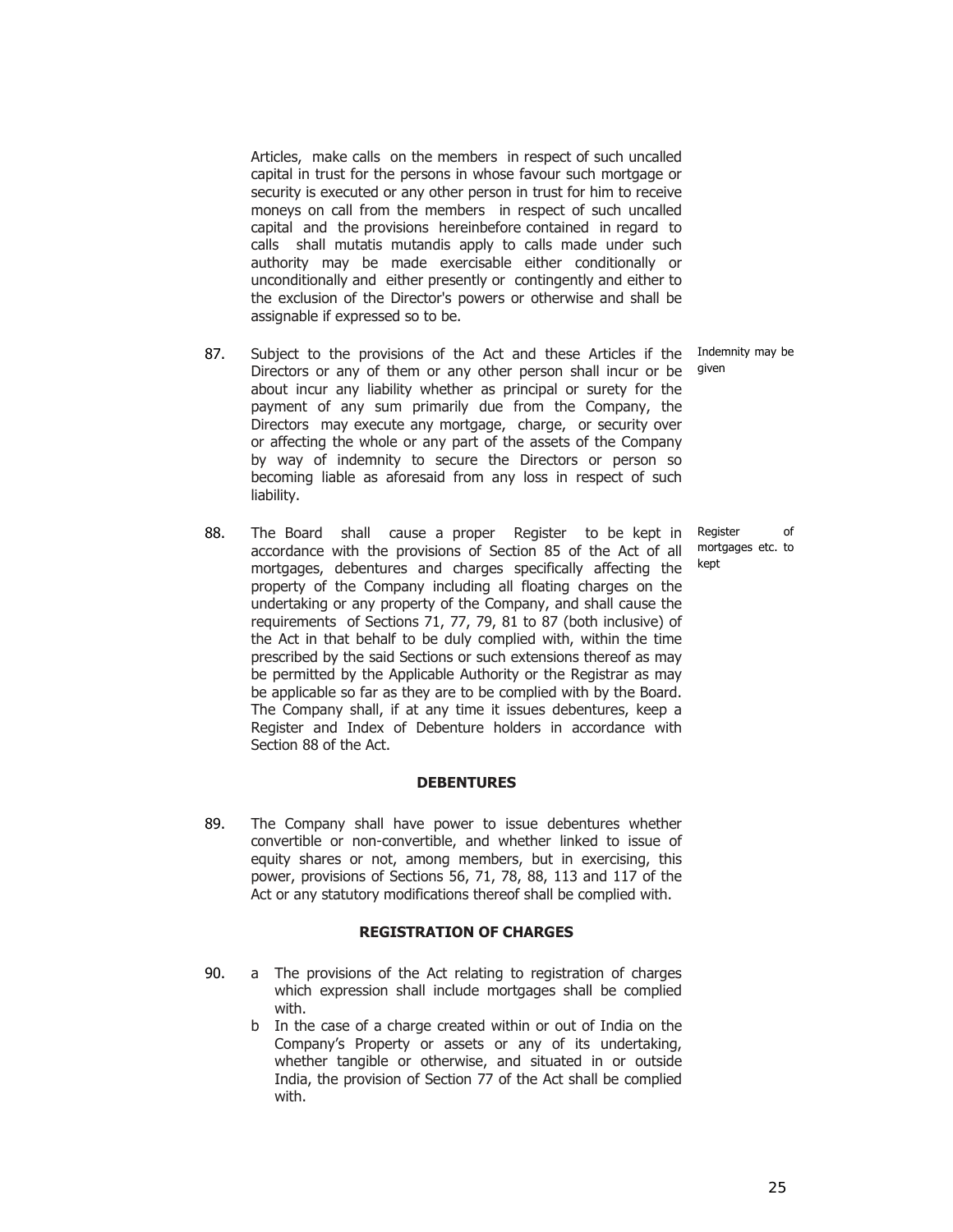# **GENERAL MEETINGS**

|                                                                                                 | 91. | An<br>Subject to the provisions of Section 96 and 129 of the Act the<br>Me<br>Company shall, in addition to any other meetings, hold a general<br>meeting (hereinafter called as 'Annual General Meeting') at the<br>intervals and in accordance with the provisions contained in<br>Section 96 of the Act.                                                                                                                                                                                                                                                                                                                                                                                                                                                                                                                                                                                                                                                                                                                                                                                                                                                                                                                                                                                                                                                                                                                                                                                                                                                                                                                                                                                                                                                                                                                                                                                                                                                                                                                                                                                                                                                                                                                    |  |  |  |  |  |  |
|-------------------------------------------------------------------------------------------------|-----|--------------------------------------------------------------------------------------------------------------------------------------------------------------------------------------------------------------------------------------------------------------------------------------------------------------------------------------------------------------------------------------------------------------------------------------------------------------------------------------------------------------------------------------------------------------------------------------------------------------------------------------------------------------------------------------------------------------------------------------------------------------------------------------------------------------------------------------------------------------------------------------------------------------------------------------------------------------------------------------------------------------------------------------------------------------------------------------------------------------------------------------------------------------------------------------------------------------------------------------------------------------------------------------------------------------------------------------------------------------------------------------------------------------------------------------------------------------------------------------------------------------------------------------------------------------------------------------------------------------------------------------------------------------------------------------------------------------------------------------------------------------------------------------------------------------------------------------------------------------------------------------------------------------------------------------------------------------------------------------------------------------------------------------------------------------------------------------------------------------------------------------------------------------------------------------------------------------------------------|--|--|--|--|--|--|
| Extra-<br>Ordinary<br>General<br>Meetings                                                       | 92. | All General Meetings other than Annual General Meetings shall be<br>called Extra-Ordinary General Meetings.                                                                                                                                                                                                                                                                                                                                                                                                                                                                                                                                                                                                                                                                                                                                                                                                                                                                                                                                                                                                                                                                                                                                                                                                                                                                                                                                                                                                                                                                                                                                                                                                                                                                                                                                                                                                                                                                                                                                                                                                                                                                                                                    |  |  |  |  |  |  |
| Directors may<br>call<br>Extra-<br>Ordinary<br>General<br>Meeting                               | 93. | The Board of Directors may call an Extra-Ordinary General<br>Meeting whenever they think fit.                                                                                                                                                                                                                                                                                                                                                                                                                                                                                                                                                                                                                                                                                                                                                                                                                                                                                                                                                                                                                                                                                                                                                                                                                                                                                                                                                                                                                                                                                                                                                                                                                                                                                                                                                                                                                                                                                                                                                                                                                                                                                                                                  |  |  |  |  |  |  |
| <b>Directors</b><br>to<br>call<br>Extra-<br>Ordinary<br>General<br>Meeting<br>on<br>requisition | 94. | The Board of Directors shall, on the requisition of such<br>a<br>number of members of the Company who hold, in regard to<br>any matter at the date of receipt of the requisitions, not less<br>than one tenth of such of the paid-up capital of the Company<br>upon which all calls or other moneys then due shall have been<br>paid as at that matter, forthwith proceed duly to call an<br>Extraordinary General Meeting of the Company and the<br>provisions of Section 100 of the Act and the provisions herein<br>below contained shall be applicable to such meeting<br>The requisition shall set out the matters for the consideration<br>b<br>of which the meeting is to be called, shall be signed by the<br>requisitionists, and shall be deposited at the Registered Office<br>of the Company.<br>The requisition may consist of several documents of the like<br>с<br>from each signed by one or more requistionists.<br>Where two or more distinct matters are specified in the<br>d<br>requisition, the provisions of clause (a) above shall apply<br>separately in regard to each such matter, and the requisition<br>shall accordingly be valid only in respect of those matters in<br>regard to which the conditions specified in that clause is<br>fulfilled<br>If the Board of Directors do not, within twenty one days<br>e<br>from the date of the receipt of valid requisition in regard to<br>any matter, proceed duly to call a meeting for the<br>consideration of those matter on a day not later than forty five<br>days from the date of the receipt of the requisition, the<br>meeting may be called by the requisitionists themselves or by<br>such of the requisitionists as represent either majority in value<br>of the paid up share capital held by all of them or not less<br>than one-tenth of such of the paid up share capital of the<br>Company as is referred to in clause (a) above whichever is<br>less.<br>f<br>A<br>meeting<br>called<br>under<br>clause (e)<br>above by the<br>requisitionists or any of them shall be called and held in the<br>same manner, as nearly as possible, as that in which meetings<br>are called and held by the Board., but shall not be held after |  |  |  |  |  |  |

nual General eetings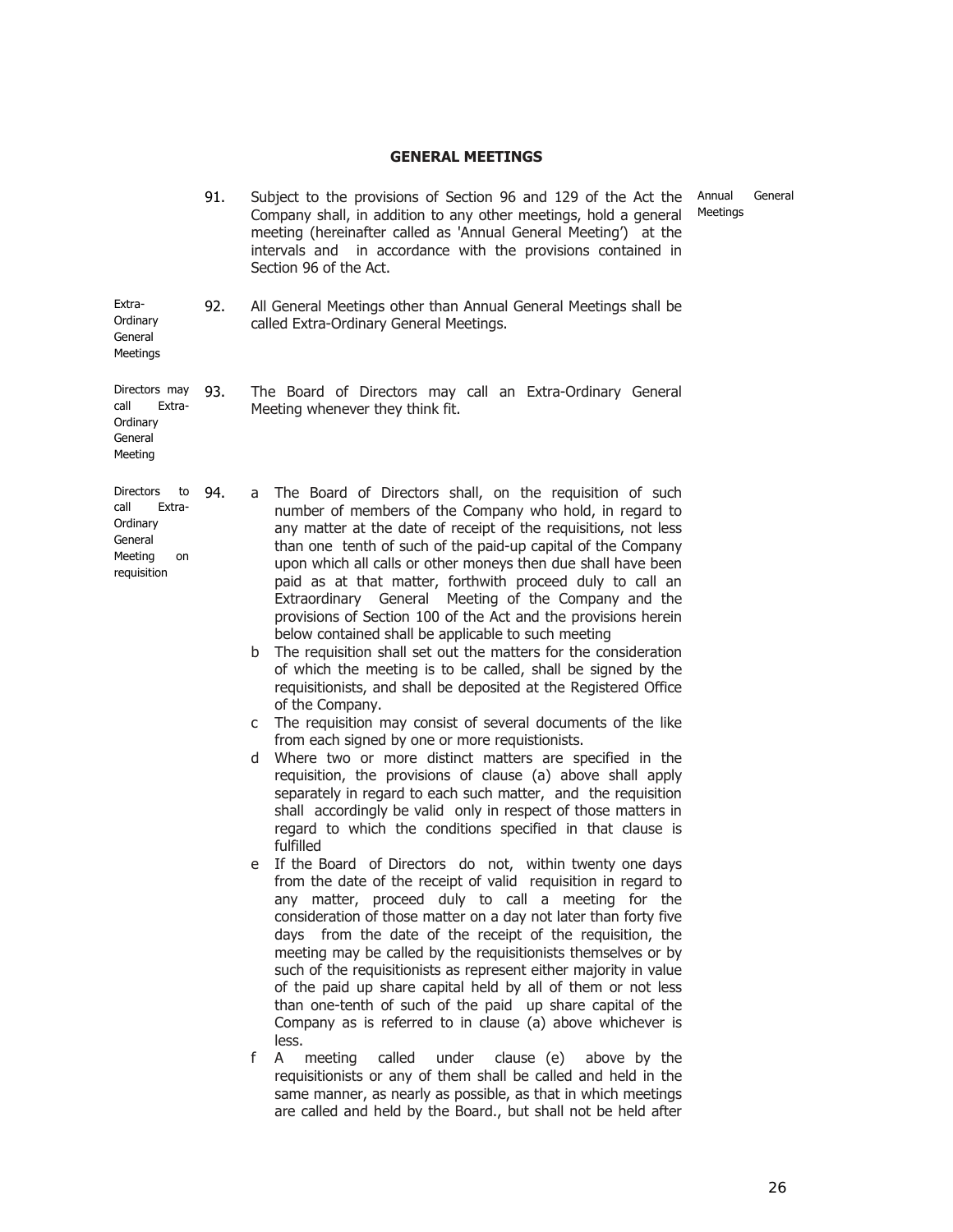the expiration of three months from the date of the deposit of the requisition. g Any reasonable expenses incurred by the requisitionist in calling a meeting under clause (e) above shall be reimbursed to the requisitionists by the Company, and any sum so paid shall be retained by the Company out of any sums due or to become due from the Company by way of fees or other remuneration for their services to such of the Directors as were in default. 95. a A General Meeting of the Company may be called by giving not less than twenty one days clear notice either in writing or in electronic mode in such manner as may be prescribed. Notice of Meeting b However a General Meeting may be called after giving a shorter notice, if the consent is given in writing or by electronic mode by not less than ninety five percent of the members entitled to vote at such meeting. 96. a Every notice of a meeting of the Company shall specify the Contents of Notice place, the date, the day and the hour of the meetings, and shall contain a statement of the business to be transacted thereat. b In every notice there shall appear with reasonable prominence a statement that a member entitled to attend and vote is entitled to appoint a proxy to attend and vote instead of himself and that a proxy need not be a member of the Company. 97. a In case of an Annual General Meeting all business to be Special Business transacted at the meeting shall be deemed special, with the exception relating to: i the consideration of the Financial Statements and the report of the Board of Directors and auditors; ii the declaration of any dividend; iii the appointment of Directors in the place of those retiring; iv the appointment of and the fixing of the remuneration of the Auditors; b In the case of any other meeting all business shall be deemed special. c Where any item of business to be transacted at the meeting is deemed to be special as aforesaid, there shall be annexed to the notice of the meeting a statement setting out all material facts concerning each such item of business including in particular, the nature of the concern or interest if any, therein of (i) every Director and of the Manager if any; (ii) every other Key Managerial Personnel; and relatives of the Explanatory Statement

> persons mentioned in sub clauses (i) and (ii) and any other information and facts that may enable members to understand the meaning, scope and implications of the items of business and to take decisions thereon. Provided that where any item of special business as aforesaid to be transacted at a meeting of the Company relates to or affects any other company, the extent of shareholding interest in that other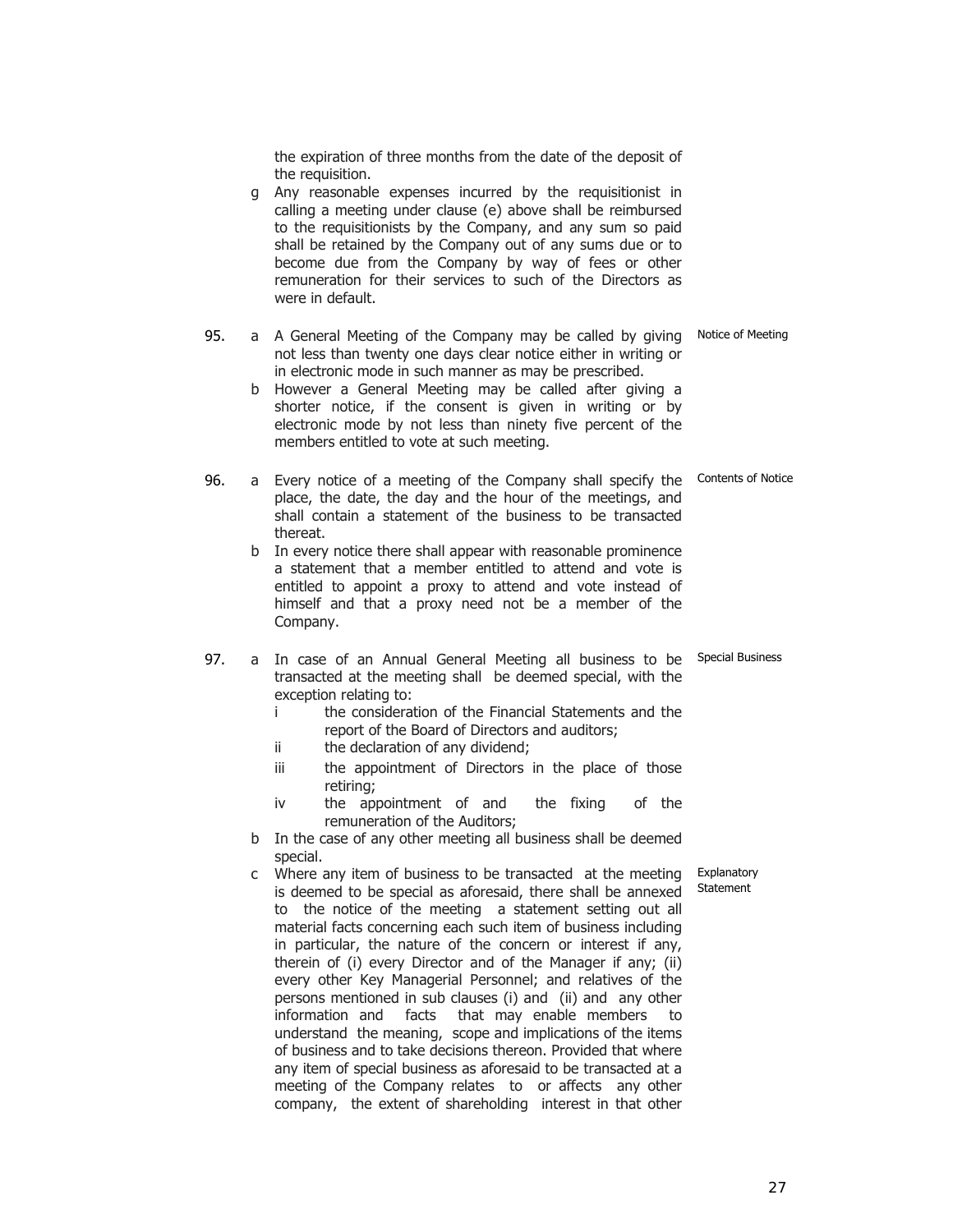company of every promoter, Director, the Manager, if any and of every other Key Managerial Personnel of the Company shall also be set out in the explanatory statement, if the extent of such shareholding interest is not less than 2 per cent of the paid-up share capital of that other company.

- d Where any item of business to be transacted at the meeting refers to any document, the time and place where the document can be inspected shall be specified in the explanatory statement.
- Service of 98. Notice Notice of every meeting shall be given to every member of the Company in any manner authorized by sub-section (2) of Section 20 of the Act and by these Articles.
- Notice to be given to the Auditors 99. Notice of every meeting of the Company and every other communication relating to any General Meeting of the Company which any member of the Company is entitled to have sent to him, shall be given to the Auditor or Auditors for the time being of the Company in the manner authorized by Section 20 of the Act, as in the case of any member or members of the Company.
- As to omission 100. to give Notice The accidental omission to give notice of any meeting to or the non-receipt of any notice by any member or other person to whom it should be given shall not invalidate the proceedings at the meeting or the resolutions passed thereat.
- Resolutions requiring Special Notice 101. a Where by any provision contained in the Act or in these, Special Notice is required of any resolution, notice of the intention to move the resolution shall be given to the Company by such number of members holding not less than one per cent of total voting power or holding shares on which such aggregate sum not exceeding Rs. 5 lakhs, not earlier than three months but not less than fourteen days before the meeting at which it is to be moved exclusive of the days on which the notice is served and the day of the meeting.
	- b The Company shall, immediately after the notice of the intention to move any such resolution has been received by it give its members, notice of the resolution at least seven days before the meeting exclusive of the day of dispatch of the notice and the day of the meeting, in the same manner as it give its notice of any general meeting. If that is not practicable, the notice shall be published in English language in English newspaper and in vernacular language in a vernacular newspaper, both having wide circulation in the State where the registered office of the Company is situated and such notice shall also be posted on the website, if any, of the Company. Such notice shall be published not less than seven days before the meeting exclusive of the day of publication of the notice and day of the meeting.
- Circulation of 102. Upon a requisition of members complying with Section111 of the Member's Resolution said Act, the Directors shall duly comply with the obligation of the Company under the said Act relating to circulation of members resolutions and statements.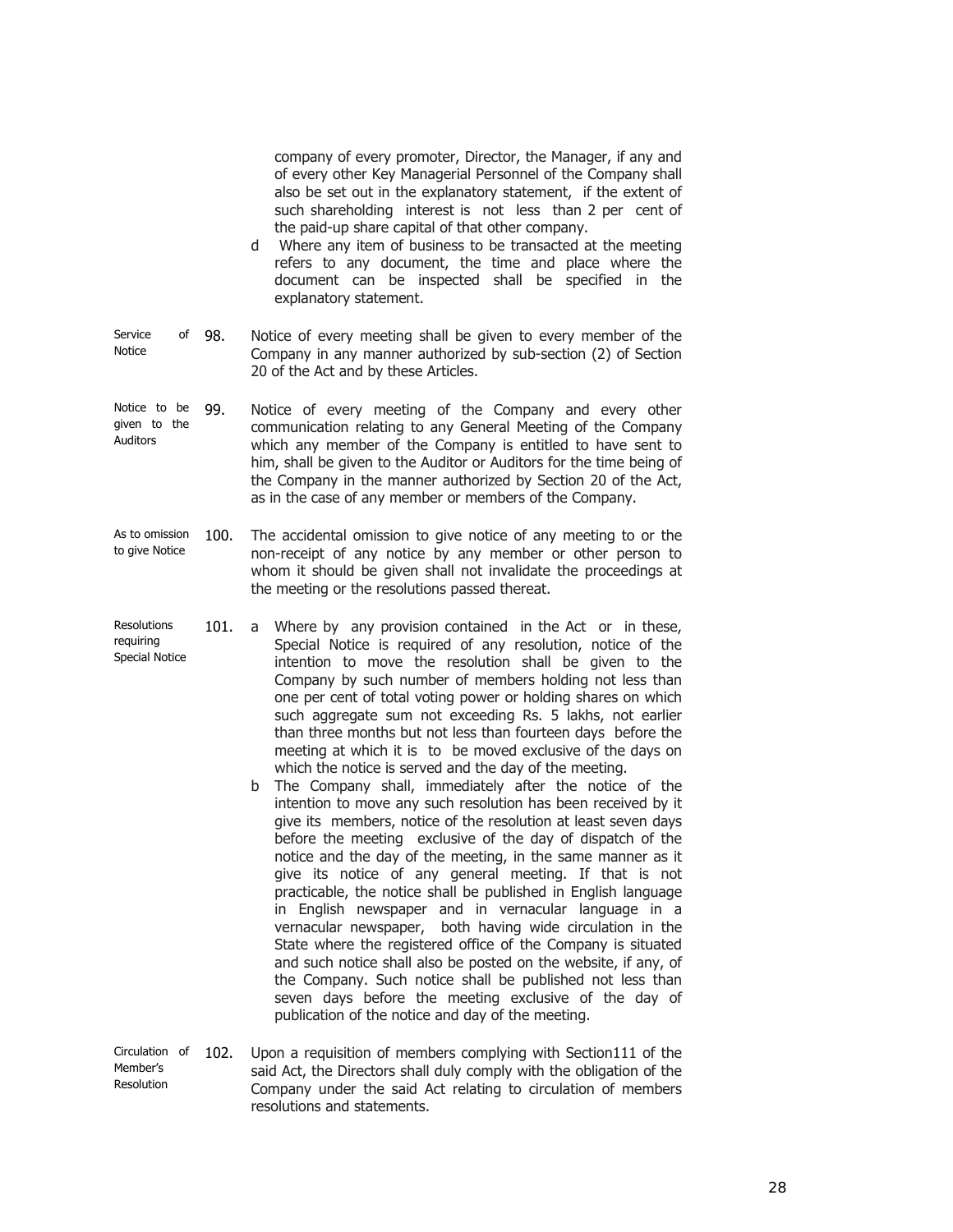**Certificate** conclusive as to Meeting have been duly called

103. A certificate in writing, signed by the Secretary or by a Director or some officer appointed by the Directors for the purpose, to the effect that according to the best of his belief the notice convening the meeting have been duly given shall be conclusive evidence thereof.

104. No General Meeting, Annual or Extra-ordinary, shall be competent to enter upon, discuss or transact any business or statement of which has not been specified in the notice covering the meeting, except as provided in the said Act. Business which may not be transacted at the meeting

## **PROCEEDING AT GENERAL MEETING**

105. The quorum for the General Meeting shall be as follows: Quorum at

- a Five members personally present if the number of members as on the date of meeting is not more than one thousand;
- b Fifteen members personally present if the number of members as on the date of meeting is more than one thousand but up to five thousand;
- c Thirty members personally present if the number of members as on the date of the meeting exceeds five thousand.
- 106. No business shall be transacted at any General Meeting Unless the requisite quorum be present at the commencement of the meeting.
- 107. If within half an hour after the time appointed for the holding of a General Meeting quorum be not present, the meeting, if convened on the requisition of shareholders shall be dissolved and in every other case, shall stand adjourned to the same day in the next week at the same time and place or to such other day, time and place as the Directors may by notice to the shareholders appoint. If even at such adjourned meeting the requisite quorum is not present within half an hour from the time appointed for holding the meeting, those members present shall be the quorum and may transact the business for which the meeting was called.
- 108. No business shall be transacted at any adjourned meeting other than the business which might have been transacted at the meeting from which the meeting from which the adjournment took place.
- 109. The Chairman of the Board of Directors shall be entitled to take the Chair at every General Meeting. If there be no Chairman or if at any meeting, he shall not be present within 15 minutes after the time appointed for holding such meeting or is unwilling to act, the Vice Chairman, or in the case of his absence or refusal, the Directors present may choose a Chairman, and in default of their doing so the members present shall choose one of the Directors to be the Chairman, and if no Director present be willing to take the chair, the members present shall choose one of the member

General meeting

Proceedings when quorum not present

Business of adjourned meetings

Chairman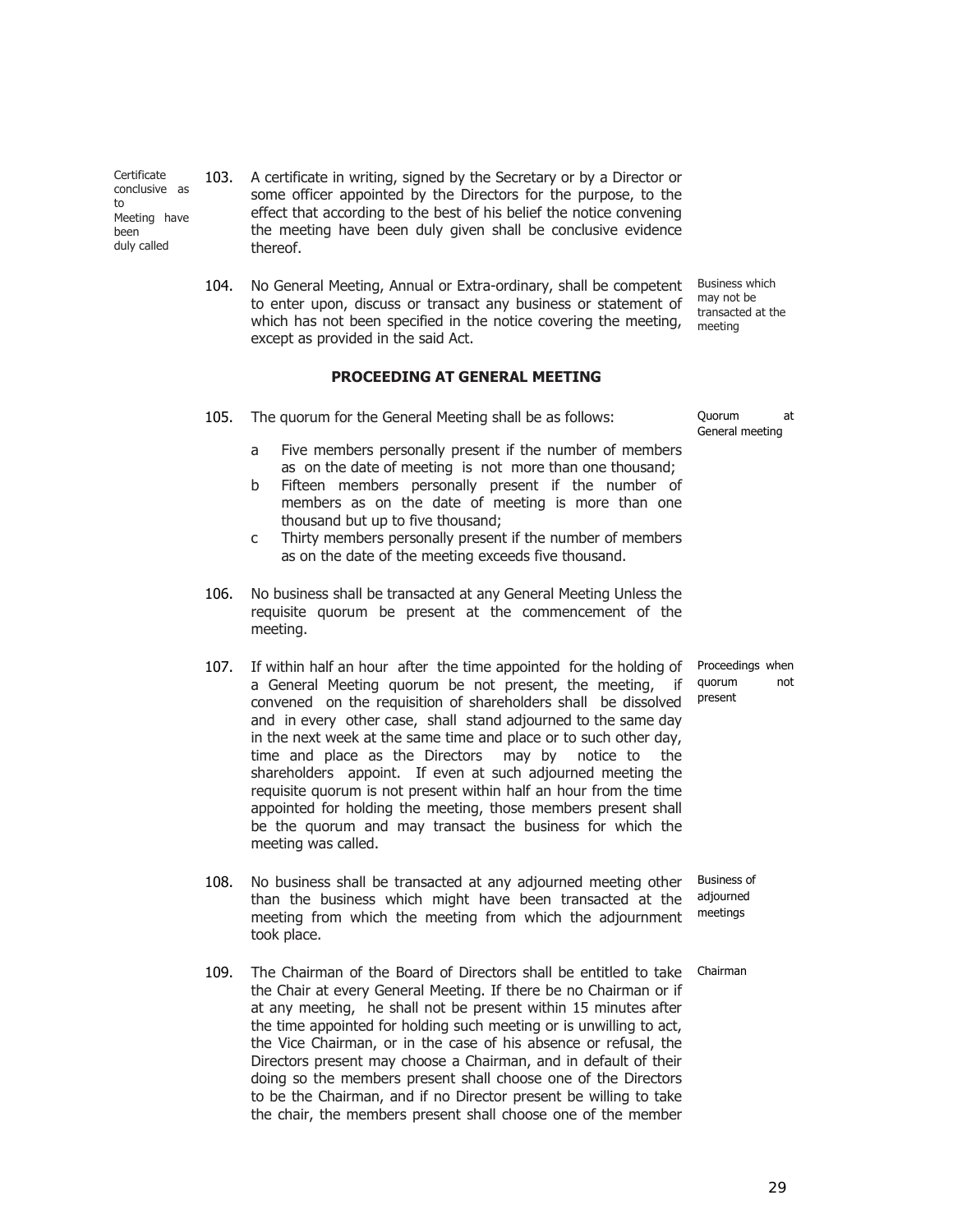to be the Chairman.

| <b>Business</b><br>confined to<br>decision of<br>Chairman<br>whilst chair<br>vacant          | 110. | No business shall be discussed at any Genera meeting except<br>a<br>the election of Chairman whilst the Chair is vacant.<br>If a poll is demanded on the election of the Chairman, It shall<br>b<br>be taken forthwith in accordance with the provisions of the<br>Act and these Articles and the Chairman so elected pursuant<br>to Article 109, shall continue to exercise all the powers of the<br>Chairman under the Act and these Articles. Where some other<br>person is elected as a Chairman as a result of the poll, he<br>shall then be the Chairman for the rest of the meeting.                                                                                                                                                                                                                                                                                                                                                                                        |
|----------------------------------------------------------------------------------------------|------|------------------------------------------------------------------------------------------------------------------------------------------------------------------------------------------------------------------------------------------------------------------------------------------------------------------------------------------------------------------------------------------------------------------------------------------------------------------------------------------------------------------------------------------------------------------------------------------------------------------------------------------------------------------------------------------------------------------------------------------------------------------------------------------------------------------------------------------------------------------------------------------------------------------------------------------------------------------------------------|
| Chairman with<br>consent may<br>adjourn<br>meeting                                           | 111. | The Chairman with the consent of any meeting at which a quorum<br>is present can adjourn any meeting from time to time and from<br>place to place in the city or town or village where the registered<br>office of the Company is situated.                                                                                                                                                                                                                                                                                                                                                                                                                                                                                                                                                                                                                                                                                                                                        |
| Notice to be<br>given<br>where<br>a<br>meeting is<br>adjourned for<br>thirty<br>days or more | 112. | When a meeting is adjourned for thirty days or more, notice of<br>the adjourned meeting shall be given as in the case of an original<br>meeting. Save as aforesaid and as provided in Section 102 of the<br>Act, it shall not be necessary to give any notice of an adjournment<br>or of the business to be transacted at an adjourned meeting.                                                                                                                                                                                                                                                                                                                                                                                                                                                                                                                                                                                                                                    |
| Casting<br>vote<br>of<br>Chairperson<br>General<br>at<br>Meeting                             | 113. | In the case of an equality of votes, whether on a show of hands<br>or electronically or on a poll the Chairman of the meeting at which<br>the show of hands or electronically has taken place, or at which<br>the poll is demanded, shall be entitled to second or casting vote in<br>addition to the vote or votes to which he may be entitled as a<br>member.                                                                                                                                                                                                                                                                                                                                                                                                                                                                                                                                                                                                                    |
| Minutes<br>of<br>General<br>Meeting                                                          | 114. | The Company shall cause minutes of all proceedings of every<br>General Meeting to be kept in accordance with the provisions of<br>Section 118 of the Act by making, within thirty days of the<br>conclusion of each such meeting, entries thereof in books kept for<br>that purpose with their pages consecutively numbered.<br>Each<br>page of every such book shall be initialed or signed and the last<br>page of the record of proceedings of each meeting in such books<br>shall be dated and signed by the Chairman of the same meeting<br>within the aforesaid period of thirty days or in the event of the<br>death or inability of the Chairman within that period, by a Director<br>duly authorized by the Board for that purpose, in no case the<br>minutes of the proceedings or a meeting shall be attached to any<br>such book as aforesaid by pasting or otherwise. Any such minutes<br>kept as aforesaid shall be evidence of the proceedings recorded<br>therein. |

115. The books containing the aforesaid minutes shall be kept at the Inspection of Registered Office and be open during business hours to the inspection of any member without charge subject to such reasonable restrictions as the Company may by these Articles or in General Meeting impose in accordance with Section 119 of the

Minutes Book of General Meetings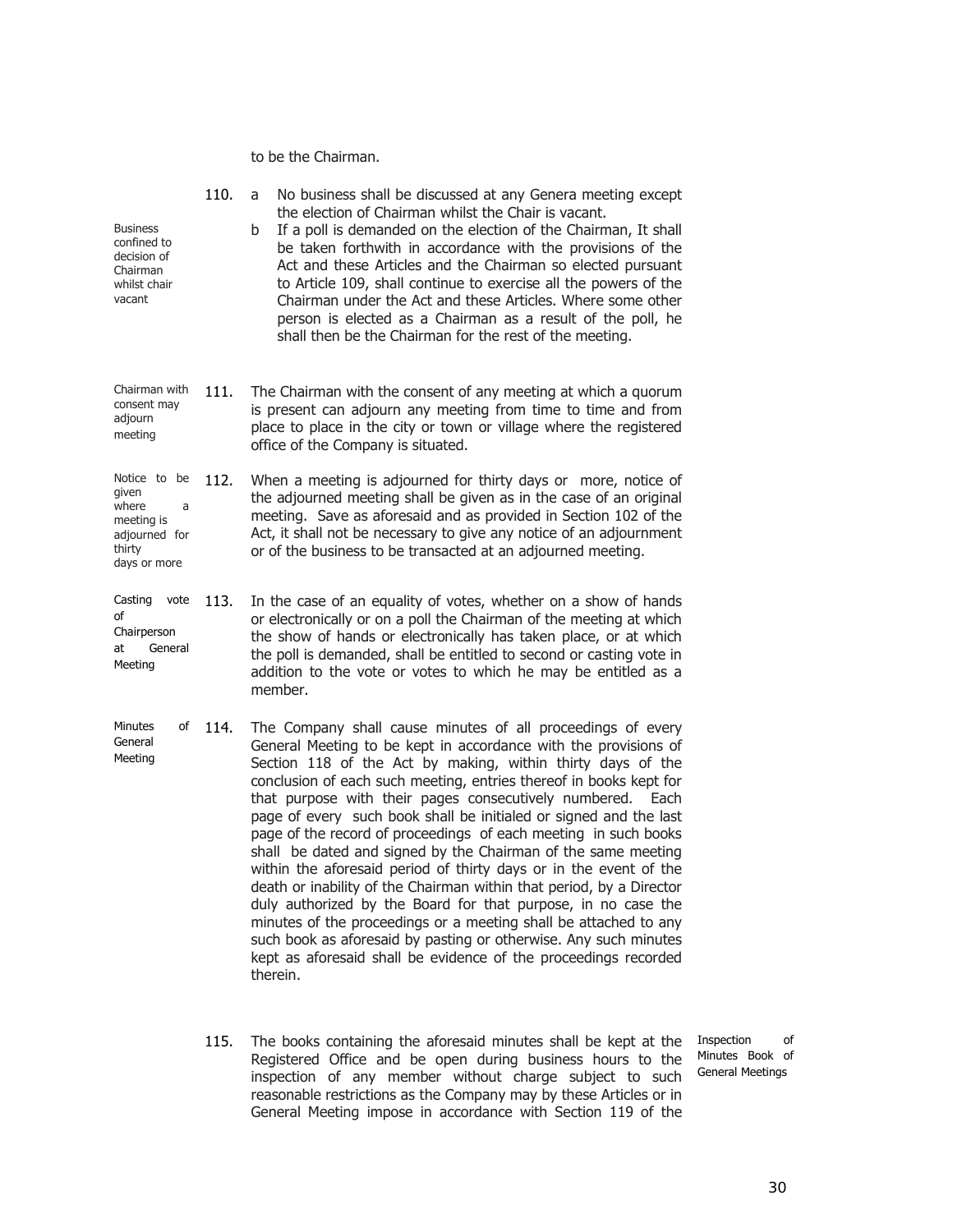|                                                                            |      | Act. Any member shall be entitled to be furnished, within seven<br>days after he had made a request in that behalf to the Company<br>with a copy of the minutes on payment of Rs.10 per page or part<br>of any page.<br>Provided that a member who has made a request for provision<br>of soft copy in respect of minutes of any previous general<br>meetings held during a period immediately preceding three<br>financial years shall be entitled to be furnished, with the same                                               |
|----------------------------------------------------------------------------|------|----------------------------------------------------------------------------------------------------------------------------------------------------------------------------------------------------------------------------------------------------------------------------------------------------------------------------------------------------------------------------------------------------------------------------------------------------------------------------------------------------------------------------------|
| Publication of<br>of<br>report<br>proceedings<br>of<br>General<br>Meetings | 116. | free of cost.<br>No report of the proceedings of any General Meeting of the<br>Company shall be circulated or advertised at the expense of the<br>Company unless it includes the matters required by these Articles<br>or Section 119 of the Act to be contained in the Minutes of the<br>proceedings of such meeting.                                                                                                                                                                                                           |
| <b>Powers</b><br>to<br>arrange<br>security<br>at<br>meetings               | 117. | The Board, and also any person(s) authorised by it, may take any<br>action before the commencement of any General Meeting, or any<br>meeting of a class of members in the Company, which they may<br>think fit to ensure the security of the meeting, the safety of<br>people attending the meeting, and the future orderly conduct of<br>the meeting. Any decision made in good faith under this Article<br>shall be final, and rights to attend and participate in the meeting<br>concerned shall be subject to such decision. |
|                                                                            |      | <b>VOTE OF MEMBERS</b>                                                                                                                                                                                                                                                                                                                                                                                                                                                                                                           |
|                                                                            |      |                                                                                                                                                                                                                                                                                                                                                                                                                                                                                                                                  |
| Votes may be<br>given<br>by<br>proxy<br>or<br>attorney                     | 118. | Subject to the provisions of the Act and these Articles votes may<br>be given and these Articles, votes may be given either personally<br>or by proxy (only on poll) or in the case of a body corporate also<br>by a representative duly authorized under Section 113 of the<br>Act.                                                                                                                                                                                                                                             |
| Subject to the<br>Provisions of                                            | 119. | Subject to the Provisions of the Act:                                                                                                                                                                                                                                                                                                                                                                                                                                                                                            |
| the Act                                                                    |      | On a show of hands, every holder of equity shares entitled<br>a<br>to vote and present in person shall have one vote and upon<br>a poll every holder of equity shares entitled to vote and<br>present in person or by proxy shall have voting rights in<br>proportion to his share in the paid-up equity capital of the                                                                                                                                                                                                          |
|                                                                            |      | Company;<br>Every holder of a preference share in the capital of Company<br>b<br>shall be entitled to vote at a General Meeting of Company<br>only in accordance with the limitations and provisions laid<br>down in Section 47 (2) of the Act.                                                                                                                                                                                                                                                                                  |
| Voting<br>through<br>Electronic<br>means                                   | 120. | A member may exercise his vote at a meeting by electronic means<br>in accordance with Act and shall vote once.                                                                                                                                                                                                                                                                                                                                                                                                                   |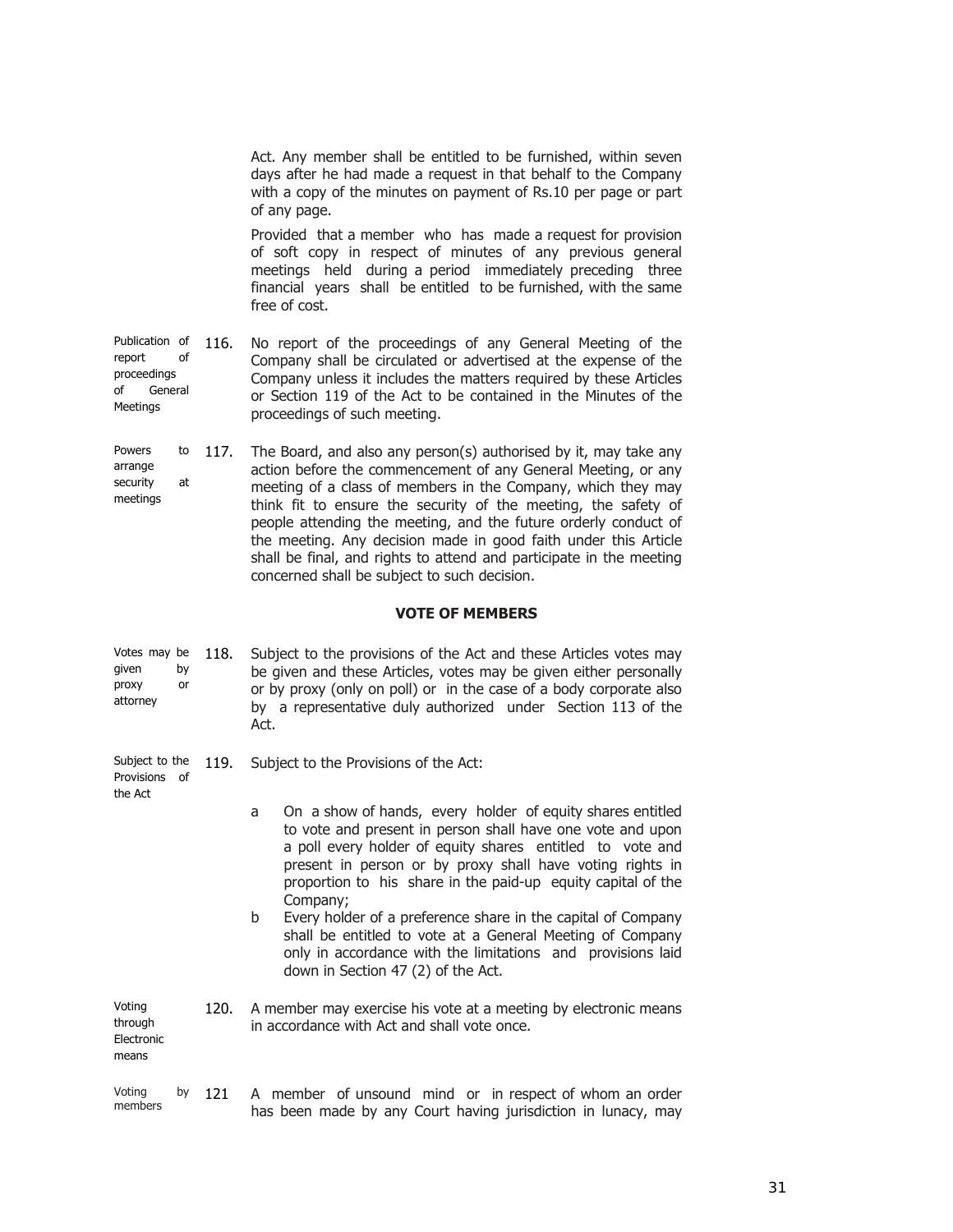of unsound mind and minors vote, whether on a show of hands or on a poll, by his committee or other legal guardian and any such committee or guardian may, on a poll, vote by proxy. If any member be a minor, the vote in respect of his share or shares shall be by his guardian or any one of his guardians, if more than one to be selected in case of dispute by the Chairman of the Meetings

- 122. Subject to the provisions of the Act, no member shall be entitled to be present or to vote at any General Meeting either personally or by proxy or be reckoned in a quorum whilst any call or other sums shall be due and payable to the Company in respect of any of the shares of such member.
- 123. On a poll taken at a meeting of the Company, a member entitled to more than one vote, or his proxy or other person entitled to vote for him, as the case may be, need not, if he votes, use all his votes or cast in the same way all the votes he uses. Member entitled to cast his vote differently
- 124. Where there are joint registered holder of any shares, anyone of such persons may vote at any meeting in respect of shares as if he were solely entitled thereto and if more than one of such joint holders be present at any meeting then one of the said person so present whose name stands first on the register in respect of such shares shall alone be entitled to vote in respect thereof. Where there are several executors or administrators of a deceased member in whose sole name any shares stand, anyone of such executors or administrators may vote in respect of such shares unless any other of such executors is present at the meeting at which such vote is tendered and object to the votes in which case no such vote shall be exercised except with the unanimous consent of all the executors or administrators present. Joint-Holders voting
- 125. Any business other than that upon which a poll has been demanded may be proceeded with, pending the taking of poll. Business may proceed pending poll
- 126. Any member whose name is entered in the register of members of the Company shall enjoy the same rights and be subject to the same liabilities as all other members of the same class. Equal rights of members
- 127. Any member entitled to attend and vote at a meeting of the Company shall be entitled to appoint another person (whether a member or not) as his proxy to attend and vote instead of himself but a proxy so appointed shall not have any right to speak at the meeting and shall not be entitled to vote except on a poll. Appointment of proxy
- 128. Every proxy shall be appointed by an instrument in writing signed by the appointer or his attorney duly authorized in writing, or if the appointer is a body corporate, be under its seal or be signed by an Officer or an attorney duly authorized by it. Deposit of instrument of proxy
- 129. a The instrument of proxy shall be deposited at the office of the Company not less than forty eight hours before the time for holding the meeting at which the person named in the Timing of deposit of proxy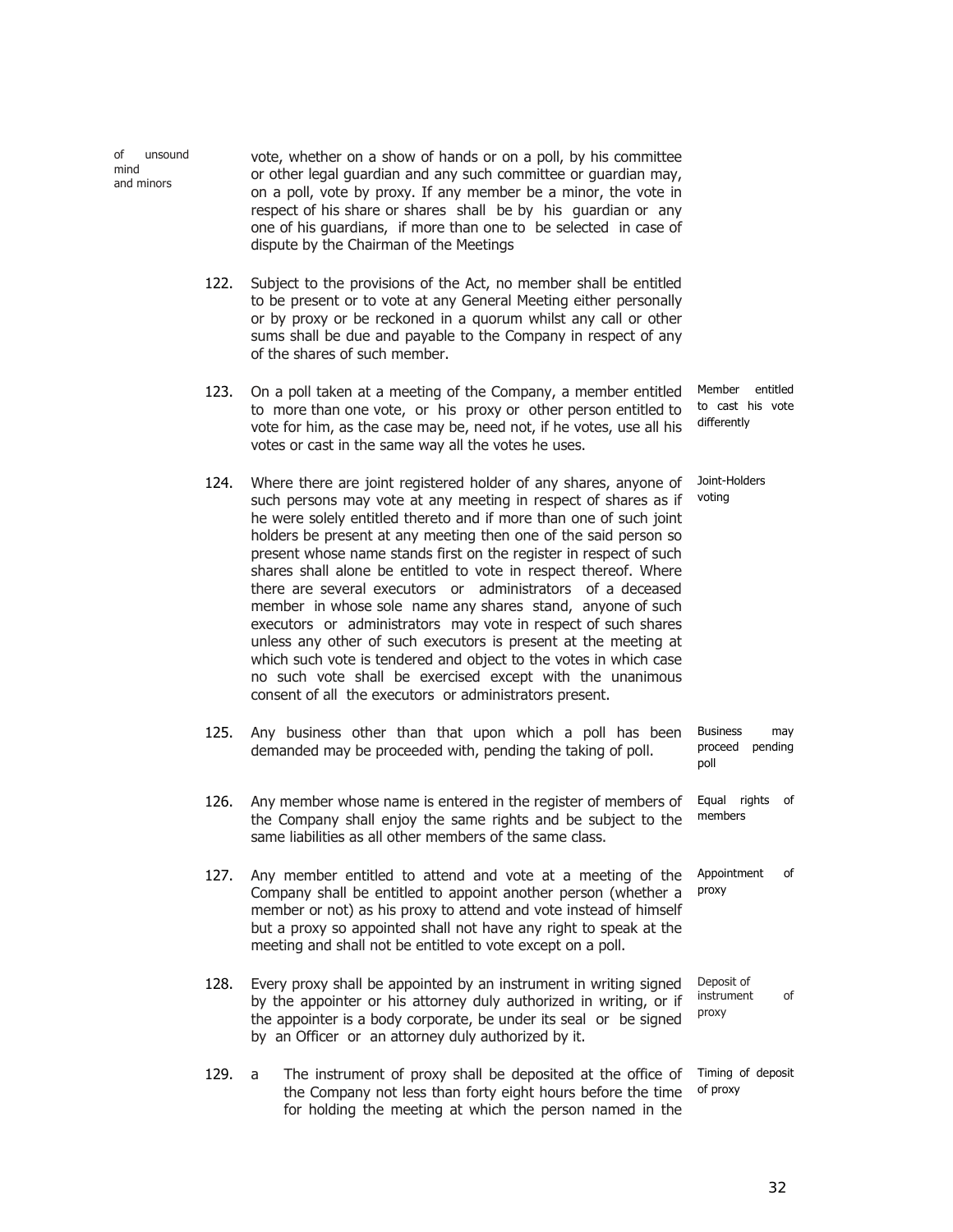instrument proposes to vote and in default, the instrument of proxy shall not be treated as valid. No instrument appointing proxy shall be valid after the expiration of twelve months from the date of its execution except in the case of the adjournment of any meeting first held previously to the expiration of such time.

- b Every member entitled to vote at a meeting of the Company according to the provisions of these Articles on any resolution to be moved thereat, shall be entitled, during the period beginning twenty four hours before the time fixed for the commencement of the meeting of the Company according to the provisions of these Articles on any resolution to be moved thereat, shall be entitled, during the period beginning twenty four hours before the time fixed for the commencement of the meeting and ending with the conclusion of the meeting, to inspect, the proxies lodged at any time during the business hours of the Company provided not less than three days' notice in writing of the intention so to inspect is given to the Company.
- Form of Proxy 130. An instrument appointing a proxy shall be in such form as may be prescribed by the Act from time to time.
- Validity of votes given by proxy notwithstandi ng death of members etc. 131. A vote given in accordance with the terms of an instrument of proxy shall be valid notwithstanding the previous death or subsequent insanity of the principal or revocation of the proxy under such proxy was, signed or the transfer of the shares in respect of which the vote is given provided that no intimation in writing of the death, insanity revocation or transfer shall have been received at the office of the Company before the meeting.
- Chairman of any meeting to be the judge of validity of any vote 132. Subject to the provisions of the Act and these Articles, the Chairman of any meeting shall be the sole judge of the validity of every vote tendered or given at such meeting and subject as aforesaid, the Chairman present at the time of taking of a poll shall be the sole judge of the validity of every vote tendered at such poll.

### **DIRECTORS**

- Number of 140. **Directors** Subject to the provisions of Section 149 of the Act, the number of Directors shall not be less than three, and unless otherwise determined by the Company in General Meeting, not more than as stipulated under the Act.
	- Provided that at least one of the Directors so appointed, shall be a woman director.

Provided further that at least one of the Directors so appointed, shall be a person who has resided in India for a period of at least 182 days in the previous calendar year.

Provided further that at least one third of the total number of Directors or at least 2 of them, whichever is higher, shall be Independent Directors.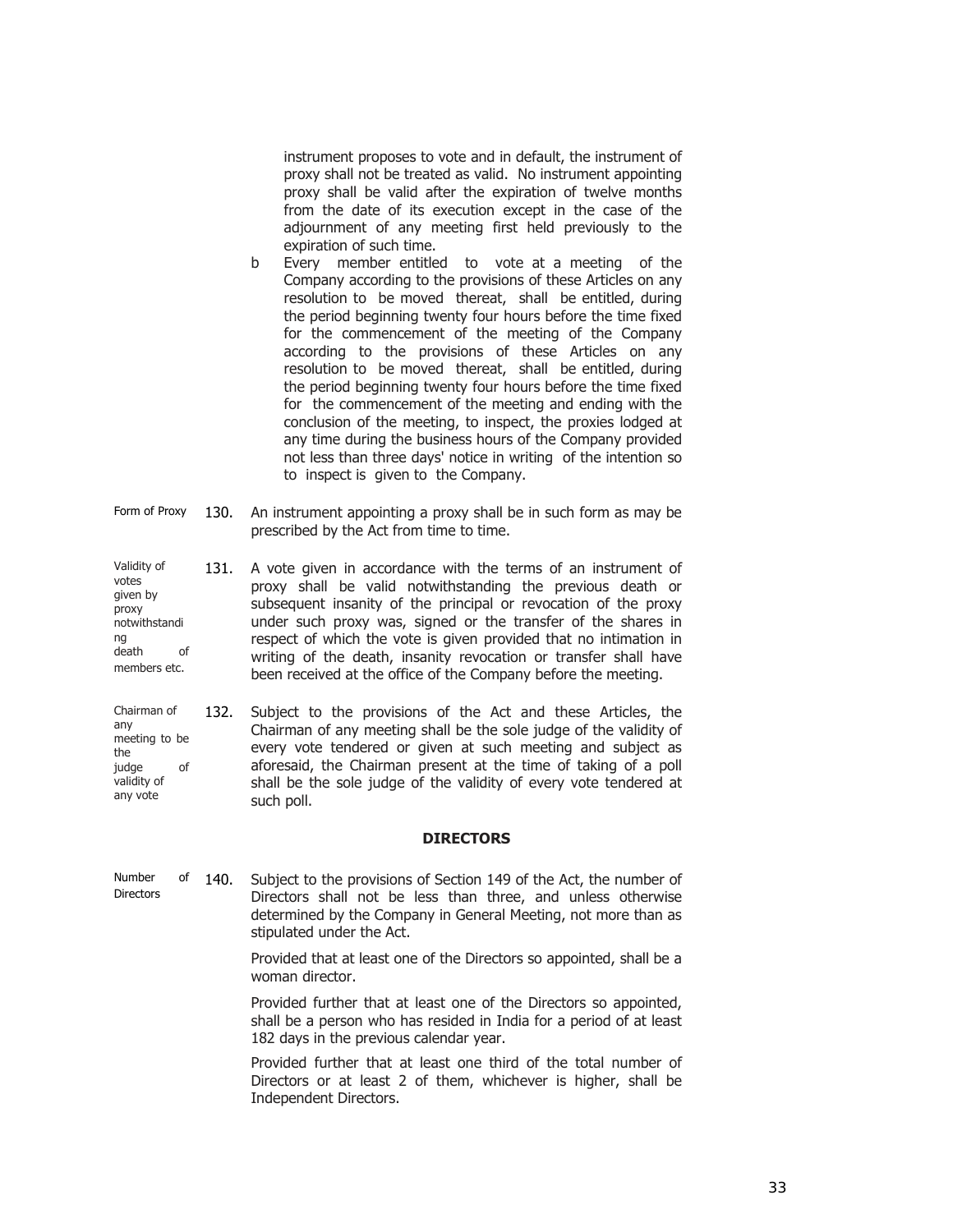Chairperson and Managing Director/ Chief Executive **Officer** 

> 142. Any trust Deed for securing debentures or debenture-stock may if so arranged provide for the appointment from time to time by the Trustees therefore or by the holders, of the debentures or debenture-stock of some person to be a Director of the Company and may empower such trustees or holder of debentures or debenture-stock from time to time to remove any Director so appointed. The Director appointed under this Article is herein referred to as the "Debenture Director" and the term "Debenture Director" means the Director for the time being in office under this Article. The Debenture Director shall not be bound to hold any qualification shares and shall not be liable to retire by rotation or, subject to the provision of the Act, be removed by the Company. The Trust Deed may contain such ancillary provisions as may be arranged between the Company and the Trustees and all such provisions shall have effect notwithstanding any of the other provisions herein contained.

141. The same individual may, at the same time, be appointed as the Chairperson of the Company as well as the Managing Director or

Chief Executive Officer.

143. Every Independent Director shall at the first meeting of the Board Independent in which he participates as a director and thereafter at the first meeting of the Board in every financial year or whenever there is any change in the circumstances which may affect his status as an independent director, give a declaration that he meets the criteria of independence as provided in sub-section (6) of Section 149 of the Act or as defined in the Definition clause of these Articles. Notwithstanding anything contained in these Articles, the terms of appointment, manner of selection, remuneration, tenure of office, etc. of an Independent Director shall be subject to the provisions of the Act**.** 

Independent Director shall not be liable to retire by rotation.

- 144. The Company may agree with any financial institution or any authority or person or State Government that in consideration of any loan or financial assistance of any kind whatsoever, which may be rendered by it to the Company, it shall till such time as the loans or financial assistance is outstanding have power to nominate one or more Directors on the Board of the Company and from time to time remove and re-appoint such Directors and to fill in any vacancy caused by the death or resignation of such Directors otherwise ceasing to hold office. Such Nominee Directors shall not be required to hold any qualification shares Nominee Directors
- 145. The Board of Directors of the Company may appoint an alternate Director (not being a person holding any alternate directorship for any other director in the Company) to act for a director (hereinafter called "the Original Director") during his absence for a period of not less than three months from India. Provided that Appointment of Alternate **Directors**

Director

Debenture Director

34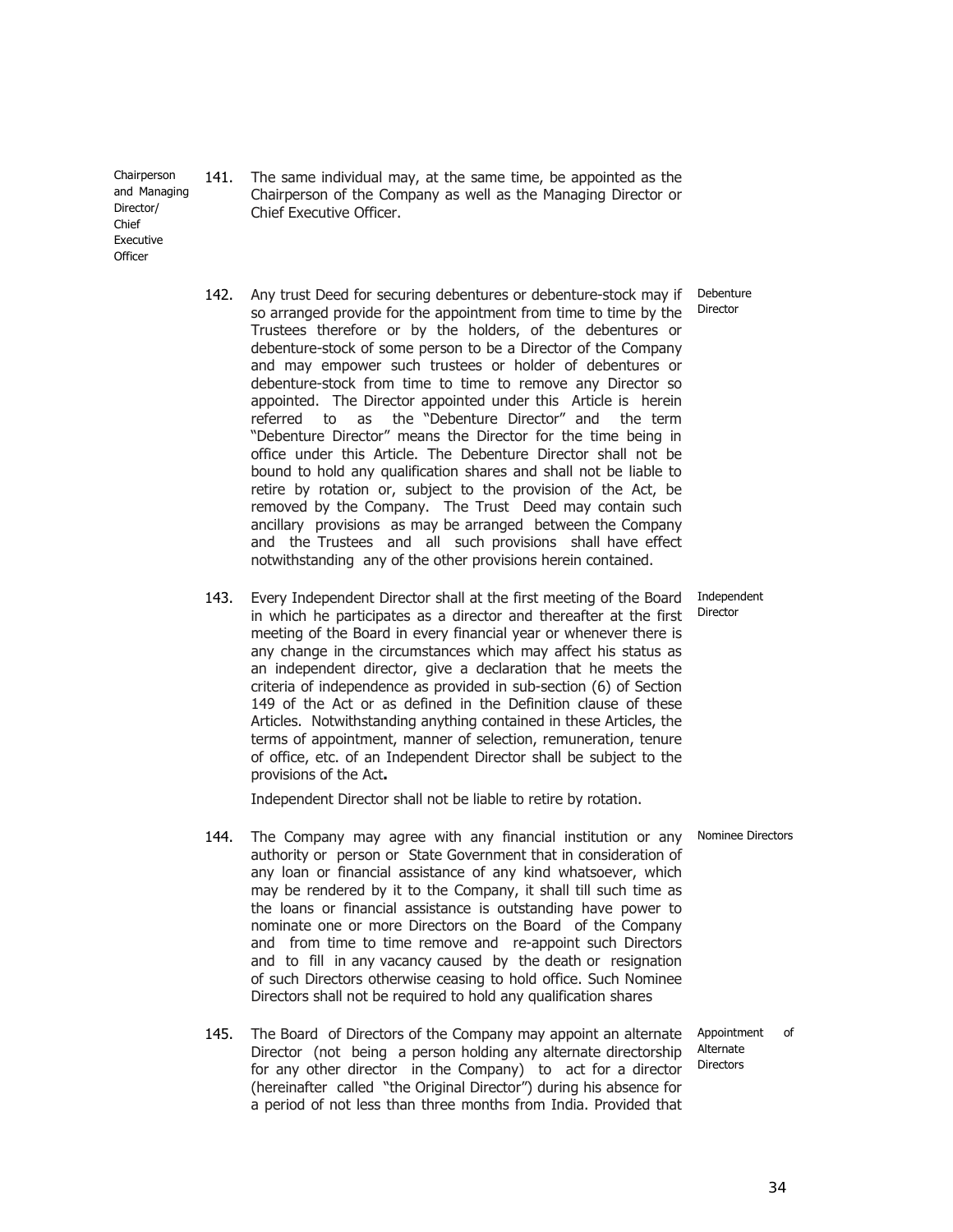no person shall be appointed as an alternate director for an Independent Director unless he is qualified to be appointed as an Independent Director under the Act. Such appointment shall have effect and such appointee, whilst he holds office as an Alternate Director, shall be entitled to receive notice of meetings of the Board and to attend and vote thereat accordingly. An Alternate Director appointed under this Article should not hold office as such for a period longer than that permissible to the Original Director in whose place he has been appointed and shall vacate office, if and when the Original Director returns to India. If the term of office of the Original Director is determined before he so returns to India, any provision in the Act or in these Articles for the automatic re- appointment of a retiring director in default of any other appointment shall apply to the Original Director and not to the Alternate Director. Such Alternate Director shall not be required to hold any qualification shares.

- Casual Vacancy 146. Subject to the provisions of Section 161(4), 169(7) and other applicable provisions (if any) of the Act, any casual vacancy occurring in the office of a Director before the term of office of such Director expires, may be filled up by the Directors at a meeting of the Board. Any person so appointed would have held office, if the vacancy had not occurred and shall hold office only upto the date upto which the Director in whose place he is so appointed would have held the office if it had not been vacated. Provided that, where a vacancy is created by removal of a director, the director who was removed from office shall not be re- appointed as the director by the Board.
- Appointment of Additional **Directors** 147. Subject to the provisions of Section 161 and other applicable provisions (if any) of the Act, the Directors shall have power at any time and from time to time to appoint a person or persons, other than a person who fails to get appointed as a director in a general meeting, as Additional Director or Directors. Such Additional Director shall hold office only up to the date of the next Annual General Meeting of the Company or the last date on which the Annual General Meeting should have been held, whichever is earlier, but shall be eligible for re- election at that meeting as a Director, provided that the number of Directors and the Additional Director together, shall not exceed the maximum strength fixed by the Board by Article 140 hereof.
- Qualification of Directors 148. A Director of the Company shall not be bound to hold any qualification shares.
- Remuneration of Directors 149. Subject to the provisions of Section 197 of the Act and other applicable provisions, if any, the remuneration payable to the Director of the Company shall be as hereinafter provided:
	- a The fees payable to a Director for attending a meeting of the Board or a Committee of the Board of Directors from time to time shall be within the maximum limits of such fees that may be prescribed under Section 197 of the Act, or if, not so prescribed in such a manner as the Directors may determine from time to time in conformity with the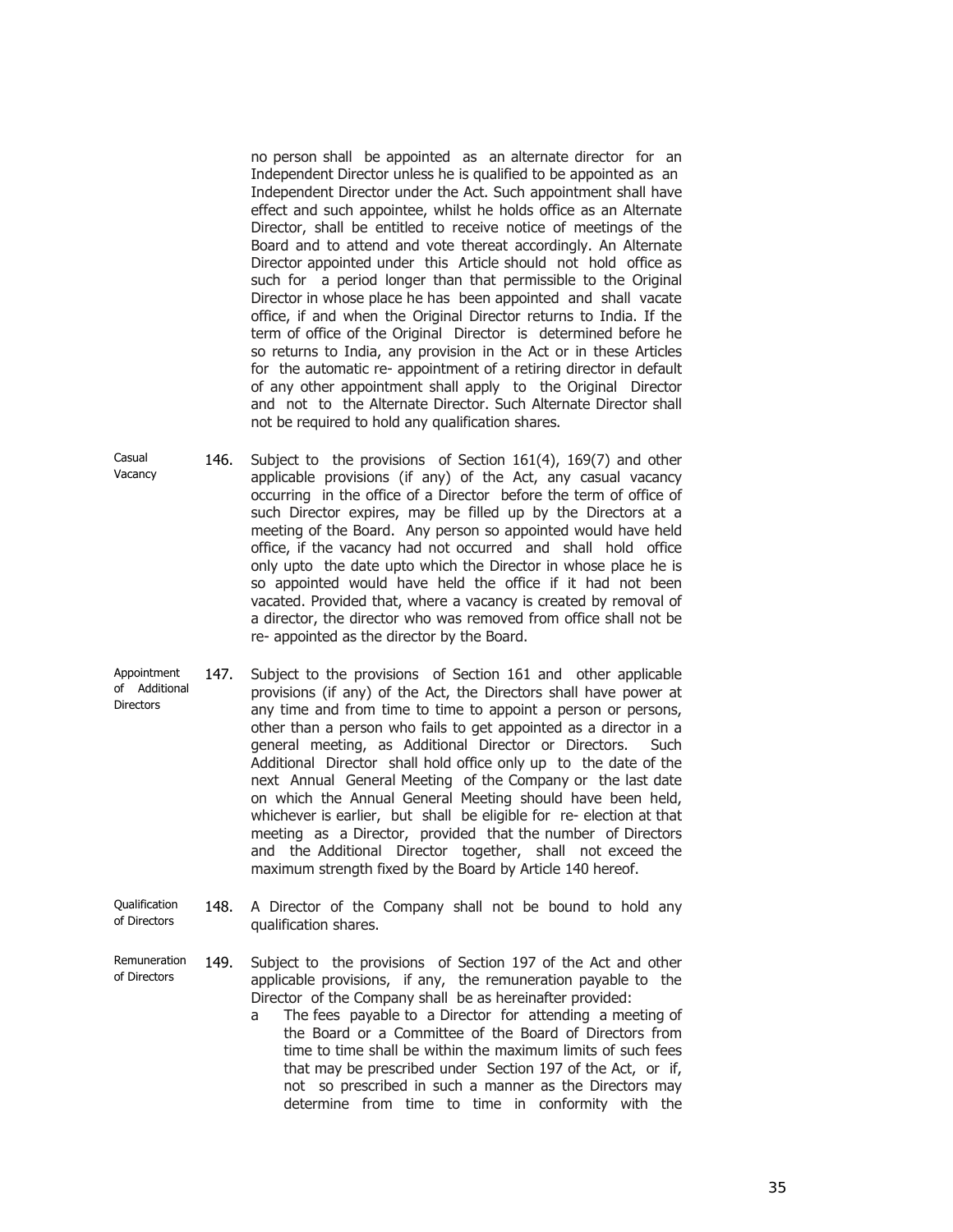provisions of law. The Directors shall be paid such further remuneration if any, either on the basis of percentage on the net profits of the Company or otherwise, as the Company in General Meeting shall from time to time determine, and such additional remuneration and further remuneration shall be divided amongst the Directors in such proportion and manner as the Board may from time to time determine, and in default of such determination, shall be divided amongst the Directors equally.

- b The Board of Directors may in addition allow and pay to any Director who is not a bonafide resident of the place where a meeting of the Board or Committee or a General Meeting of the Company is held, and who shall come to the place for the purpose of attending the meeting, such sum as the Board may consider fair compensation for his traveling, hotel, boarding, lodging and other expenses incurred in attending or returning from meetings of the Board of Directors, or any Committee thereof or General Meetings of the Company.
- c Subject to the limitations provided by the Act and this Article, if any Director shall be called upon to go or reside out of his usual place or residence on the Company's business or otherwise perform extra service outside the scope of his ordinary duties, the Board may arrange with such Director for such special, remuneration for such service either by way of salary, commission, or the payment of stated sum of money as they shall think fit, in addition to or in substitution of his remuneration above provided, and all the Directors shall be entitled to be paid or reimbursed or repaid any traveling, hotel and other expenses incurred or to be incurred in connection with the business of the Company and also to be reimbursed all fees for filing all document which they may be required to file under the provisions of the Act.
- d Subject to the provisions of Section 197 and 198 of the Act, an Independent Director shall not be entitled to any stock options.
- e The Company shall, in accordance with Section 197 (12) of the Act, disclose in its' Board's report, the ratio of the remuneration of each Director to the median remuneration of the employees of the Company for every financial year.
- 150. The Continuing Directors may notwithstanding any vacancy in their body but subject to the provisions of the Act, if the number falls below the minimum number above fixed and notwithstanding the absence of a quorum, the Directors may act for the purpose of filing up vacancies or for summoning a General Meeting of the Company.
- 151. a Subject to the provisions of Section 167 of the Act, the Office of a Director shall become vacant if:
	- i he is found to be of unsound mind by a court of competent jurisdiction, or
	- ii he applies to be adjudicated an insolvent; and the

Directors may act notwithstanding vacancy

When office of Director to become vacant

36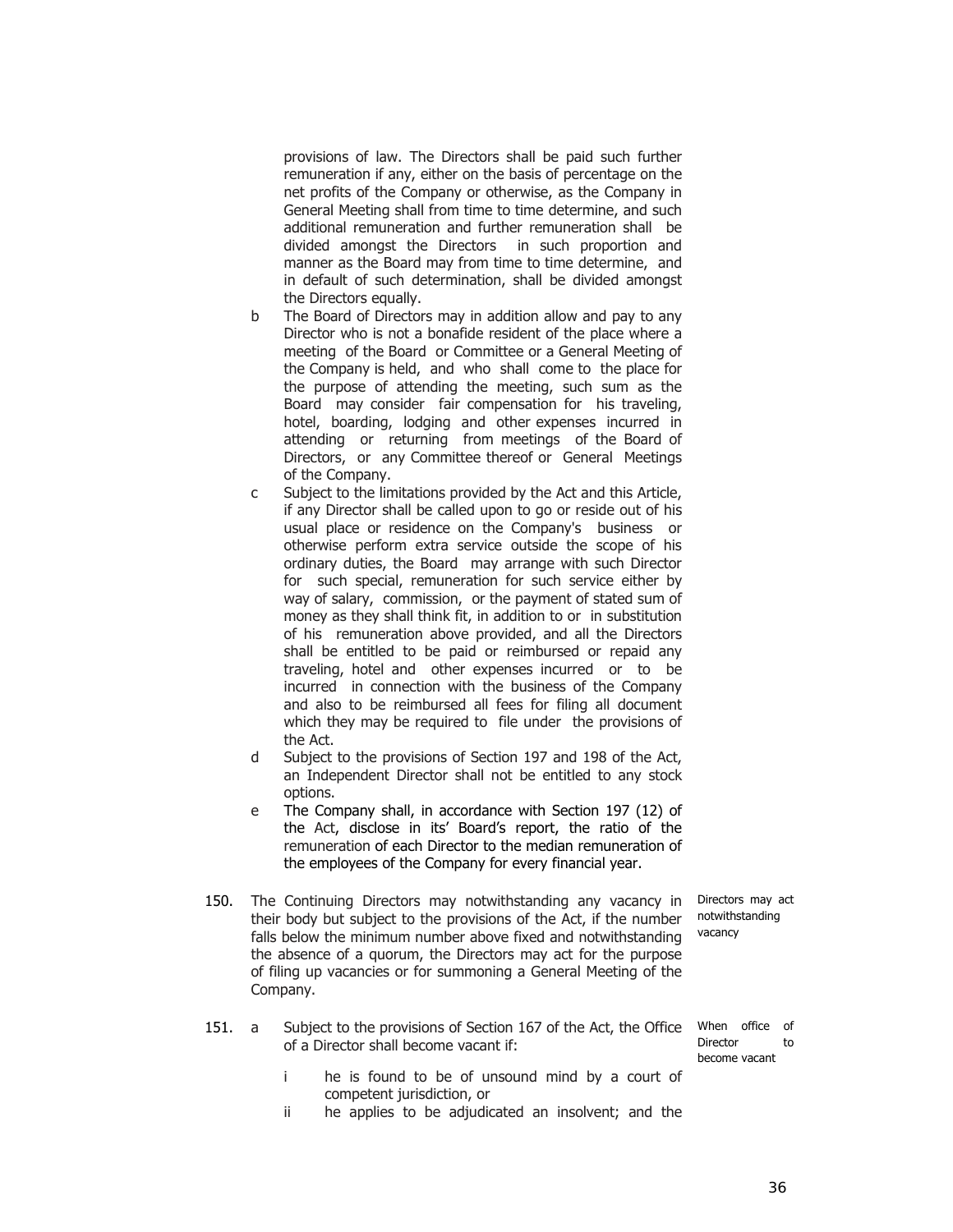application is pending or

- iii he is an undischarged insolvent; or
- iv he absents himself from all the meetings of the Board of Directors during a period of twelve months, with or without obtaining leave of absence from the Board of Directors; or
- v he becomes disqualified by an order of the Court or the Tribunal; or
- vi he is removed in pursuance of the Act; or
- vii he acts in contravention of Section 184 of the Act relating to entering into contracts or arrangements in which he is directly or indirectly interested; or
- viii he fails to disclose his interest in any contract or arrangement in which he is directly or indirectly interested, in contravention of the provisions of Section 184 of the Act, or
- ix he is convicted by a court of any offence involving moral turpitude and sentenced in respect thereof to imprisonment for not less than six months; or
- x he has not paid any calls in respect of any shares of the Company held by him, whether alone or jointly with others, and six months have elapsed from the last day fixed for the payment of the call
- xi he has been convicted of the offence dealing with related party transactions under Section 188 at any time during the last preceding five years
- xii he, having been appointed a Director by virtue of his holding any Office or other employment in the Company, ceases to hold such office or other employment in the Company.
- b Subject to the provisions of the Act, a Director may resign his office at any time by Notice in writing addressed to the Company or to the Board of Directors. The Board shall on receipt of such notice take note of the same and the Company shall intimate the Registrar. The Board shall also place the fact of such resignation in its report laid in the immediately following Annual General Meeting of the Company. Also, the Director shall forward a copy of his resignation along with detailed reasons for the resignation to the Registrar within the prescribed time.
- 152. a Subject to the provisions of clause (b), (c), (d) and (e) of this Article hereof and the restriction imposed by Article 153 and the other Articles hereof and the Act and the observance and fulfillment thereof save and except as stated in Section 188 of the Act, no director shall be disqualified by his office from contracting with the Company for any purpose and in any capacity whatsoever including either as Vendor, purchase, agent, broker, underwriter of shares and debentures of the Company or otherwise, nor shall any such contract, or any contract or arrangement entered into by or on behalf of the Company in which any Director shall be in any way interested be void, nor shall any Director, so contracting or being so interested be liable to account to the

Directors may contract with Company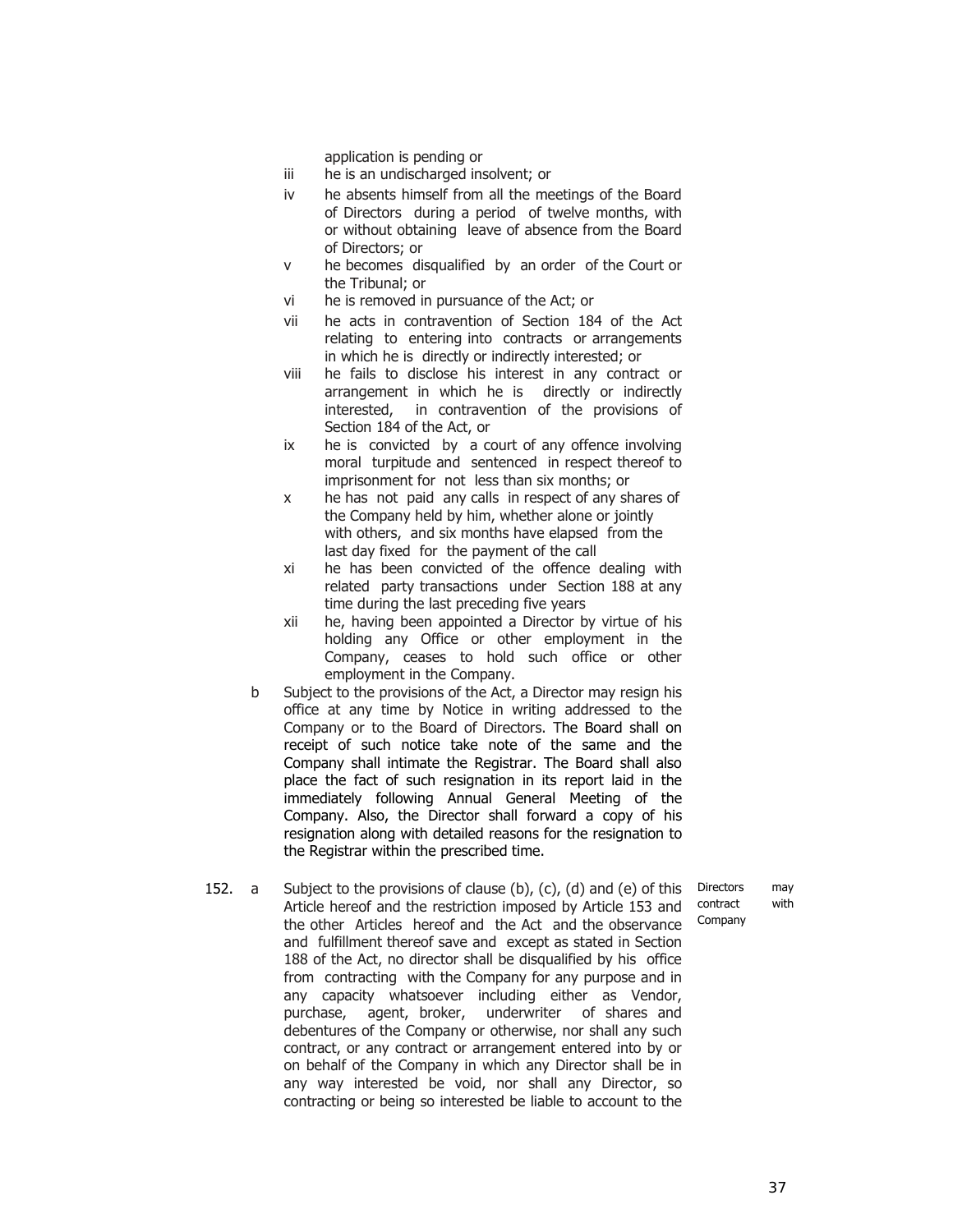Company for any profit realized by any such contract or arrangement by reason only of such Director holding that office, or of the fiduciary relationship thereby established, but it is hereby declared that nature of his interest must be disclosed by him as provided by clauses (b) (c) and (d) hereof.

- b Every Director shall at the first meeting of the Board in which he participates as a director and thereafter at the first meeting of the Board in every financial year or whenever there is any change in the disclosures already made, then at the first Board meeting held after such change, disclose his concern or interest in any company or companies or bodies corporate, firms, or other association of individuals which shall include the shareholding.
	- c Every Director who is in any way whether directly or indirectly concerned or interested in any contract or arrangement or proposed contract or arrangement entered into or to be entered into:
		- i with a body corporate in which such Director or such Director in association with any other Director, holds more than two percent. shareholding of that body corporate, or is a promoter, manager, Chief Executive Officer of that body corporate; or
		- ii with a firm or other entity in which, such Director is a partner, owner or member, as the case may be,

shall disclose the nature of his concern or interest at a meeting of the Board of Directors in which such contract or arrangement is discussed and shall not participate in such meeting.

Provided that where a Director was not concerned or interested at the time of entering into such contract or arrangement, he shall, if he becomes concerned or interested after the contract or arrangement is entered into, disclose his concern or interest forthwith when he becomes concerned or interested or at the first meeting of the Board held after he becomes so concerned or interested.

- d For the purpose of this Article, the disclosure to be made by a Director, shall be made by way of a notice.
- e Nothing contained in clause (b) (c) and (d) hereof shall apply to any contract or arrangement entered into or to be entered into between the Company and any other Company where any one of the Directors of the Company or two or more of them together holds or hold not more than two percent of the paid up share capital in the other company.
- 153 a The Company shall keep one or more Registers in accordance with Section 189 of the Act in which shall be entered separately particulars of all contracts or arrangements to which Sub-Section (2) of Section 184 or Section 188 of the Act applies.
	- b The entries in such Registers shall be made at once, whenever there is a cause to make the entry, in chronological order and shall be authenticated by the Company Secretary of the Company or by any other person authorized by the Board for this purpose. The

Disclosure of Interest

Notice of Interest

Register of contracts in which Directors are interested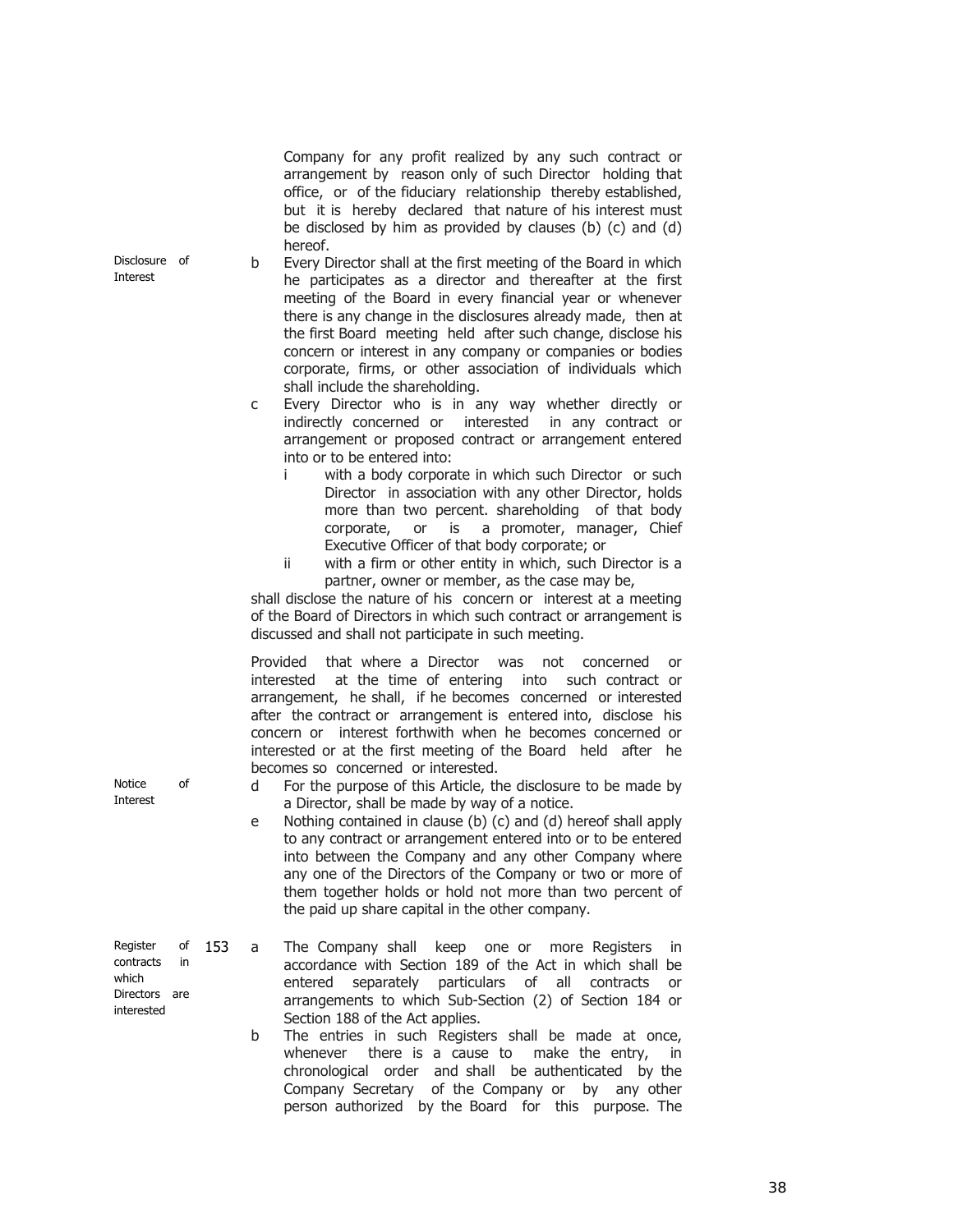Registers shall be placed before the next meeting of the Board and shall then be signed by all the Directors present at the meeting. The Registers shall also be produced at the commencement of every Annual General Meeting of the Company and shall remain open and accessible during the continuance of the meeting to any person having the right to attend the meeting;

- c The Registers aforesaid shall also specify, in relation to each Director of the Company, the particulars of the firms or bodies corporate or other association of individuals, in which such Director has any concern or interest, of which notice has been given by him under sub- Section (1) of Section 184 of the Act.
- d Nothing in the foregoing clause (a) (b) and (c) shall apply to any contract or arrangement for the sale, purchase or supply of any goods, materials or services if the value of such goods and materials or the cost of such services does not exceed five lakh rupees in the aggregate in any year.
- e The Registers as aforesaid shall be kept at the Registered Office of the Company and they shall be open to inspection at such office and extracts may be taken from any of them and copies thereof may be required by any member of the Company on payment of fees of Rs.10 per page.
- 154. A Director of the Company may become a Director of any company promoted by the Company, or in which it may be interested as Vendor, member or otherwise and subject to the provisions of the Act and these Articles, no such Director shall be accountable for any benefits received as a Director or member of such Company.
- 155. A Director or Manager shall give notice in writing to the Company of his holding of shares and debentures of the Company or its subsidiary, together with such particulars as may be necessary to enable the Company to comply with the provisions of Section 170 of the Act. If such notice be not given at a meeting of the Board, the Director or Manager shall take all reasonable steps to secure that it is brought up and read at the meeting of the Board next after it is given. The Company shall enter the particulars of the Director's and Manager's holding of the shares and debentures as aforesaid in a Register kept for their purpose in conformity with Section 170 of the Act.
- 156. The Company shall observe the restrictions imposed on the Company in regard to grant of loan to Directors and other persons as provided in Section 185 and other applicable provisions, if any, of the Act.
- 157. Except as provided in and subject to the limitations and restrictions contained in Section 188 of the Act, the Company shall not enter into any contract or arrangement with a Related Party with respect to:
	- a for the sale, purchase or supply of any goods or materials;
	- b selling or otherwise disposing of, or buying, property of any kind;

Directors may be Directors of Companies promoted by the Company

Disclosure of

holdings

Loans to Directors

Related Party Transactions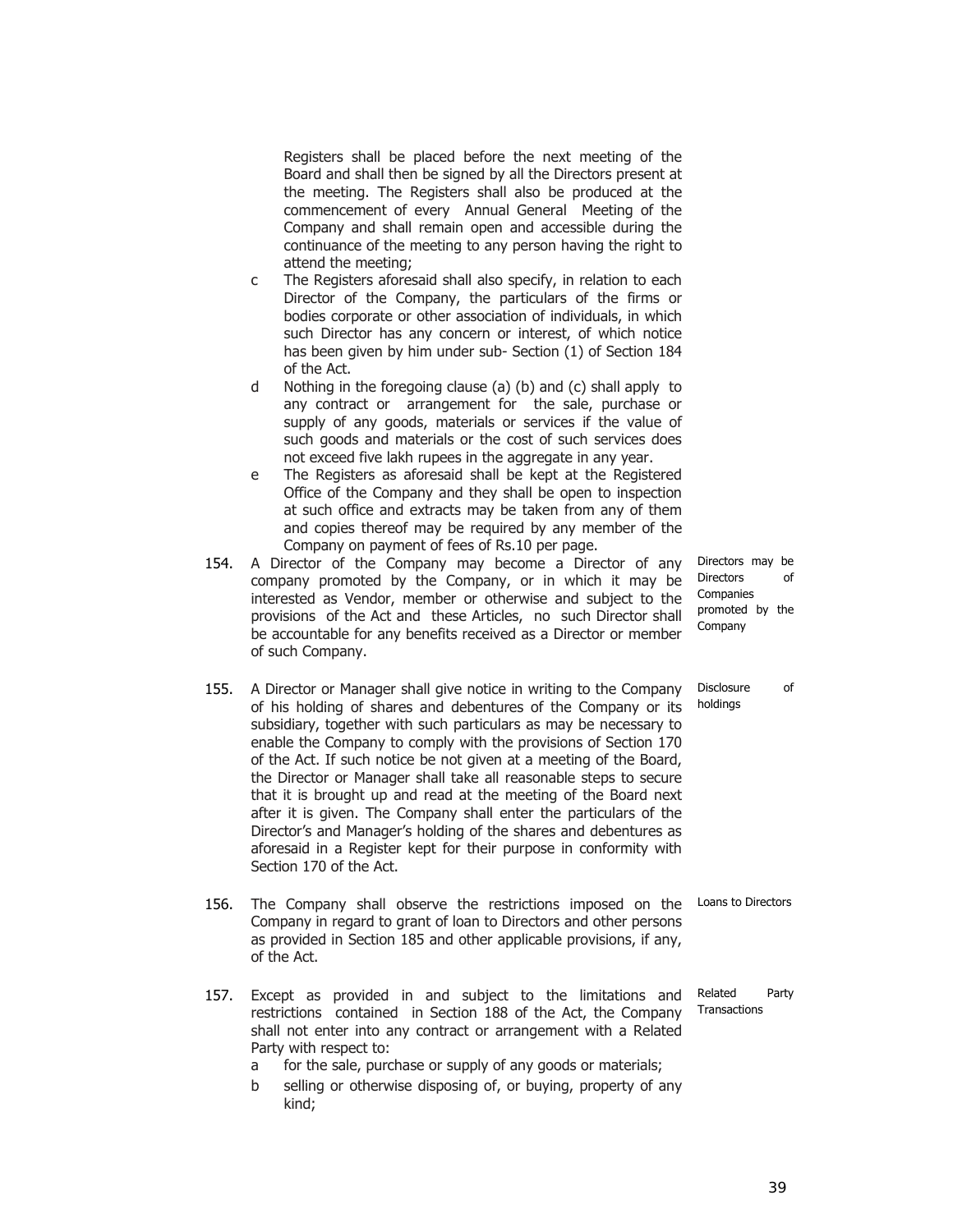- c leasing of property of any kind;
- d availing or rendering of any services;
- e appointment of any agent for purchase or sale of goods, materials, services or property;
- f such Related Party's appointment to any office or place of profit in the Company, its subsidiary company or associate company;
- g for underwriting the subscription of any securities or derivatives thereof, of the Company

Increase or reeducation in number of **Directors** 158. Subject to the provisions of the Act and these Articles, the Company may from time to time increase or reduce within the maximum limit permissible the number of Directors. Provided that the Company may increase the number of Directors beyond the permissible maximum limit only after passing a special resolution.

# **RETIREMENT AND ROTATION OF DIRECTORS**

159. Subject to Section 152 of the Act all the Directors of the Company, other than Additional Director appointed by the Board under Article 147 hereof or non-retiring Directors or Independent Directors shall be liable to retire by rotation within the meaning of this Article. But they except Independent Directors shall counted in determine the number of retiring directors.

> The Directors to retire by rotation at every Annual General Meeting shall be those who have been longest in office since their last appointment, but as between persons who became Directors on the same day those to retire shall, in default of and subject to any agreement among themselves, be determined by lot drawn at a meeting of the Board of Directors.

- 160. At every Annual General Meeting of the Company, one third of such of the Directors for the time being as are liable to retire by rotation or if their number is not three or multiple of three the number nearest to one third shall retire from office.
- 161. Save and except as provided under the Act, the expression "Retiring Director" means a director retiring by rotation.
- Ascertainment of Directors retiring by rotation 162. Subject to the provisions of the Act and these Articles, the Directors to retire under the foregoing Article at every Annual General Meeting shall be those who have been longest in the office since their last appointment, but as between person who become Directors on the same day, those who are to retire shall in default of and subject to any agreement among themselves, be determined by lot. Subject to the provisions of the Act, a retiring Director shall remain in office until the conclusion of the meeting at which his re-appointment is decided or his successor is appointed.
- Eligibility of 163. reappointment Subject to the provisions of the Act and these Articles, a retiring Director shall be eligible for re-appointment.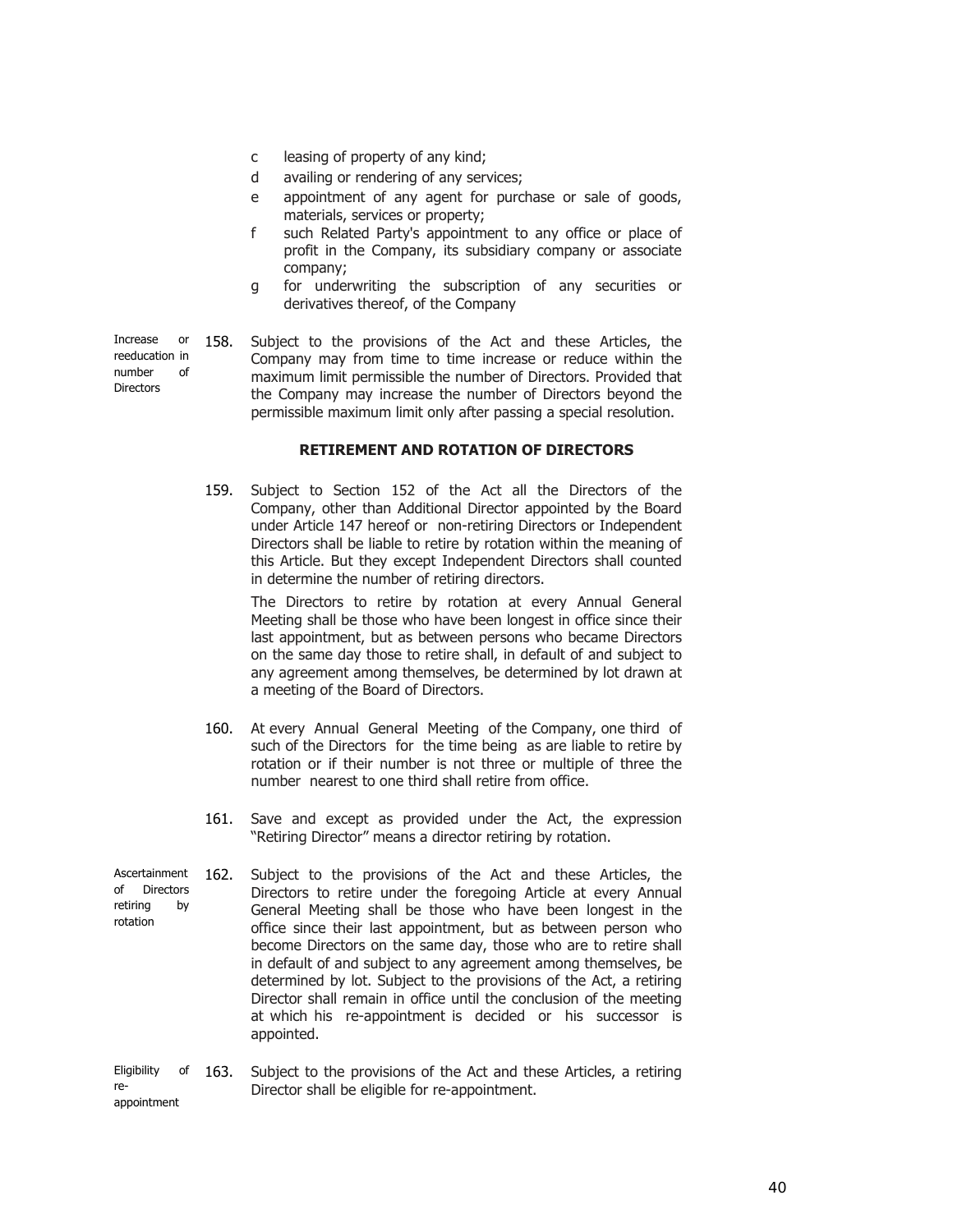41

- 164. The Company at the Annual General Meeting at which a Director retires in the manner aforesaid may fill up the vacated office by electing the retiring Director or some other person thereto. Company to fill up vacancy
- 165. a If the place of the retiring Director or Directors is not so filled up and the meeting has not expressly resolved not fill the vacancy, the meeting shall stand adjourned till the same day in the next week, at the same time and place, or if that day is a national holiday till the next succeeding day which is not a national holiday, at the same time and place.
	- b If at the adjourned meeting also the place of the retiring Director or Directors is not filled up and the meeting also has not expressly resolved not to fill the vacancy the retiring Director or Directors shall be deemed to have been re-appointed at the adjourned meeting unless:
		- i at the meeting or at the previous meeting a resolution for the re-appointment of such Director or Directors has been put to the meeting and lost;
		- ii the retiring Director or Directors has or have by a notice in writing addressed to the Company or its Board of Directors expressed his or their unwillingness to be so re-appointed;
		- iii he is or they are not qualified or is disqualified for appointment;
		- iv A resolution whether special or ordinary, is required for their appointment or re- appointment by virtue of any provisions of the Act;
		- v Article 167 or Section 162 is applicable to the case.
- 166. a Subject to the provisions of the Act and these Articles any person who is not a retiring Director shall be eligible for appointment to the office of the Director at any General Meeting if he or some member intending to propose him has, at least fourteen clear days before the meeting, left at the Registered office of the Company a notice in writing under his hand signifying his candidature for the office of Director or the intention of such member to propose him as a candidate for that office as the case may be along with a deposit of Rs. 1,00,000 (Rupees One Lakh only) or such higher amount as may be prescribed which shall be refundable only if the candidate in respect of whom such deposit is made has duly been elected as Director or if he gets more than 25% of total valid votes cast either on show of hands or on poll on such resolution.
	- b A person appointed as a director shall not act as a director unless he gives his consent to the Company to hold the office as director and files the same with the Registrar within the prescribed time.
	- c On receipt of the notice referred to in this Article the Company shall at least seven days before the general meeting inform its members of the candidature of that person for the office of a Director or of the intention of member to propose such person as a candidate for that

Notice of candidature for office of Directors

Consent to act as Directors

Provision in default of appointment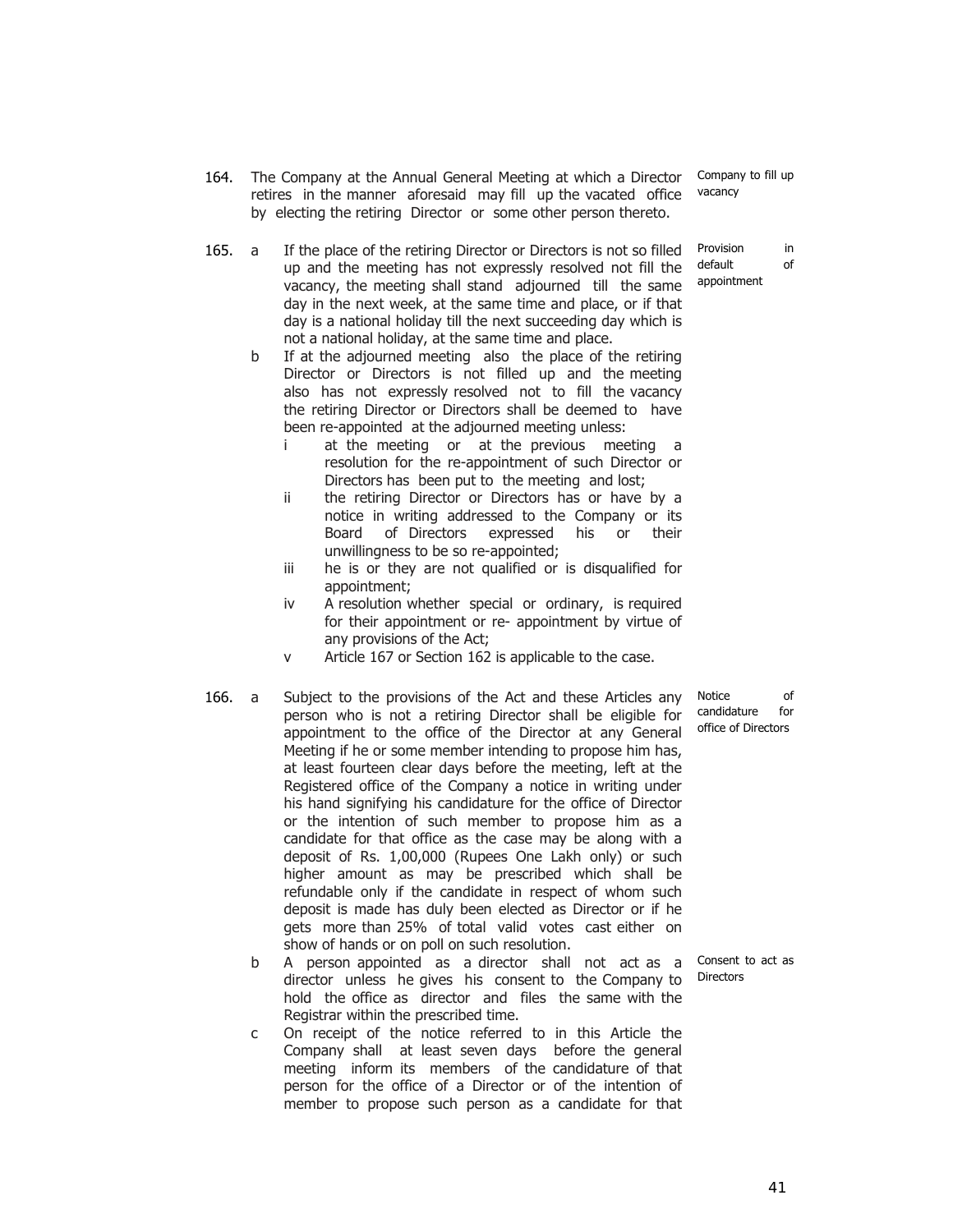office (1)by serving individual notices on members through electronic mode to such members who have provided their email addresses to the Company for communication purposes, and in writing to all other members; and (2) by placing notice of such candidature or intention on the website of the Company, if any. Provided that it shall not be necessary for the Company to serve individual notices upon the members if the Company advertises such candidature or intention not less than seven days before the meeting atleast once in a vernacular newspaper in the principal vernacular language of the district in which the Registered Office of the Company is situated, and circulating in that district, and at least once in English Language in an English newspaper circulating in that district.

- Individual Resolution for **Directors** Appointment 167. At a General Meeting of the Company, a motion shall not be made for the appointment of two or more persons as Directors of the Company by single resolution that it shall be so made has first been agreed to by the meeting without any vote given against it. A resolution moved in contravention of this Article shall be void whether or not objection so moved is passed. No provision for the automatic re-appointment of retiring Directors by virtue of these Articles or the Act in default of another appointment shall apply.
- Removal of 168. **Directors** a The Company may, subject to the provisions of Section 169 and other applicable provisions Act and these Articles remove any Director before the expiry of his period of office.
	- b Special notice as provided by Article 102 and Section 115 of the Act shall be given, of any resolution to remove a Director under this Article or to appoint some other person in place of a Director so removed at the meeting at which he is removed.
	- c On receipt of notice of any such resolution to remove a Director under this Article, the Company shall forthwith send a copy thereof to the Director concerned and the Director (whether or not he is a member of the Company) shall be entitled to be heard on the resolution at the meeting.
	- d Where notice is given of a resolution to remove a Director under this Article and the Director concerned makes with respect thereto, representation in writing to the Company and requests its notification to members of the Company, the Company shall unless the representation is received by it too late for it to do (a) in the notice of the resolution given to the members of the Company state the fact of the representation having been made and (b) send a copy of the representation to every member of the Company to whom the notice of the meeting has been sent (whether before or after receipt of the representation by the Company) and if a copy of the representation is not sent as aforesaid due to insufficient time or because of the Company's default the Director may (without prejudice to his right to be heard orally) require that the representation shall be read out at the meeting. Provided that copies of the representation shall not be read out at the meeting if, on the application either of the Company or of any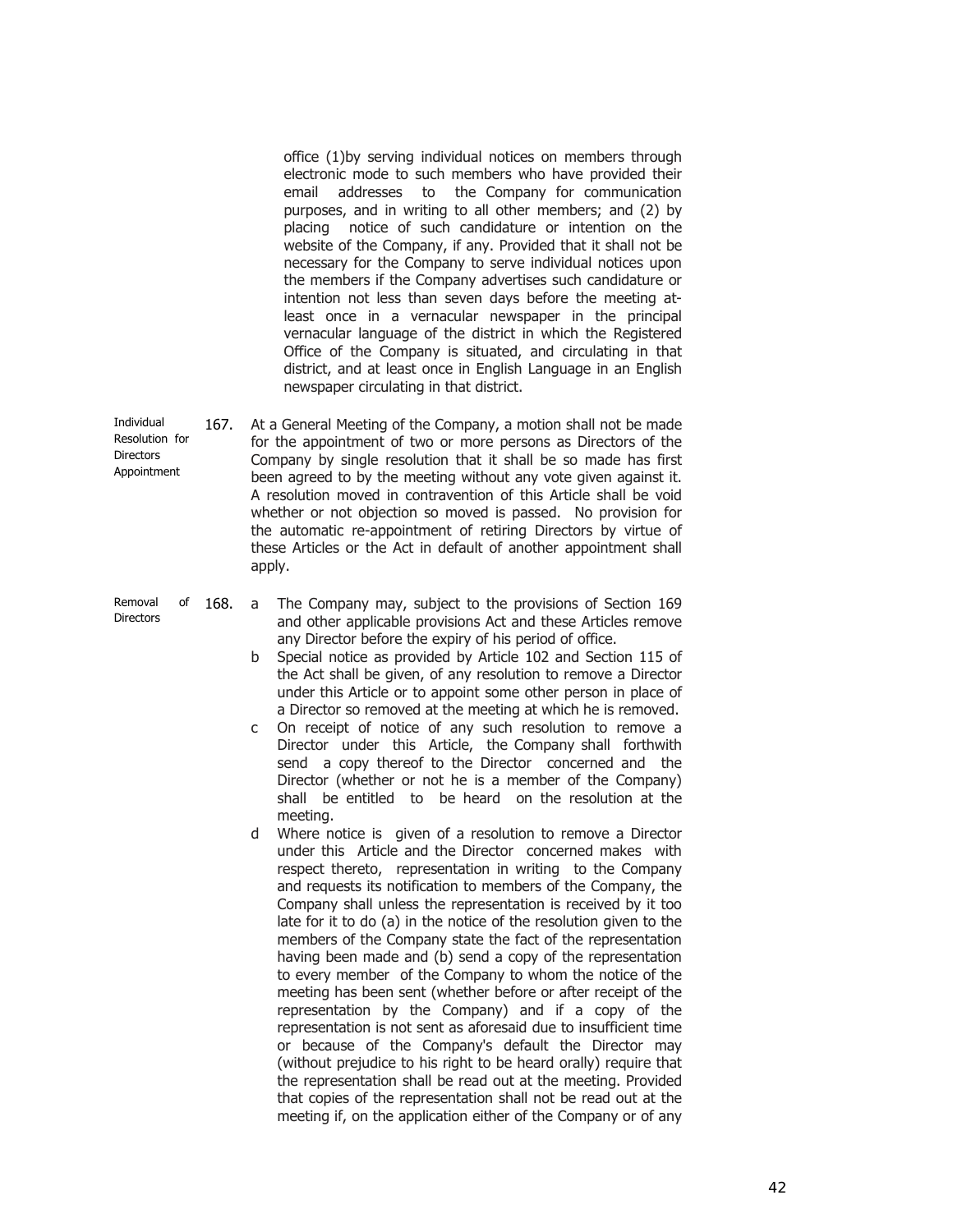other person who claims to be aggrieved, the Tribunal is satisfied that the rights conferred by this clause are being abused to secure needless publicity for defamatory matter.

- e A vacancy created by the removal of a Director under this Article may, if he had been appointed by the Company in General Meeting or by the Board, be filled by the appointment of another Director in his place by the meeting at which he is removed provided Special Notice of the intended appointment has been given under clause (b) hereof. A Director so appointed shall hold office until the date upto which his predecessor would have held office if he had not been removed as aforesaid.
- f If the vacancy is not filled under clause (e) it may be filled as Casual Vacancy in accordance with the provisions (in so far they are applicable) of the Act
- g A Director who was removed from office under this Article shall not be re-appointed as Director by the Board of Directors.
- h Nothing contained in this Article shall be taken:
	- i as depriving a person removed thereunder of any compensation or damages payable to him in respect of the termination of his appointment as Director or of any other appointment terminating with that as Director, or
	- ii as derogating from any power to remove a Director which may exist apart from this Article.

## **MEETING OF DIRECTORS**

- 169. The Directors may meet together as a Board from time to time and at least four Board meetings shall be held in every year, and they may adjourn and otherwise regulate their meetings as they deem fit. Provided that not more than 120 days shall intervene between two consecutive Board meetings. The provisions of this Article shall not be deemed to be contravened merely by reason of the fact that a meeting of the Board which had been called in compliance with the terms herein mentioned could not be held for want of quorum.
- 170. A Director or the Managing Director may at any time and the Secretary upon the request of a Director shall convene a meeting of the Directors. Not less than 7 day notice alongwith agenda of every Board Meeting shall be given to all the Directors and their Alternate at their address registered with the Company in accordance with Section 173 of the Act.

Provided that a meeting of the Board may be called at shorter notice to transact urgent business subject to the condition that at least one Independent Director, shall be present at the meeting.

Provided further that in case of absence of Independent Directors from such a meeting of the Board, decisions taken at such a meeting shall be circulated to all the directors and shall be final only on ratification thereof by at least one Independent Director, if any.

Meeting of Directors

When meetings to be convened and notice thereof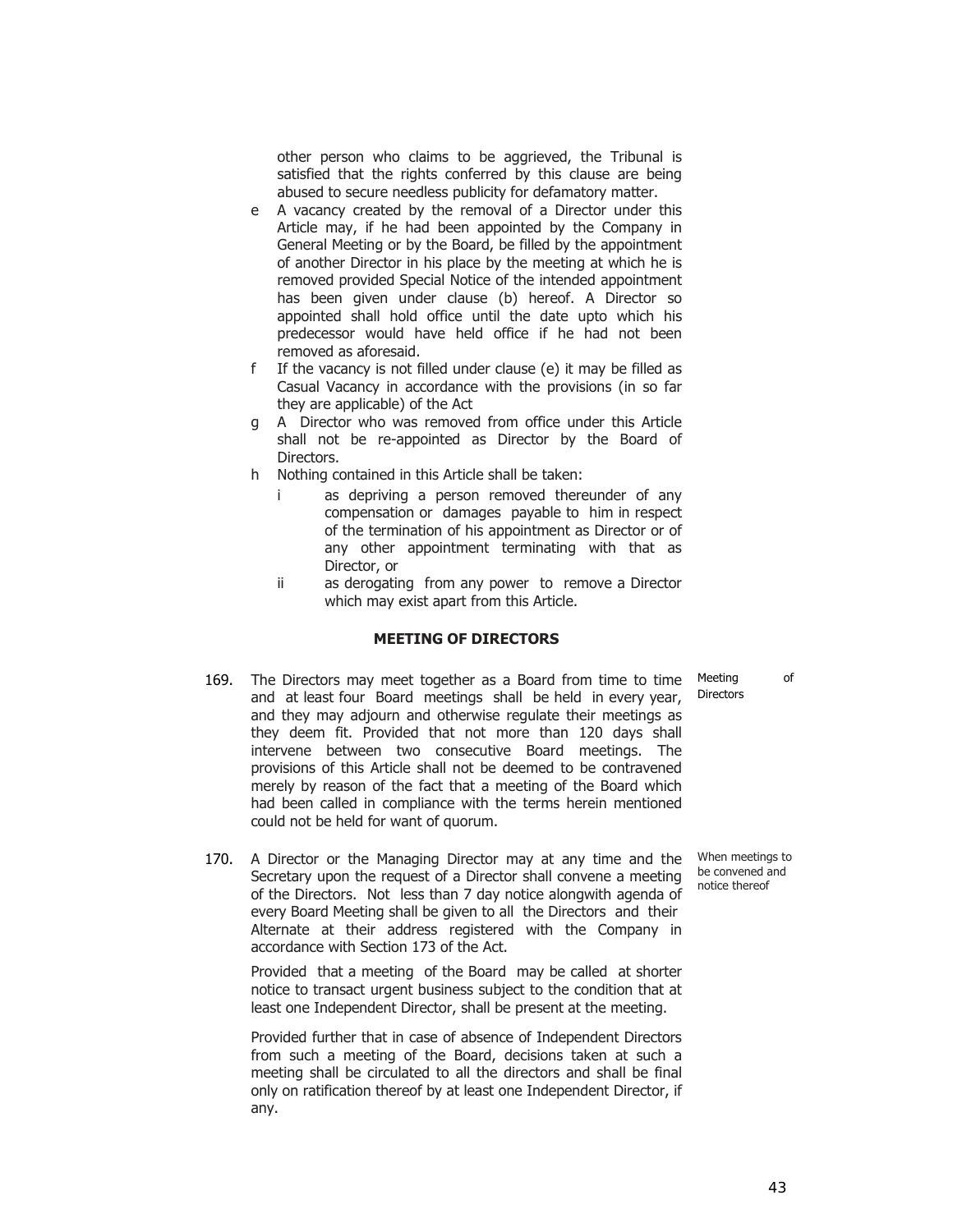- Quorum 171. Subject to the provisions of Section 174 and other applicable provisions (if any) of the Act, the quorum for a meeting of the Board of Directors shall be one-third of the total strength of the Board of Directors (excluding Directors, if any, whose places may be vacant at the time, and any fraction contained in that onethird being rounded off as one) or two Directors, whichever is higher, and the participation of the directors by video conferencing or by other audio visual means or teleconferencing, as may be prescribed in the Act , shall also be counted for the purposes of quorum, provided that where at any time, the number of Interested Directors exceeds or is equal to two- thirds of the total strength, the number of remaining Directors that is to say the number of Directors who are not interested and are present at the meeting, not being less than two shall be the quorum during such meeting.
- Adjournment of meeting for want of quorum 172. If a meeting of the Board of Directors cannot be held for want of quorum, then the meeting shall stand adjourned by three (3) days and at such time and place as the Chairman may decide. If that day is a national holiday, till the next succeeding day, which is not a national holiday, at the same time and place or to such day, time and place as the Directors present may determine.
- Who to preside at meeting of the Board 173. The Chairperson of the Company shall be the Chairperson at meetings of the Board. In absence, the Board may elect a Chairperson of its meeting and determine the period for which he is to hold office.
- Questions at 174. Board meeting how decided (Casting Vote) Save as otherwise expressly provided in the Act questions arising at any meeting of the Board shall be decided by a majority of votes provided such majority of votes, and in case of an equality of votes the Chairman of the meeting(whether the Chairman or the Director presiding at such meeting shall have a second or casting vote.
- Directors may 175. a appoint committees Subject to the provisions of Section 179 of the Act and Article, the Directors may delegate any of their powers to committee consisting of such member or members of their body, as they think fit and they may from time to time revoke and discharge any such committee either wholly or in part and either as to person or purposes, but every committee so formed shall, in the exercise of the powers so delegated to it conform to any regulations that may from time to time be imposed on it by the Directors. All acts done by any such committee in conformity with such regulations and in fulfillment of the purpose of their appointment but not otherwise, shall have the like force and effect as if done by the Board. Subject to the provisions of the Act the Board may from time to time fix the remuneration to be paid to any member or members of their body constituting a Committee appointed by the Board in terms of these Articles and may pay the same.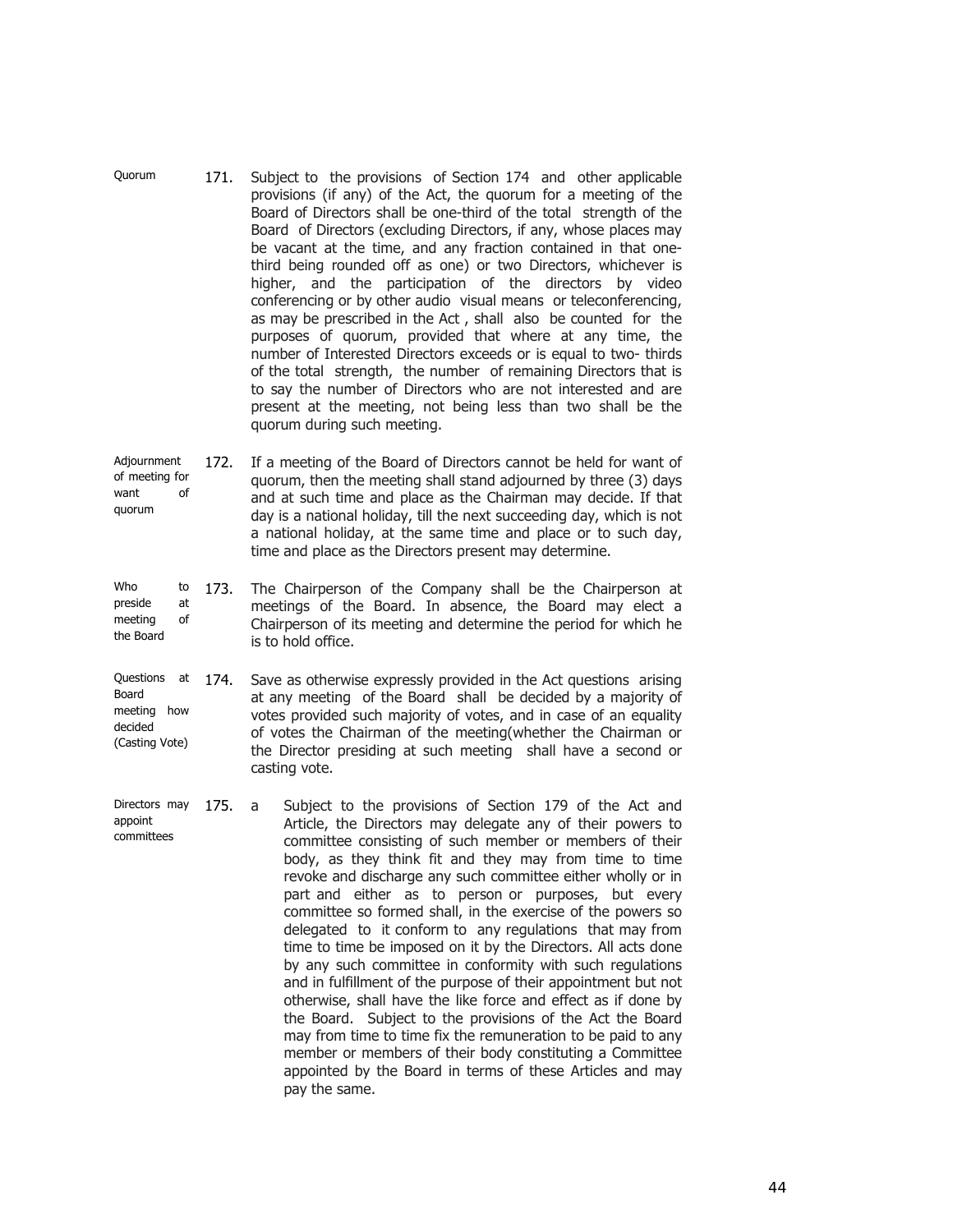- b The Board of Directors shall, if applicable, constitute an Audit Committee as per Section 177 of the Act, a Nomination and Remuneration Committee of the Board as per Section 178 of the Act and a Stakeholders Relationship Committee as per Section 178 of the Act.
- 176. a The meetings and proceedings of any such committee consisting of two or more Directors shall be governed by the provisions herein contained in respect of the meeting and proceedings of the Directors, so far as the same are applicable thereto and are not superseded by any regulations made by the Directors under the last preceding Article.
	- b The participation of Directors in a meeting of the Board may be either in person or through video conferencing or teleconferencing or other audio visual means, as may be prescribed in the Act which are capable of recording and recognizing the participation of the directors and of recording and storing the proceedings of such meetings along with date and time. Where a Board meeting is to be conducted through video or audio/video mode, the same shall be conducted in accordance with the Act.
- 177. a A resolution passed by circulation without a meeting of the Board or a Committee of the Board appointed under Article 175 shall subject to the provisions of clause (b) hereof and the Act be as valid and effectual as resolution duly passed at a meeting of the Board or of a committee duly called and held.
	- b A resolution shall be deemed to have been duly passed by the Board or by a Committee thereof by circulation, if the resolution has been circulated in draft together with the necessary papers, if any, to all the Directors or to all the members of the Committee at their address registered with the Company in India by hand delivery or by post or by courier or through electronic means as per the Act and has been approved by a majority of the Directors or members, who are entitled to vote on the Resolution.
	- c Provided that where not less than one-third of the total number of directors of the Company for the time being require that any resolution under circulation must be decided at a meeting, the Chairperson shall put the resolution to be decided at a meeting of the Board.
	- d Subject to the provisions of the Act, a statement signed by the Managing Director or other person authorized in that behalf by the Directors certifying the absence from India or any Directors shall for the purposes of this Article be conclusive.
	- e A resolution under clause (a) shall be noted at a subsequent meeting of the Board or the Committee thereof, as the case may be, and made part of the minutes of such meeting.
- 178. Subject to the provisions of the Act and these Articles, all acts Act of Board or done by any meeting of the Directors or by a Committee of

Committee valid notwithstanding

Meetings of committees how to be convened

Resolution by Circulation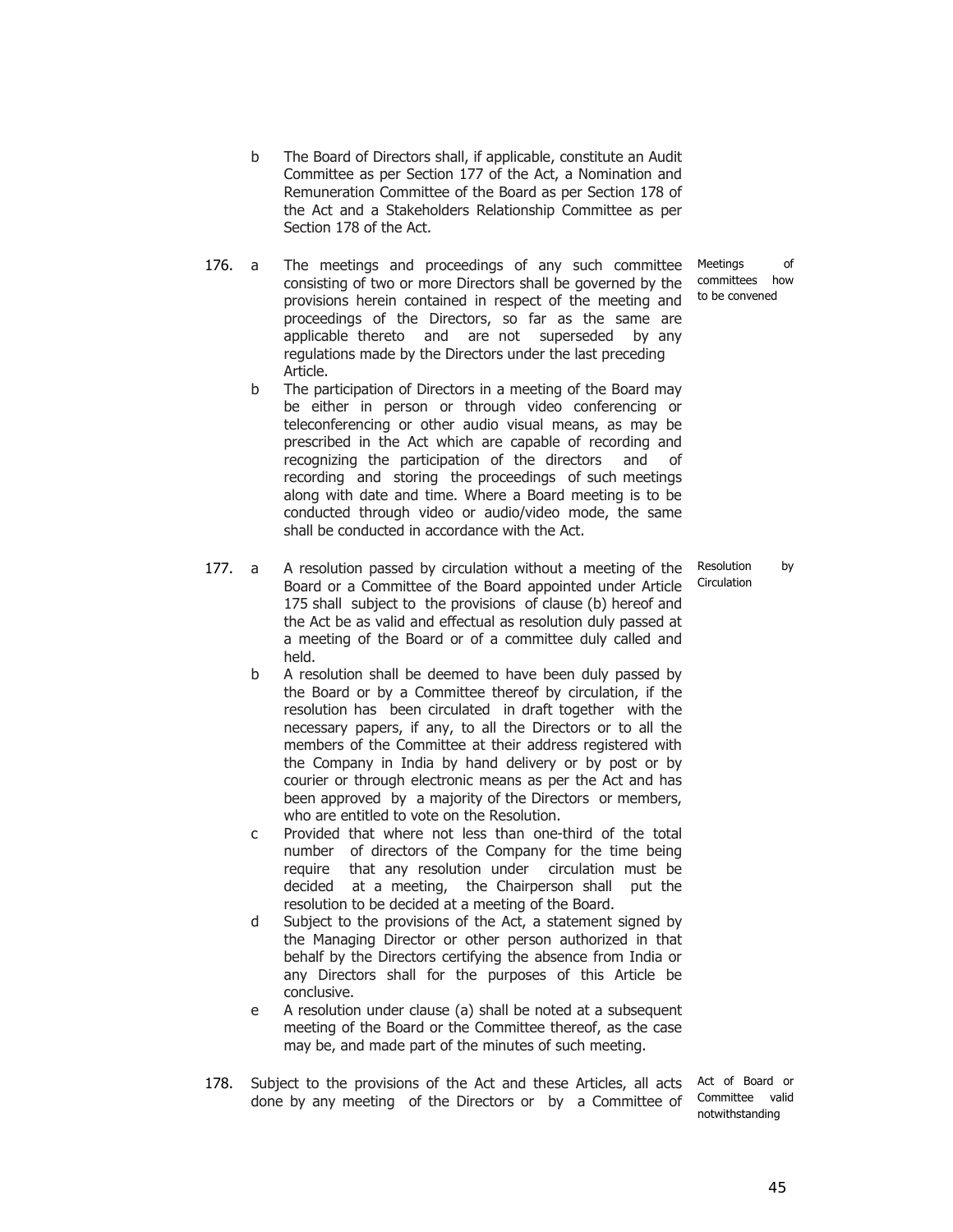defect in appointment

Directors or by any person acting as a Director shall, notwithstanding that it shall afterwards be discovered that there was some defect in the appointment of such Director or person acting as aforesaid or that they or any of them were or was disqualified, or had vacated office or that the appointment of any of them had been terminated by virtue of any provisions contained in the Act or in these Articles, may be as valid as if every such person had been duly appointed and was qualified to be a Director. Provided that nothing in this Article shall be deemed to give validity to acts done by the Directors after their appointment had been shown to the Company to be invalid or to have terminated.

Minutes of 179. The Company shall cause minutes of the meeting of the Board of Directors and of Committees of the Board to be duly entered in a book or books provided for the purpose in accordance with the relevant provisions of Section 118 of the Act. The minutes shall contain a fair and correct summary of the proceedings of the meeting including the following:

- a The names of the Directors present at the meeting of the Board of Directors or any Committee thereof;
- b All orders made by the Board of Directors;
- c All resolutions and proceedings of meetings of the Board of Directors and Committees thereof;
- d In the case of each resolution passed at a meeting of the Board of Directors or Committee thereof the name of Directors if any, dissenting from or not concurring in the resolution;
- e All appointments made at the meeting of the Board of Directors.

| By whom the                          | 180.                                                                                                                                                                                           | All such minutes shall be signed by the Chairman of the concerned                                                            |
|--------------------------------------|------------------------------------------------------------------------------------------------------------------------------------------------------------------------------------------------|------------------------------------------------------------------------------------------------------------------------------|
| minutes to be<br>signed and          |                                                                                                                                                                                                | meeting or by the person who shall preside as Chairman at the<br>next succeeding meeting and all the minutes purported to be |
| the effect of<br>minutes<br>recorded | so signed shall for all actual purposes whatsoever be prima<br>facie evidence of the actual passing of the resolution recorded,<br>and the actual and regular transaction or occurrence of the |                                                                                                                              |
|                                      |                                                                                                                                                                                                | proceedings so<br>recorded and of the requierity of the meetings at which the same                                           |

corded and of the regularity of the meetings at which the same shall appear to have taken place.

## **POWERS OF THE DIRECTORS**

Powers of **Directors** 181. a Subject to the provisions of Section 179, 180 and 182 and all other applicable provisions of the Act and these Articles the Board of Directors of the Company shall be entitled to exercise all such powers and to do all such acts and things as the Company is authorized to exercise, and do. Provided that the Board shall not exercise any power or do any act or thing which is directed or required or otherwise to be exercised or done by the Company in General Meeting. Provided further that in exercising any such act or thing the Board shall be subject to the provisions contained in that behalf in the Act or in the Memorandum or in these Articles

proceedings of Board of Directors and Committees to be kept

General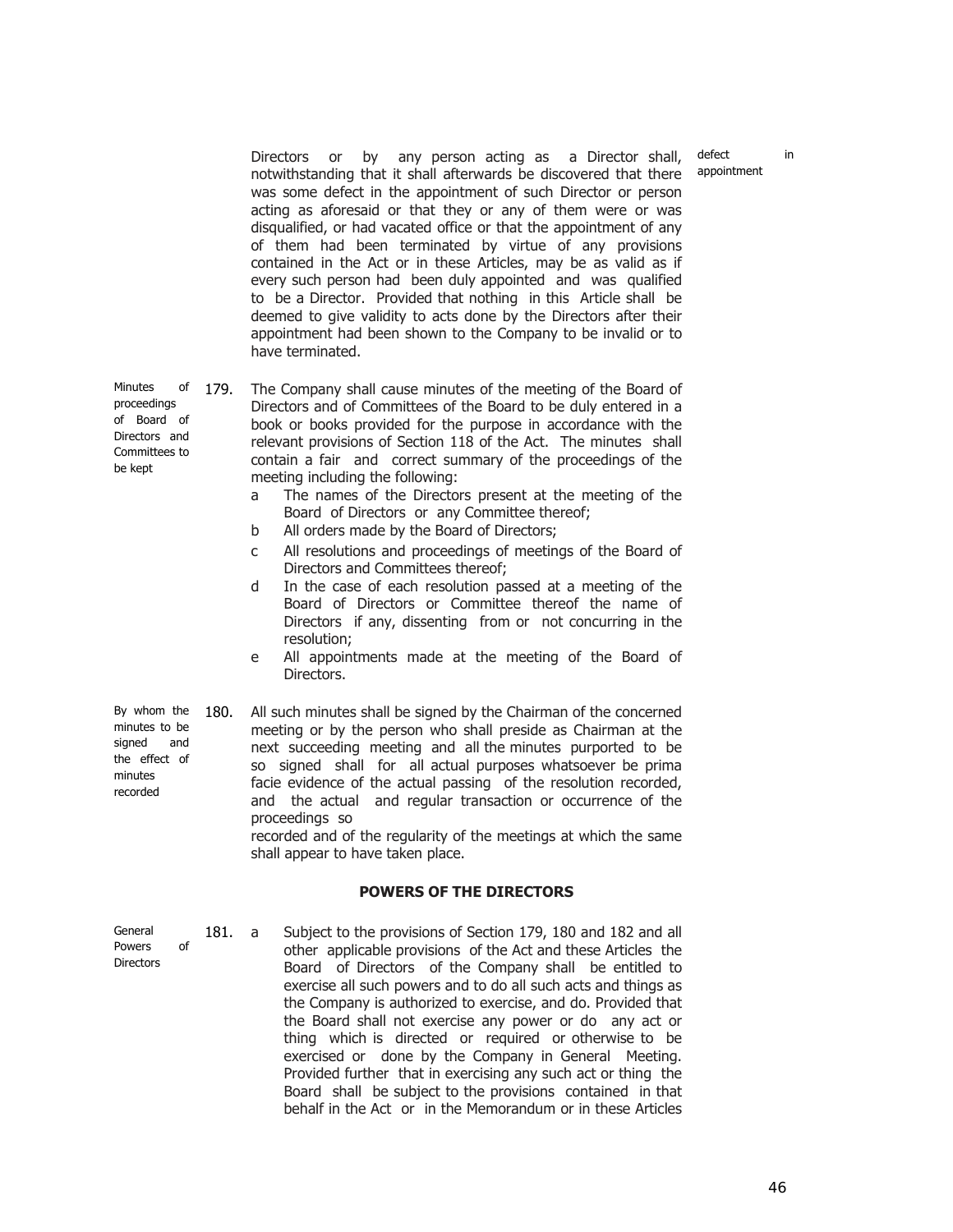or in any regulations not inconsistent therewith duly made thereunder including regulations made by the Company in General Meeting.

- b No regulation made by the Company in General Meeting shall invalidate any prior act of the Board which would have been valid if that regulation had not been made.
- 182. Subject to the provisions of Section 180 and 181 of the Act the Consent of Board of Directors shall not, except with the consent of the Company Company by a special resolution:
	- a Sell, lease or otherwise dispose of the whole or substantially the whole of the undertaking of the Company or where the Company owns more than one undertaking, of the whole or substantially the whole of any such undertaking;
	- b Remit or give time for the repayment of any debt due by a Director;
	- c Invest otherwise than in trust securities, the amount of compensation received by the Company as a result of any merger or amalgamation;
	- d Borrow moneys where the money to be borrowed, together with the money already borrowed by the Company will exceed aggregate of its paid-up share capital and free reserves, apart from temporary loans obtained from the Company's bankers in the ordinary course of business.
- 183. The Board of Directors with the prior permission of the Company in General Meeting may contribute to bona fide charitable and other funds, any amounts the aggregate of which will in any financial year, exceed five percent of its average net profits during the three financial years immediately preceding.
- 184. a Without derogating from the powers vested in the Board of Directors under these Articles, the Board shall exercise the following powers on behalf of the Company and it shall do so only by means of resolutions passed at meetings of the Board:
	- i To make calls on shareholders in respect of moneys unpaid on their shares;
	- ii To authorise buy-back of securities under Section 68 of the Act
	- iii To issue securities, including debentures, whether in or outside India;
	- iv To borrow moneys;
	- v To invest the funds of the Company;
	- vi To make loans or give guarantee or provide security in respect of loans;
	- vii To approve Financial Statement and the Board's report;
	- viii To diversify the business of the Company;
	- ix To approve amalgamation, merger or reconstruction;
	- x To take over a company or acquire a controlling or

necessary for the exercise of certain powers

Bonafide contribution to charitable funds etc

Certain powers to be exercised at the meetings of Board only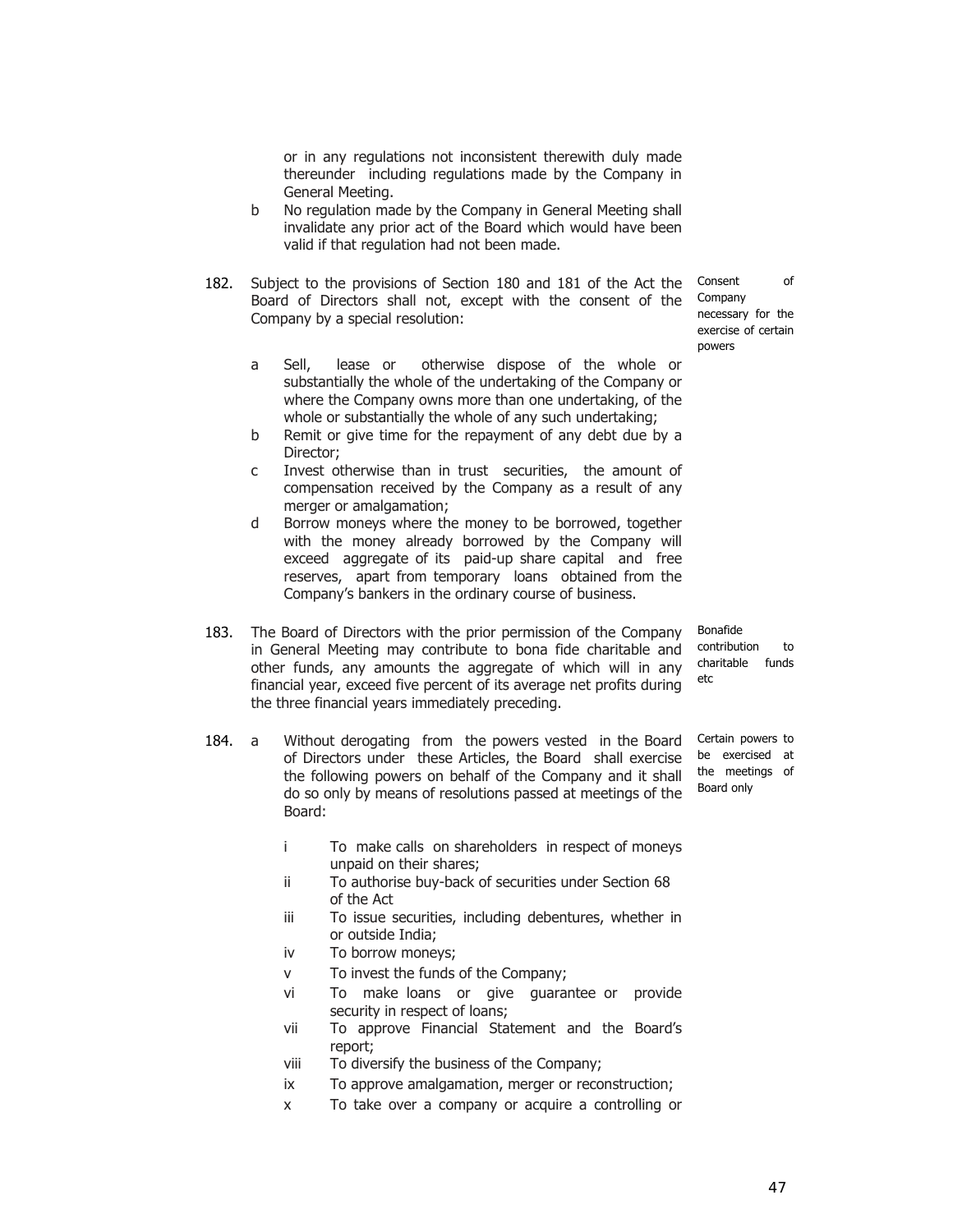substantial stake in another company;

- xi To make political contributions subject to Section 182 of the Act;
- xii To appoint or remove Key Managerial Personnel;
- xiii To take note of appointment(s) or removal(s) of one level below the Key Management Personnel;
- xiv To appoint internal auditors and secretarial auditor;
- xv To take note of the Disclosure of director's interest and shareholding;
- xvi To buy, sell investments held by the Company (other than trade investments), constituting five percent or more of the paid up share capital and free reserves of the investee company;
- xvii To invite or accept or renew public deposits and related matters;
- xviii To review or change the terms and conditions of public deposit;
- xix To approve quarterly, half yearly and annual Financial Statements or financial results as the case may be.

Provided that the Board may, by a resolution at a meeting delegate to any Committee of Directors or the Managing Director or any other principal officer of the Company or to a principal officer of any of its branch offices, the powers specified below on such conditions as the Board may prescribe.

- b Where the Company has an arrangement with its bankers for the borrowing of moneys by way of overdraft, cash credit, or other accounts, the day to day operation on overdraft, cash credit or other account, by means of which the arrangement as made is actually availed of shall not require the sanction of the Board.
- c Nothing contained in this Article shall be deemed to affect the right of the Company in General Meeting to impose restrictions and conditions on the exercise by the Board of any of the powers referred to in clause 'a' above.

**Certain** powers of Board only 185. Without prejudice to the powers conferred by Article 81 and 181 and so as not in any way to limit or restrict these powers and without prejudice to the other powers conferred by these Articles, but subject to the restrictions contained in Articles 182 to 184 and subject to the provisions of the Act it is hereby declared that the Directors shall have the following powers that is to say power: To pay

preliminary and promotional costs and charges

To pay **Commission** and Interest

To acquire property

- a To pay all costs, charge and expenses preliminary and incidental to the promotion, establishment and registration of the Company.
- b To pay and charge to the capital of the Company any commission or interest lawfully payable thereabout under the provisions of Section 40 of the Act and Articles 15.
- c Subject to the provisions of the Act and these Articles to purchase or otherwise acquire for the Company any property, rights or privileges which the Company is

48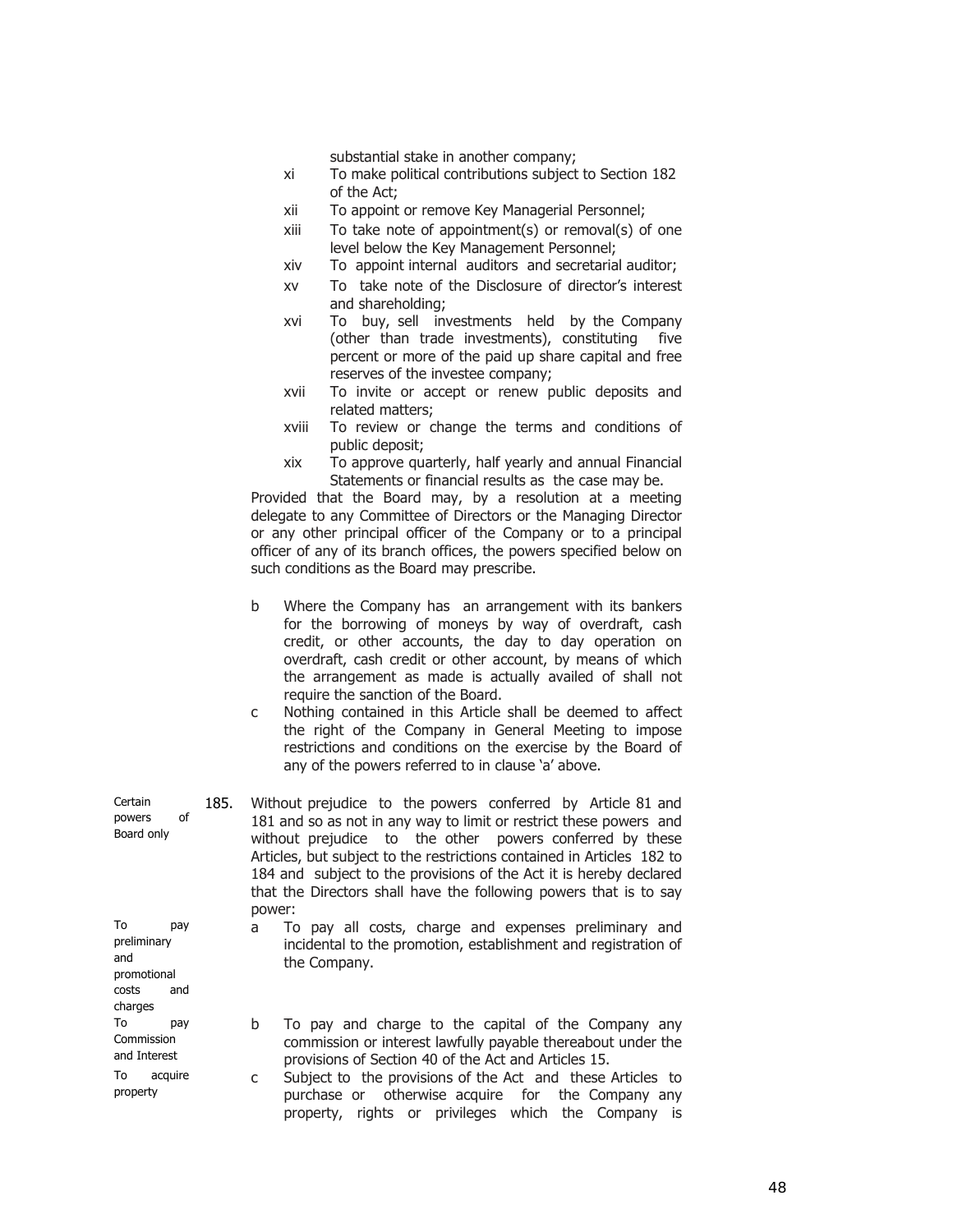authorized to acquire, at or for such price or consideration and generally on such terms and conditions as they may think fit, and in any such purchase or other acquisition to accept such title as the Directors may believe or may be advised to be reasonably satisfactory.

- d At their discretion and subject to the provisions rendered of the Act to pay for any property or ri ghts acquired, by, or services rendered to the Company, either wholly or partly in cash, or in shares, the Company, and any such shares may be issued either as fully paid up or with such amount credited as paid up thereon as may be agreed upon, and any such bond, debentures, debenture- stock, mortgage or other securities may be either specifically charged upon all or any part of the property of the Company and its uncalled or not so charged.
- e To insure and keep insured against loss or damage by fire or otherwise for such period and to such extent as they may think proper all or any part of the buildings, machinery, goods, stores, separately or co-jointly; also insure all or any portion of the goods, produce, machinery and other articles imported or exported by the Company and to sell, assign, surrender or discontinue any policies of assurances effected in pursuance of this power.
- f To open accounts with any bank or bankers or with any Company or firm and to pay money into and draw money from any such account from time to time as the Directors may think fit.
- q To secure the fulfillment Of any contracts or engagements entered into by the Company by mortgage or charge of all or any of the property of the Company and its unpaid capital for the time being or in such other manner as they think fit.
- h To attach to any shares to be issued as the consideration or part of the consideration for any contract with or property acquired by the Company or in payment for services rendered to the Company, such conditions as the transfer thereof as they think fit.
- i To accept from any member, on such terms and conditions as may be agreed, a surrender of his shares or stock or any part thereof, so far as may be permissible by law.
- j To appoint any person or persons (whether incorporated or not) to accept and hold in trust for the Company any property belonging to the Company or in which it is interested, or for any other purposes, and to execute and do all such deeds and things as may be requisite in relation to any such trust and provide for the remuneration of such trustee or trustees.
- k To institute, conduct, defend, compound or abandon any legal proceedings by or against the Company or its officers, or otherwise concerning the affairs of the Company and also to compound and allow time for payment or satisfaction of any debt due, or of any claims or demands by or against the Company.
- l To refer any claims or demand by or against the Company or any dispute or difference to arbitration and observe, perform

To pay for property in cash, debentures or otherwise

To insure properties of the Company

To open accounts with banks

To secure contracts by mortgage etc

To attach conditions as to transfer of any shares

To accept surrender of shares

To appoint trustee

To bring and defend suits and legal proceedings

To refer to Arbitration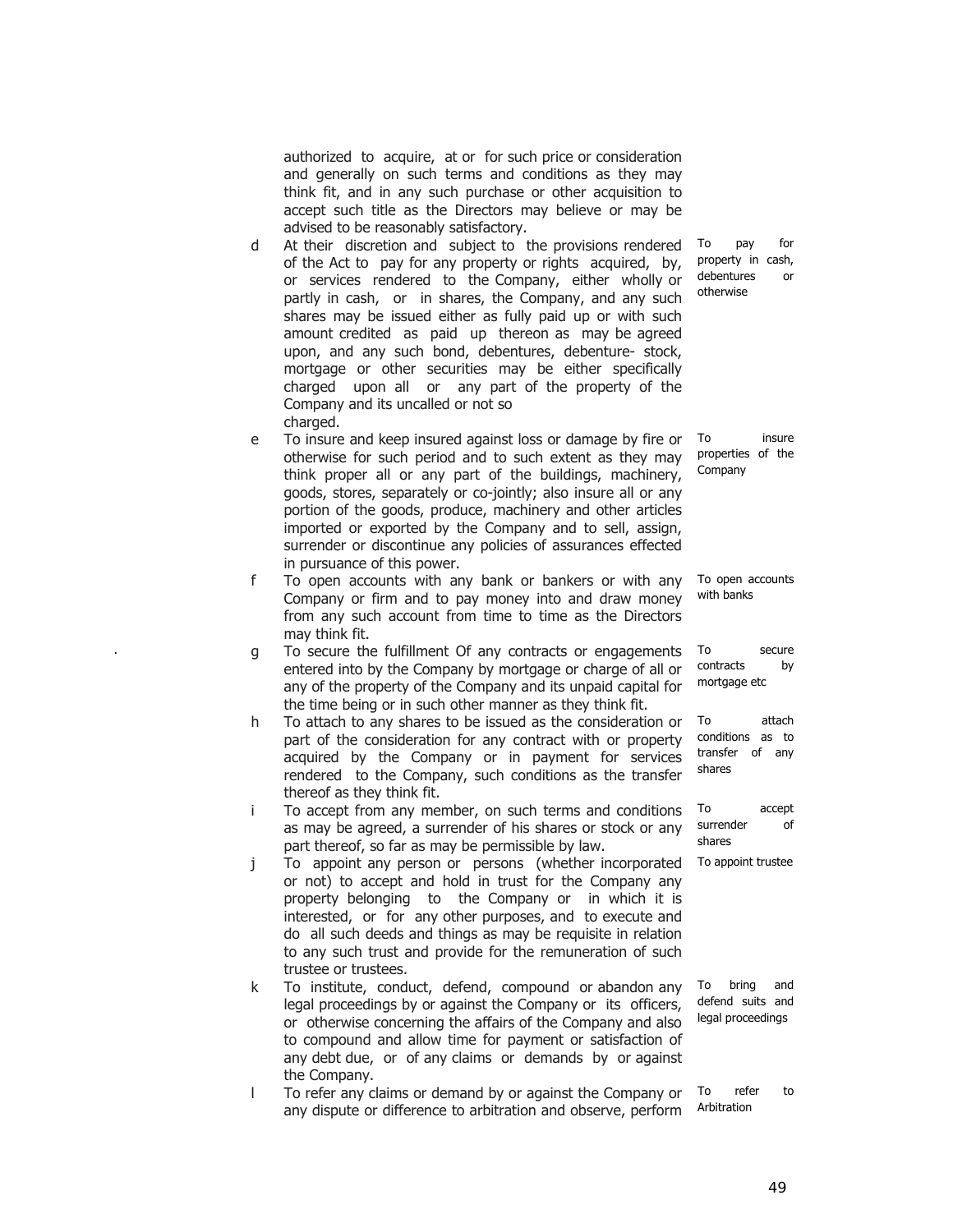| To<br>act<br>in<br>insolvency<br>matter                                                              | m | and execute any awards made thereon.<br>To act on behalf of the Company in all matters relating to<br>bankrupts and insolvent.                                                                                                                                                                                                                                                                                                                                                                                                                                                                                                                                                                                                                                                                                                              |
|------------------------------------------------------------------------------------------------------|---|---------------------------------------------------------------------------------------------------------------------------------------------------------------------------------------------------------------------------------------------------------------------------------------------------------------------------------------------------------------------------------------------------------------------------------------------------------------------------------------------------------------------------------------------------------------------------------------------------------------------------------------------------------------------------------------------------------------------------------------------------------------------------------------------------------------------------------------------|
| To<br>give<br>receipts                                                                               | n | To make and give receipts, releases and other discharges<br>for moneys payable to the Company and for the claims and<br>demands of the Company.                                                                                                                                                                                                                                                                                                                                                                                                                                                                                                                                                                                                                                                                                             |
| To<br>invest<br>moneys                                                                               | о | Subject to the provisions of the Act and these Articles to<br>invest and deal with any moneys of the Company not<br>Immediately required for the purposes thereof upon such<br>securities and other investments (not being shares of the<br>Company) or without security and in such manner as they<br>may think fit, and from time to time to vary or realize such<br>investments provided that save as permitted by Section 187<br>of the Act all investments shall be made and held by the<br>Company in its own name.                                                                                                                                                                                                                                                                                                                   |
| authorize<br>To<br>acceptances                                                                       | р | To determine from time to time who shall be entitled to<br>behalf bills, notes, receipts,<br>on the Company's<br>sign<br>acceptances, endorsements, cheques, dividend warrant,<br>releases, contract and documents and to give the necessary<br>authority for such purposes.                                                                                                                                                                                                                                                                                                                                                                                                                                                                                                                                                                |
| To<br>execute<br>mortgage                                                                            | q | To execute in the name and on behalf of the Company in<br>favour of any Director or other person who may incur or be<br>about to incur any personal liability whether as principal or<br>as surety for the benefit of the Company such mortgages of<br>the Company's property (present and future) as they think<br>fit, and any such mortgages may contain a power of sale and<br>such other powers, convenants, provisions and agreements<br>as shall be agreed.                                                                                                                                                                                                                                                                                                                                                                          |
| To distribute<br>bonus                                                                               | r | To distribute by way of bonus amongst the staff of the<br>Company a part of the profits of the Company, and to give<br>any officer or other<br>persons employed<br>by the<br>to<br>Company a commission on the profits of any particular<br>business or transactions and to charge such bonus or<br>commission as part of the working expenses of the<br>Company.                                                                                                                                                                                                                                                                                                                                                                                                                                                                           |
| Sharing<br>Profits                                                                                   | S | Subject to the provisions of the Act, to give to any officer or<br>other person employed by the Company an interest in any<br>particular business or transaction by way of a share in the<br>general profits of the Company, and such share of profits<br>shall be treated as part of the working expenses of the<br>Company.                                                                                                                                                                                                                                                                                                                                                                                                                                                                                                               |
| To provide for<br>welfare of<br>employees<br>and to<br>subscribe to<br>charitable and<br>other funds | t | Subject to the provisions of the Act, to provide for the<br>welfare of the employees or ex- employees of the Company<br>and its Directors or Ex-Directors and the wives, widows, and<br>families and the dependents of such persons, By building or<br>contributing to the building of houses, dwelling or quarters or<br>by grant of money, pensions, gratuities,<br>allowances,<br>profit sharing bonuses or benefits or any other<br>bonuses,<br>payments or by creating and from time to time subscribing<br>or contributing to provident and other funds, profit sharing<br>other<br>schemes<br>or trusts<br>and<br>by providing<br>or<br>or<br>subscribing or contributing towards places of instruction<br>and recreation, hospitals, and dispensaries, medical<br>and<br>other attendances and other form of assistance, welfare or |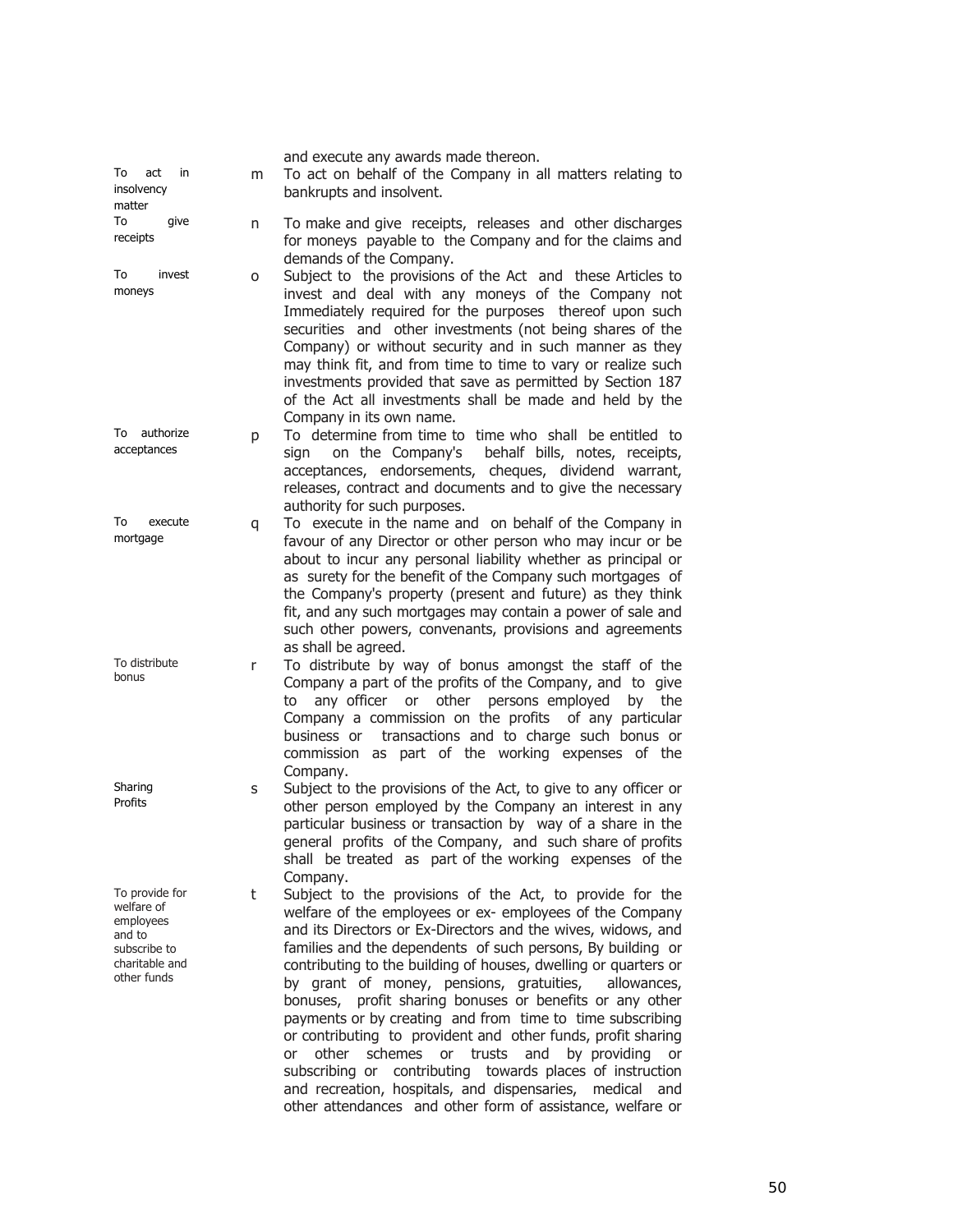relief as the Directors shall think fit, and to subscribe or contribute or otherwise to assist to or guarantee money to charitable, benevolent, religious, scientific, national, public or any other institutions objects or purposes or for any exhibition.

- u Before recommending any dividend, to set aside out of the profits of the Company such sums as they may think proper for depreciation or to create a Depreciation Fund, Insurance Fund General Reserve, Reserve Fund, Sinking Fund or any special or other funds or funds or account or accounts to meet contingencies, or to pay Redeemable Preference Shares, debentures or debentures-stock or special dividends, or for equalising dividends, or for repairing, improving, extending and maintaining any part of the property of the Company and/or for such other purposes (including the purposes referred to in the last two preceding clauses) as the Directors may, in their absolute discretion think conducive to the interests of the Company and to invest the several sums so set aside or as much thereof as are required to be invested upon such investments (subject to the restrictions imposed by the Act and these Articles) as the Directors may think fit and from time to time to deal with and vary any such investments and dispose of and apply and extend all or any part thereof for the benefit of the Company, in such manner and for such purposes as the Directors (subject to such restrictions as aforesaid) in their absolute discretion think conducive to the interests of the Company notwithstanding that the matters to which the Directors apply or upon which they extend the same or any part thereof may be matters to or upon which the capital moneys of the Company might rightly be applied or extended and to divide the Reserve, General Reserve, or the Reserve Fund into such special funds as the Directors may think fit, and to employ the assets constituting all or any of the above funds or accounts, including the Depreciation Fund appropriated out of the net profits in the business of the Company or in the purchase or repayment of Redeemable preference Shares, debentures or debenture-stock and that without being bound to keep the same separately from the other assets and without being bound to pay or allow interests, on the same with power however to the Director at their discretion to pay, allow to the credit of such fund interest at such rate as the Directors may think proper.
- v Subject to the provisions of the Act, to appoint and at their discretion remove or suspend managers, secretaries, officers, clerks, agents and employees for permanent, temporary or special services as they may from time to time think fit, and to determine their powers and duties, and fix their salaries or emoluments and require security in such instances and to such amounts as they may think fit, and also without prejudice as aforesaid, from time to time provide for the management and transaction of the affairs of the Company in any specified locality in India or elsewhere in such manner as they think fit and the

To create depreciation and other funs

To appoint employees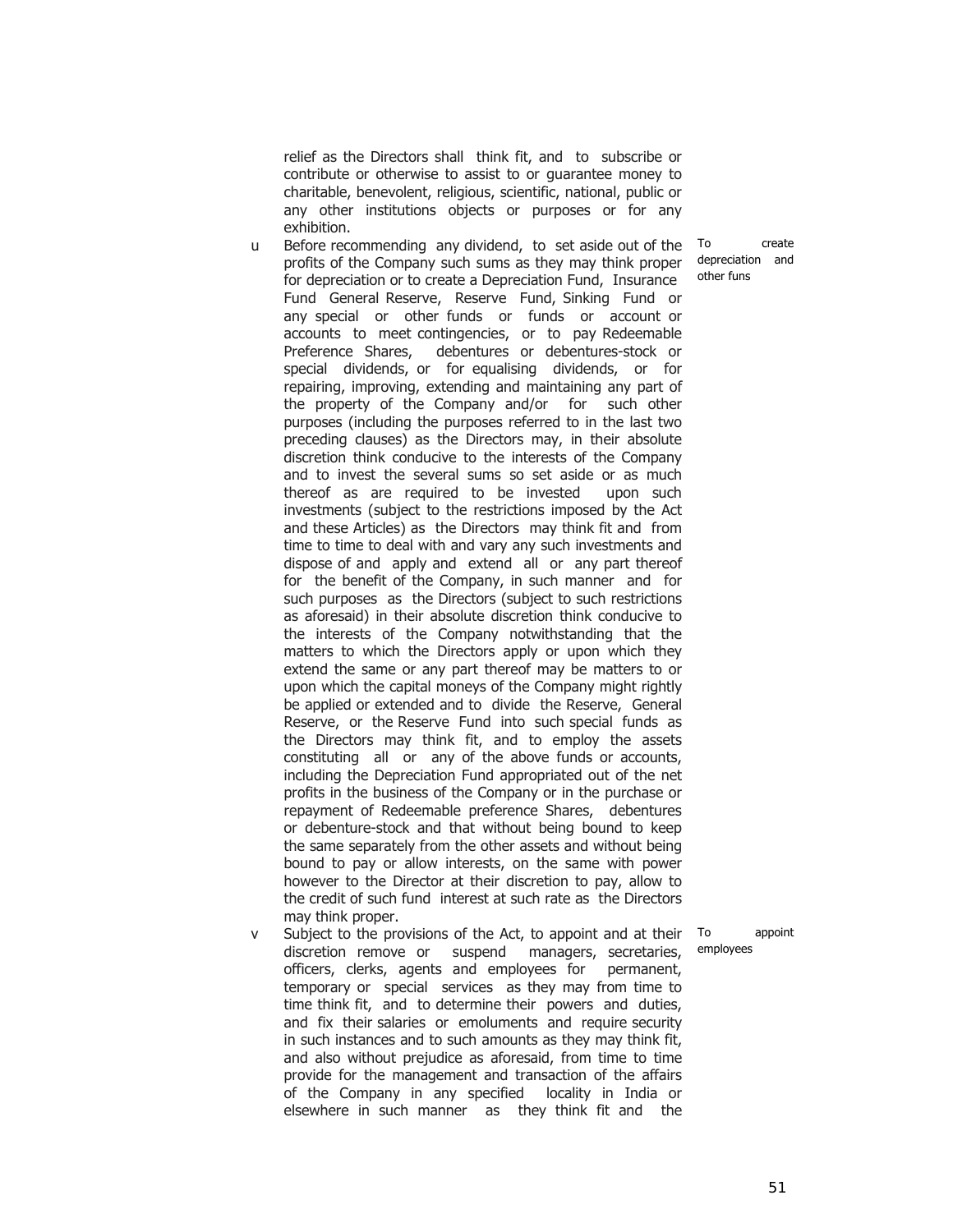|                                       |    | provisions contained in clause $(x)$ $(y)$ $(z)$ and $(aa)$ following<br>shall be without prejudice to the general powers conferred<br>by this clause.                                                                                                                                                                                                                                                                                                                                                                                                                                                                                                                                                                                                                                                                                                                                                                                                                                                                                                                                                                                                                                                                                                                                                                                                                                                                       |
|---------------------------------------|----|------------------------------------------------------------------------------------------------------------------------------------------------------------------------------------------------------------------------------------------------------------------------------------------------------------------------------------------------------------------------------------------------------------------------------------------------------------------------------------------------------------------------------------------------------------------------------------------------------------------------------------------------------------------------------------------------------------------------------------------------------------------------------------------------------------------------------------------------------------------------------------------------------------------------------------------------------------------------------------------------------------------------------------------------------------------------------------------------------------------------------------------------------------------------------------------------------------------------------------------------------------------------------------------------------------------------------------------------------------------------------------------------------------------------------|
| comply<br>To<br>with<br>local<br>laws | W  | To comply with the requirements of any law which the<br>Company is not bound to comply with but which in their<br>opinion it shall be in the interests of the Company necessary<br>or expedient to comply with.                                                                                                                                                                                                                                                                                                                                                                                                                                                                                                                                                                                                                                                                                                                                                                                                                                                                                                                                                                                                                                                                                                                                                                                                              |
| Local Board                           | X  | From time to time and at any time to establish any Local<br>Board for managing any of the Company in any specified<br>locality in India or elsewhere and to appoint any person to<br>be members of any Local Board, or any managers or agents<br>and to fix their<br>remuneration.                                                                                                                                                                                                                                                                                                                                                                                                                                                                                                                                                                                                                                                                                                                                                                                                                                                                                                                                                                                                                                                                                                                                           |
| Delegation<br>У                       |    | Subject to the provisions of Section 179 of the Act and Article<br>185 from time to time, and at any time to delegate to any<br>such Local Board, or any member or members thereof or<br>any managers or agents so appointed any of the powers,<br>authorities and discretions for the time being vested in<br>the                                                                                                                                                                                                                                                                                                                                                                                                                                                                                                                                                                                                                                                                                                                                                                                                                                                                                                                                                                                                                                                                                                           |
|                                       |    | Board of Directors and to authorize the members for the time<br>being of any such Local Board, or any of them to fill up any<br>vacancies therein and to act notwithstanding such vacancies<br>any such appointment or delegating under<br>therein and<br>clause $(x)$ or this Article may be made on such conditions as<br>the Board of Directors may think fit. The Board of Directors<br>may at any time remove any persons so appointed and may<br>annul or vary any such delegation.                                                                                                                                                                                                                                                                                                                                                                                                                                                                                                                                                                                                                                                                                                                                                                                                                                                                                                                                    |
| Power<br>of<br>Attorney               | Z  | At any time and from time to time by Power of Attorney to<br>appoint any person or persons to be the Attorney or<br>Attorneys of the Company, for such purposes and with<br>such powers, authorities and discretions (not exceeding<br>those vested in or exercisable by the Board of Directors<br>under these presents and excluding the powers which may<br>be exercised only by the Board of Directors, at a meeting<br>of the Board under the Act or these Articles or by the<br>Company in General Meeting)<br>and for such period and subject to such conditions as the<br>Board of Directors may from time to time think fit any such<br>appointment may (if the Board of Directors think fit) be<br>made in favour of the member or any of the members of<br>any Local Board, established as aforesaid, or in favour of any<br>Company, or the members, directors, nominees or managers<br>of any Company or firm or otherwise in favour of any body of<br>persons whether nominated directly or indirectly by the<br>Board of Directors and any such Power of Attorney may<br>contain such powers for the protection or convenience of<br>the persons dealing with such attorneys as the Board of<br>Directors may think fit, and may contain powers enabling<br>attorneys as aforesaid to sub-<br>any such delegates or<br>delegate all or any of the powers and authorities for the time<br>being vested in them. |
| To delegate                           | aa | Subject to the provisions of the Act and these Articles, to<br>delegate the powers, authorities and discretions vested in<br>the Directors to any person, firm company, or fluctuating<br>body of persons as aforesaid.                                                                                                                                                                                                                                                                                                                                                                                                                                                                                                                                                                                                                                                                                                                                                                                                                                                                                                                                                                                                                                                                                                                                                                                                      |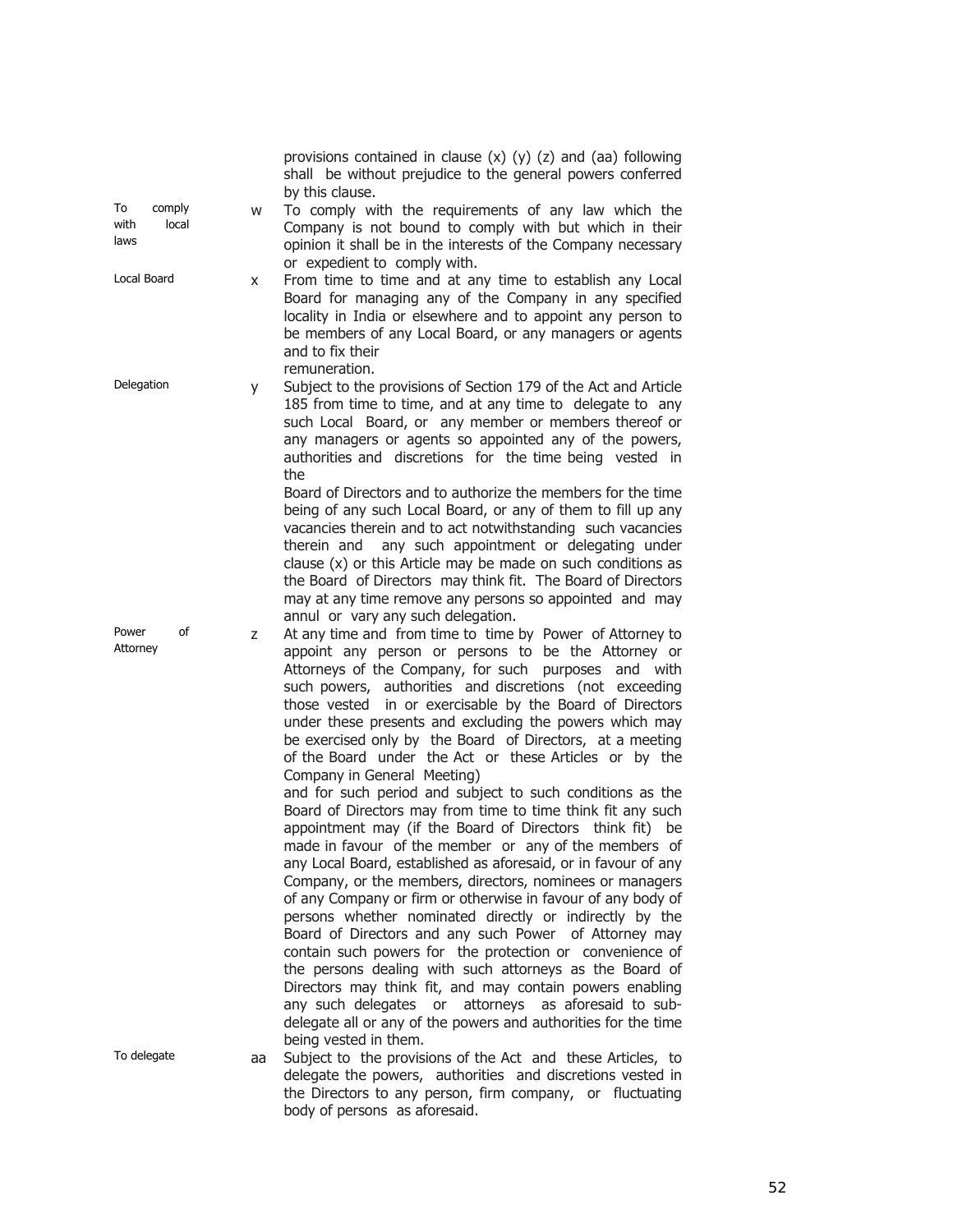bb Subject to the provisions of the Act and these Articles, for To enter into or in relation to any of the matters aforesaid or otherwise for the purposes of the Company, to enter into all such negotiations and contracts and rescind and vary all such contracts and execute and do all such acts, deeds and things in the name and on behalf of the Company as they may consider expedient for or in relation to any of the matters aforesaid or otherwise for the purposes of the Company.

#### **MANAGING DIRECTOR OR MANAGING DIRECTORS OR WHOLE TIME DIRECTOR OR WHOLE TIME DIRECTORS**

- 186. a Subject to the provisions of the Act and these Articles the Board may from time to time, appoint or re-appoint any of its members as the Managing Director or Managing Directors of the Company upon such terms and conditions as the Board may think fit (subject to the provision of any contract between him or them and the Company), and subject to the provisions of the Act and these Articles, the Board may by resolution vest in such Managing Director or Managing Directors such of the powers hereby vested in the Board generally as it thinks fit, and such powers may be exercisable for such period or periods and upon such conditions and subject to such restrictions as it may determine.
	- b The remuneration of the Managing Director or Managing Directors shall from time to time be fixed by the Board and may be, by way of monthly payment, or participation in profits, or by any or all of these modes or in any other mode not expressly prohibited by the Act.
- 187. Subject to the provisions of the Act, and of these Articles, the Managing Directors or Whole-time Director may subject to the shareholders' approval at the time of appointment or reappointment or otherwise continue to hold office not subject to retirement by rotation under Article 106. However, they shall be counted in determining the number of retiring directors. He shall, subject to the provisions of any contract between him and the Company, be subject to the same provisions as to the resignation and removal of the other Directors of the Company, and he shall ipso facto and immediately cease to be a Managing Director or a Whole-time Director if he ceases to hold the office of Director for any cause, provided that if at any time the number of Directors (including Managing Director or Whole-time Director) as are not subject to retirement by rotation shall exceed one-third of the total number of Directors for the time being, then such Managing Director or Managing Directors, as the Directors shall from time to time select shall be liable to retirement by rotation in accordance with Article 159 and the Directors not liable to retirement by rotation shall not exceed one-third of the total number of Directors for the time being. If he or they cease to hold the office of Director, he or they shall *ipso - facto* and immediately cease to be the Managing Director or Managing Directors.

contracts, etc

Managing Director or Managing Directors

What provisions he will be subject to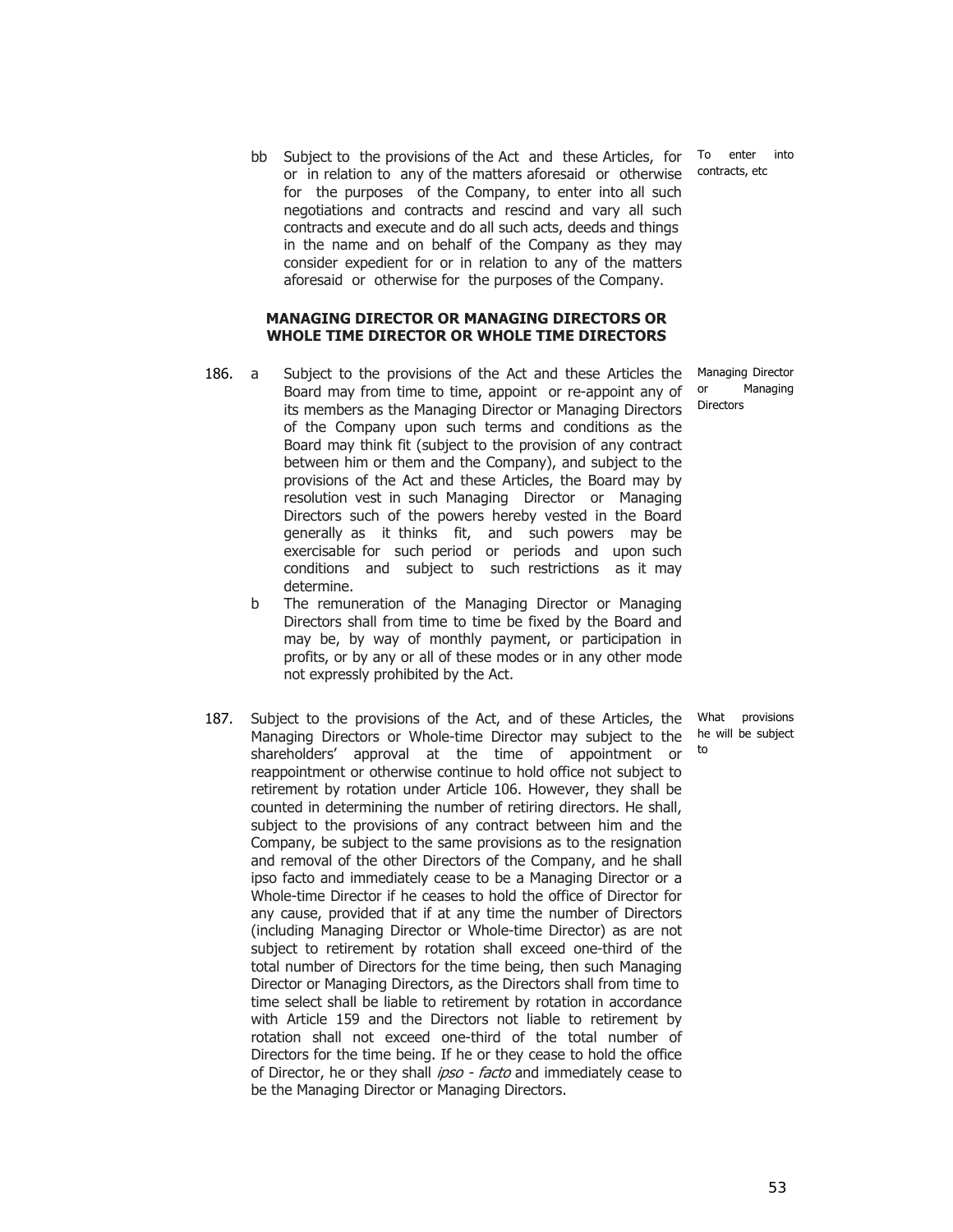If he or they cease to hold the office of Director for any reason whatsoever save that if he shall vacate office whether by, retirement by rotation or otherwise under the provisions of the Act at any Annual General Meeting and shall be re-appointed as a Director at the same meeting, he or they shall not, by reason only such vacation, cease to be a Managing Director or Whole –time Director.

Appointment of Manager

- 188. a Subject to the applicable provisions of the Act, the Directors may in the alternative, from time to time after obtaining such sanction and approvals as may be necessary, appoint any individual or individuals as Manager or Managers for the Company and fix the terms of his remuneration subject to the provisions of the Act.
	- b A Manager so appointed shall exercise the powers and authorities conferred upon him by an Agreement entered into between him and the Company and/or by a resolution of the Board or General Meeting and shall be subject to the obligations and restriction imposed in that behalf by the Act.
- Whole-time Director 189. Subject to the provisions of the Act and these Articles the Board may from time to time, appoint any of its members as the Wholetime Director or Whole-time Directors of the Company upon such terms and conditions as the Board may think fit, and subject to the provisions of the Act and these Articles, the Board may by resolution vest in such Whole-time Director or Whole-time Directors such of the powers hereby vested in the Board generally as it thinks fit. The Whole-time Director or Whole-time Directors shall perform such duties and exercise such powers as the Board may from time to time determine which shall exercise all such powers and perform all such duties subject to the control, supervision and directions of the Board and subject thereto the supervision and directions of the Managing Director.
- Powers and Duties of Managing Director 190. Subject to the provisions of the Act and to the terms of any Resolution of the Company in General Meeting or of any Resolution of the Board and to the term of any contract with him or them, the Managing Director or Managing Directors shall have substantial powers of management subject to the superintendence, control and direction of the Board of Directors.
- Remuneration of Managing Director and Whole-time Director 191. The remuneration of the Managing Director or Managing Directors or Whole-time Director or Whole-time Directors (Subject to provisions of Section 197 and other applicable provisions of the Act and of these Articles and of any contract between him or them and the Company) shall be in accordance with the terms of his or their contract with the Company.

# **KEY MANAGERIAL PERSONNEL**

| Kev        |  |  |  |  |  |  | 192. Subject to Section 203 of the Act and any other applicable  |
|------------|--|--|--|--|--|--|------------------------------------------------------------------|
| Managerial |  |  |  |  |  |  | provisions of the Act, the Company shall appoint by means of     |
| Personnel  |  |  |  |  |  |  | resolution of the Board, the following Key managerial Personnel: |
|            |  |  |  |  |  |  | Managing Director, or Chief Executive Officer or Manager         |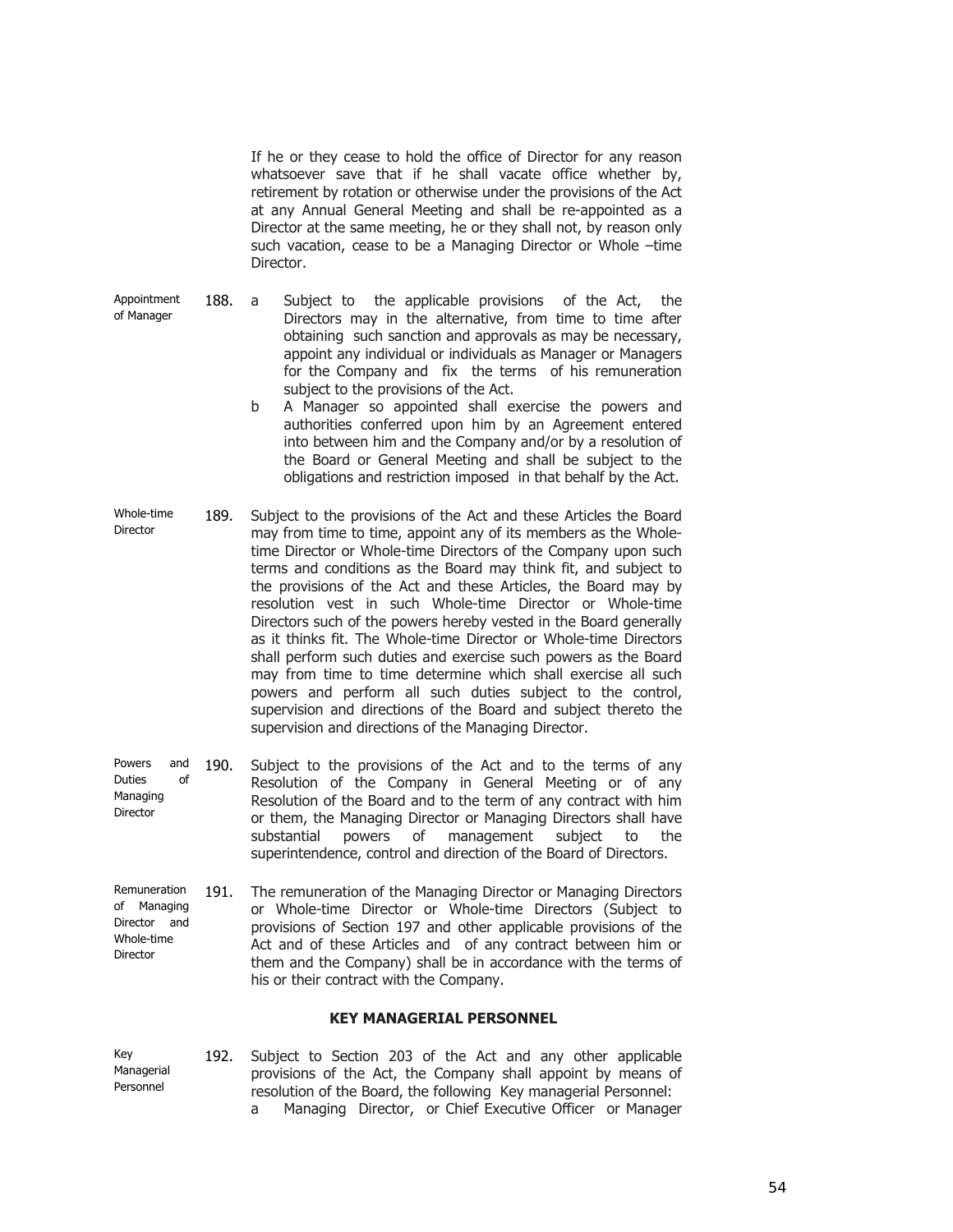and in their absence;

- b a Whole –time Director;
- c Company Secretary; and
- d Chief Financial Officer
- 193. Every whole-time key managerial personnel of a company shall be appointed by means of a resolution of the Board containing the terms and conditions of the appointment including the remuneration.
- 194. A whole-time Key Managerial Personnel shall not hold office in more than one company except in its subsidiary company at the same time.

Provided that nothing contained in this Article Shall disentitle a Key Managerial Personnel from being a director of any company with the permission of the Board.

Provided also that the Company may appoint or employ a person as its Managing Director, if he is the Managing Director or Manager of one, and of not more than one, other company and such appointment or employment is made or approved by a resolution passed at a meeting of the Board with the consent of all the Directors present at the meeting and of which meeting, and of the resolution to be moved thereat, specific notice has been given to all the Directors then in India.

If the office of any whole-time Key Managerial Personnel is vacated, the resulting vacancy shall be filled-up by the Board at a meeting of the Board within a period of six months from the date of such vacancy.

### **SECRETARY**

195. The Board shall have power to appoint a Secretary a person fit in Secretary its opinion for the said office, for such period and on such terms and conditions as regards remuneration and otherwise as it may determine. The Secretary shall have such powers and duties as may, from time to time, be delegated or entrusted to him by the Board and defined in the Act.

#### **REGISTERS, BOOKS AND DOCUMENTS**

Statutory Registers

196. The Company shall keep and maintain at its registered office all statutory registers namely, register of charges, register of members, register of debenture holders, register of any other security holders, the register and index of beneficial owners and annual return, register of loans, guarantees, security and acquisitions, register of investments not held in its own name and register of contracts and arrangements for such duration as the Board may, unless otherwise prescribed, decide, and in such manner and containing such particulars as prescribed by the Act and the Rules.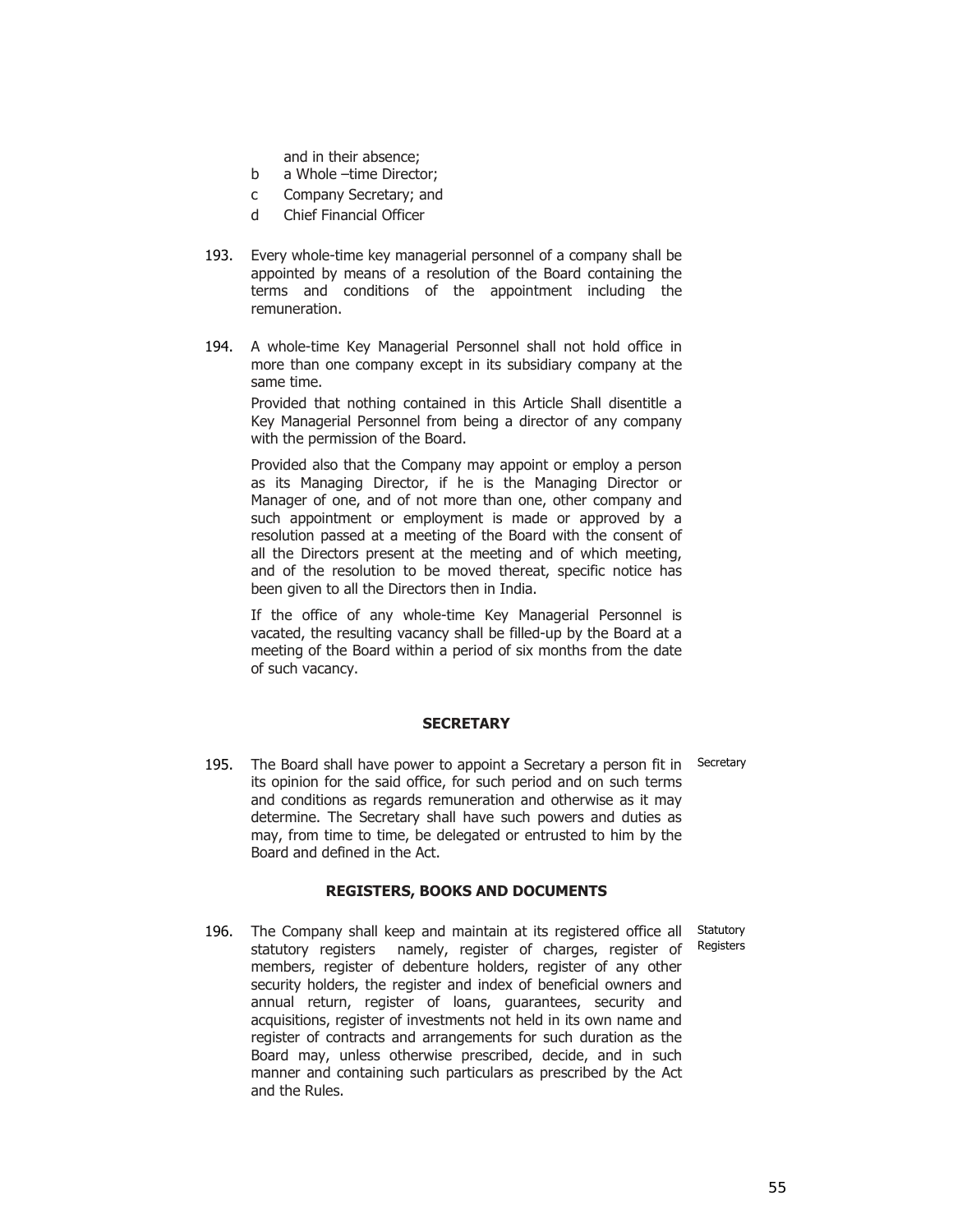Provided that the registers and copies of annual return shall be open for inspection during 11.00 a.m. to 1.00 p.m. on all working days, other than Saturdays, at the registered office of the Company by the persons entitled thereto on payment, where required, of such fees as may be fixed by the Board but not exceeding the limits prescribed by the Rules.

Foreign Register

- 197. a The Company may exercise the powers conferred on it by the Act with regard to the keeping of a foreign register; and the Board may (subject to the provisions of the Act) make and vary such regulations as it may think fit respecting the keeping of any such register.
	- b The foreign register shall be open for inspection and may be closed, and extracts may be taken therefrom and copies thereof may be required, in the same manner, mutatis mutandis, as is applicable to the register of members.

# **THE SEAL**

- Seal of the Company 198. The Board shall provide a seal for the purpose of the Company and shall have power from time to time to destroy the same and substitute a new seal in lieu thereof, and the Board shall provide for the safe custody of the seal for the time being, and the seal shall never be used except by or under the authority of the Director or a Committee of Directors previously given.
- Deeds how executed 199. The common seal of the Company shall not be affixed to any instrument except by the authority of a resolution of the Board or a Committee of the Board authorized by it in that behalf, and except in the presence of at least two Director and Secretary or such other person as the Board may appoint for the purpose and who shall sign every instrument to which the seal of the Company is so affixed in their presence. In absence of the Director of the Company, the common seal of the Company shall be affixed by at least two Authorised Officers of the Company authorized in that behalf and such Authorised Officers shall sign every instrument to which the seal of the Company is so affixed in their presence.
- Seal Abroad 200. The Directors and the Company shall also be at liberty to use an official seal in any territory, district or place outside India.

# **DIVIDENDS**

Dividend 201. The profits of the Company, subject to the provisions of these Articles, shall be divisible among the members in proportion to the amount of capital paid upon the shares held by them respectively. Provided always that any capital paid up or credited as paid up on a share during the period in respect of which a dividends declared shall, unless the terms of issue otherwise provide, only entitle the holder of such shares to an apportioned amount of such Dividend proportionate to the capital from time to time paid up during such period on such share.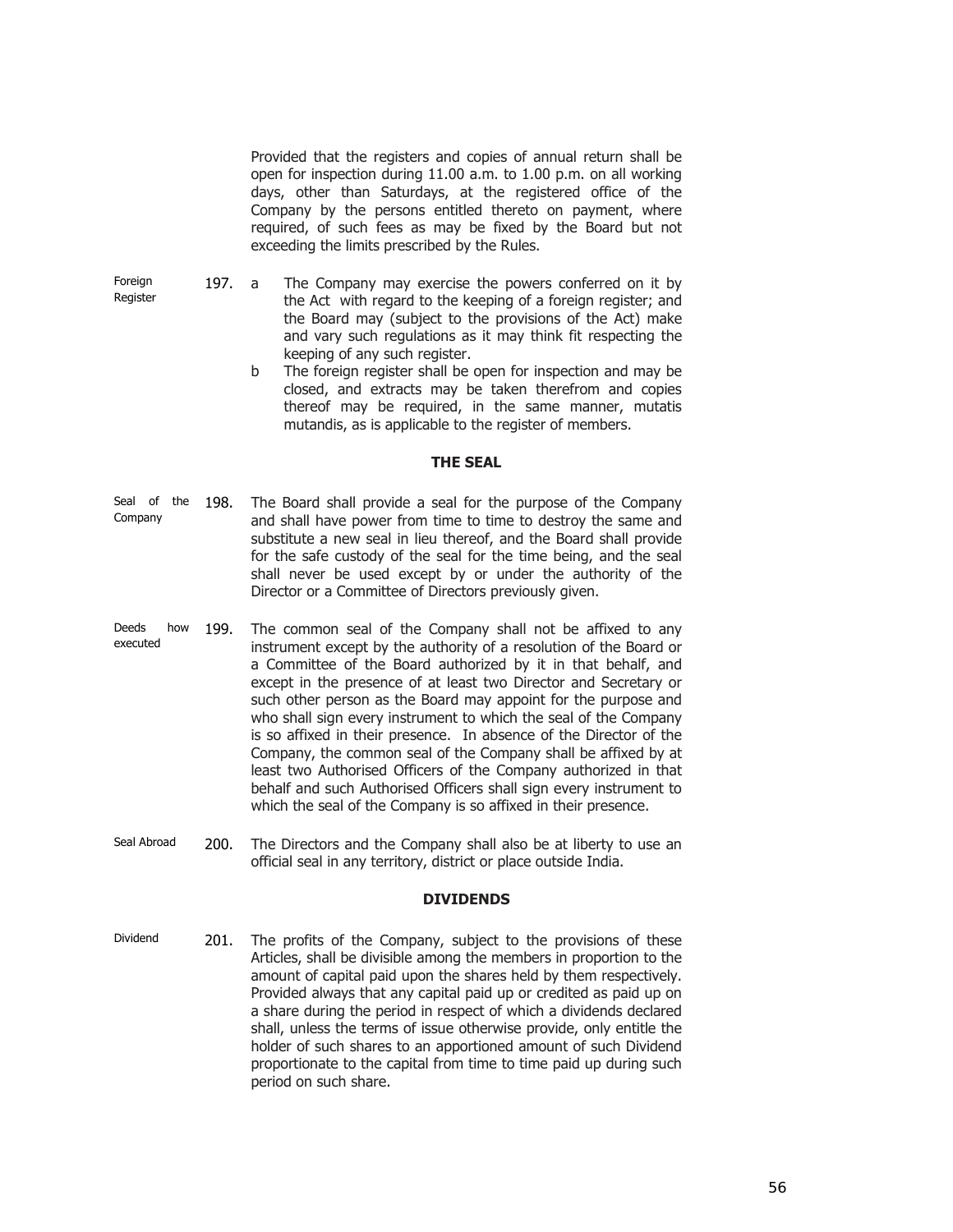provisions of Section 127 of the Act, either the dividend shall be paid or the warrant in respect thereof shall be posted within 30 days of the date of declaration to the shareholders entitled to the payment of the same. 204. No larger dividend shall be declared than is recommended by the Directors but the Company in General Meeting may declare a smaller dividend. No dividend shall be payable except out of the profits of the year or any other undistributed profits of the Company, or otherwise than in accordance with the provisions of the Act and no dividend shall carry interest as against the Company. The declaration of the Directors as to the amount of the net profits of the Company shall be conclusive. 205. Subject to the provisions of the Act, the Directors may from time to time, pay to the members such interim dividends as in their judgment the position of the Company justifies. r 206. Wherein an instrument of transfer of shares of the Company has been delivered to the Company for the registration and the transfer of such shares has not been registered by the Company, it shall comply with the provisions of Section 126 of the Act in respect of the dividend, right, shares and bonus shares in relation to such shares. 207. Subject to the provisions of the Act no member shall be entitled to receive payment of any interest or dividend in respect of his share or shares, whilst any money may be due or owing from him to the Company in respect of such share or shares or otherwise howsoever either alone or jointly with any other person or persons, and the Directors may deduct from the interest or dividend payable to any member all sums of money so due from him to the Company. 208. A transfer of shares shall not pass the right to any dividend declared thereon before the registration of the Transfer. Transfer of share must be 209. No unclaimed or unpaid dividend shall be forfeited by the Board and unless otherwise directed any dividend may be paid by

the same shall carry interest, such capital shall not whilst carrying interest confer a right to dividend or to participate in profits.

203. The Company may pay dividends in proportion to the amount paid up or credited as paid up on each share, where a larger amount is paid up or credited as paid up on some shares than on others.

204. The Company in General Meeting may, subject to the provisions of Section 123 of the Act, declare a dividend to be paid to the members according to their respective rights and interests in the profits and subject to the provisions of the Act, may fix the time for payment. When dividend has been so declared, subject to the

202. Where capital is paid up in advance of calls upon the footing that Capital paid up in advance at interest not to earn dividend

> Dividends in proportion to amount paid up

The Company in General Meeting may declare a Dividend

Powers of General Meeting to limit dividend

Interim Dividend

Right to dividend pending registration of transfer

No Member to receive dividend whilst indented to the Company

registered

Dividends how remitted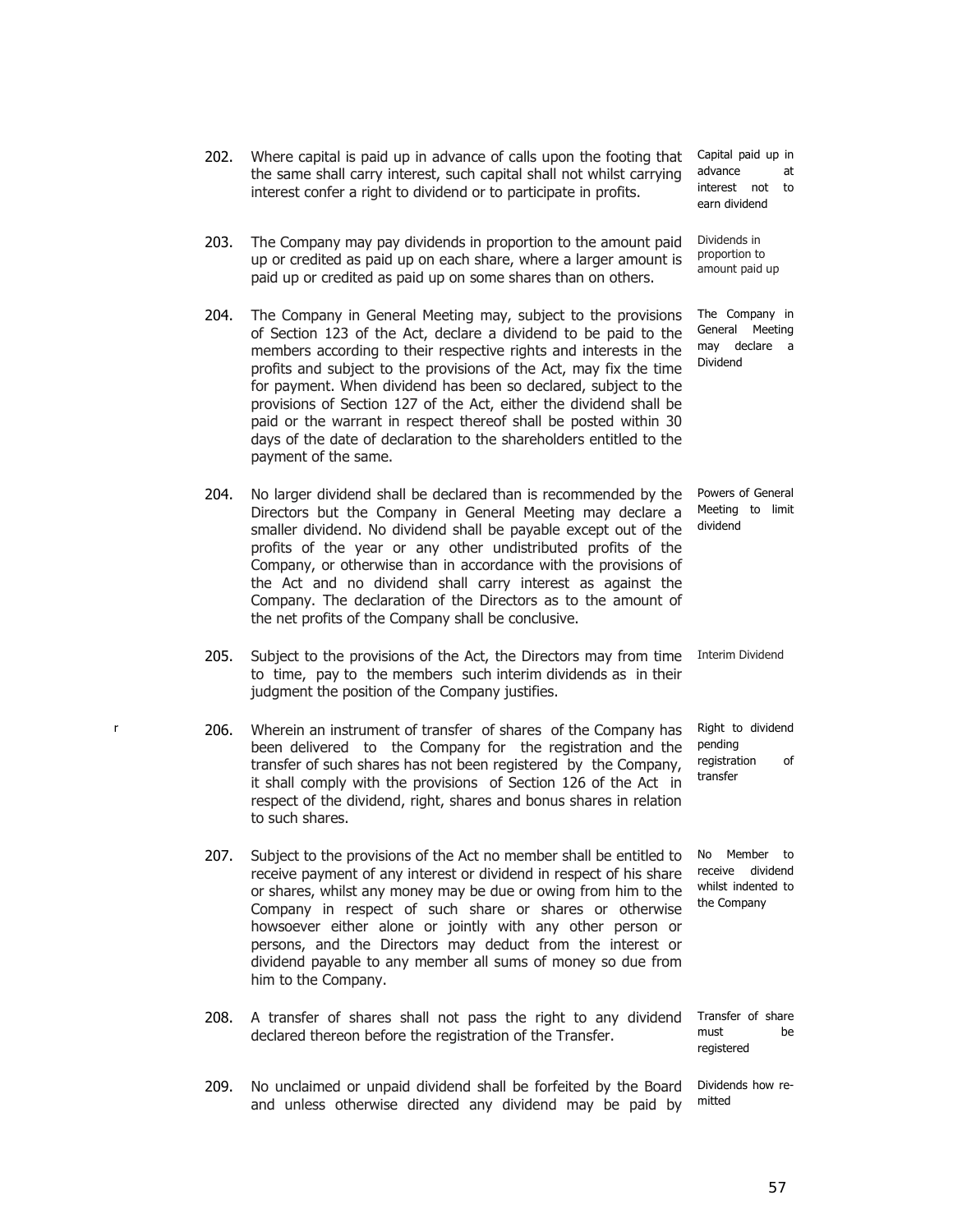cheque or warrant sent through post or in any electronic mode to the Registered address of the member or person entitled or in case of joint holders to that one of them first named in the Register in respect of the joint holding. Every such cheque or warrant shall be made payable to the order of the person to whom it is sent. The Company shall not be liable or responsible for any cheque or warrant lost in transmission or for any dividend lost to the member or other person entitled thereto by the forged endorsement of any cheque or warrant or the fraudulent or improper recovery thereof by any other means.

- Unpaid Dividend remitted 210. The Company shall duly comply with the provisions of the Act in respect of a dividend declared by it but which has not been paid or claimed within thirty days from the day of declaration to any shareholder entitled to the payment of Dividend.
- Dividend and Call together 211. Any General Meeting declaring a dividend may on the recommendation of the Directors makes a call on the members for such amount as the meeting fixes, but so that the call to each member shall not exceed the dividend payable to him and so that the call be made payable at the same time as the dividend and the dividend may, if so warranted between the Company and members, be set off against the call.

### **RESERVES AND CAPITALIZATION**

- Reserves 212. The Board may, before recommending any dividend in any financial year set aside out of the profits of the Company for that financial year such sums as it thinks proper as a reserve or reserves which shall at the discretion of the Board, be applicable for any purpose to which the profits of the Company may be properly applied, including provision for meeting contingencies or for equalizing dividends; and pending such application may, at the like discretion, either be employed in the business of the Company or be invested in such investments (other than shares of the Company) as the Board may from time to time think fit.
- Capitalization 213. a Any General Meeting may resolve that any amounts standing to the credit of the Share Premium Account, the Capital Redemption Reserve Account, or any moneys, investments or other assets forming part of the undivided profits (including profits or surplus monies arising from the realization and where permitted by the law, from the appreciation in value of any General Reserve, or any Reserve Fund or any other Fund of the Company or in the hands of the Company and available for dividend) be capitalized.
	- i By the issue and distribution as fully paid up shares or debentures of the Company; or
	- ii By crediting shares of the Company which may have been issued to and are not fully paid up with the whole or any part of the remaining unpaid thereon. Provided that any amount standing to the credit of the Share Premium Account or the Capital Redemption Reserve Account shall be applied only in crediting the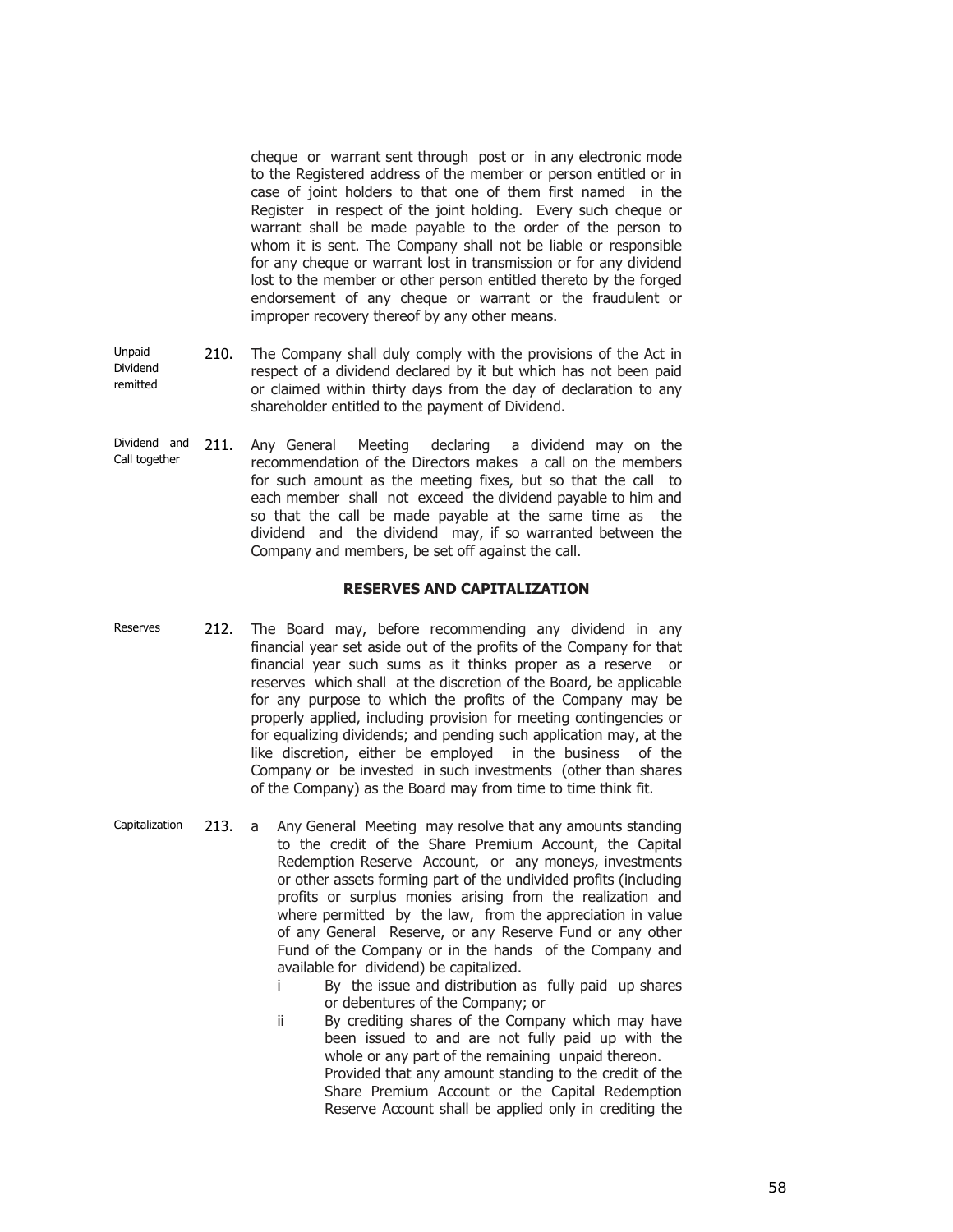payment of capital on shares of the Company to be issued to members (as herein provided) as fully paid bonus shares.

- b Such issue and distribution under clause (a) (i) above and such payment to credit of unpaid share capital under clause (a) (ii) above shall be made to, among and in favour of the members of any class of them or any of them entitled thereto in accordance with their respective rights and interest and in proportion to the amount of capital paid up on the shares held by them respectively in respect of which such distribution under clause (a) (i) or payment under clause (a) (ii) above shall be made on the footing that such members become entitled thereto as capital.
- c The Directors shall give effect to any such resolution and apply such portion of the profits General Reserve or Reserve Fund or any other fund or Account as aforesaid as may be required for the purpose of making payment in full for the shares of the Company so distributed under clause (a) (ii) above or (as the case may be) or purpose of paying in whole or in part, the amount remaining unpaid on the shares which may have been issued and are not fully Paid up under subclause (a) (ii) above provided that no such Distribution or payment shall be made Unless recommended by the Directors and if so recommended such distribution and payment shall be accepted by such members as aforesaid in full satisfaction of their interest in the said capitalized sum.
- d For the purpose of giving effect to any such resolution the Directors may settle any difficulty which may arise in regard to the Distribution or payment as aforesaid as they think expedient and in particular they may issue fractional certificates and may fix the value for the distribution of any specific assets and may determine that cash payments be made to any members on the footing of the value so fixed and may vest any such cash or shares in trustees upon such trusts for the persons entitled thereto as may seem expedient to the Directors and generally may make such arrangements for the acceptance allotment and sale of such shares and fractional certificates or otherwise as they may think fit.
- e Subject to the provisions of the Act and these Articles, in cases where some of the shares of the Company are fully paid and others are partly paid only, such capitalisation may be affected by the distribution of further shares in respect of the fully paid shares, and by crediting the partly paid shares with the whole or part of the unpaid liability thereon but so that as between the holders of the fully paid shares, and the partly paid shares, the sum so applied on the payment of such further shares and in the extinguishment or diminution of the liability on the partly paid shares shall be so applied pro-rata in proportion to the amount then already paid or credited as paid on the existing fully paid shares respectively.
- f When deemed requisite, a proper contract shall be filed in accordance with the Act and the Board may appoint any person to sign such contract on behalf of the members entitled as aforesaid and such appointment shall be effective.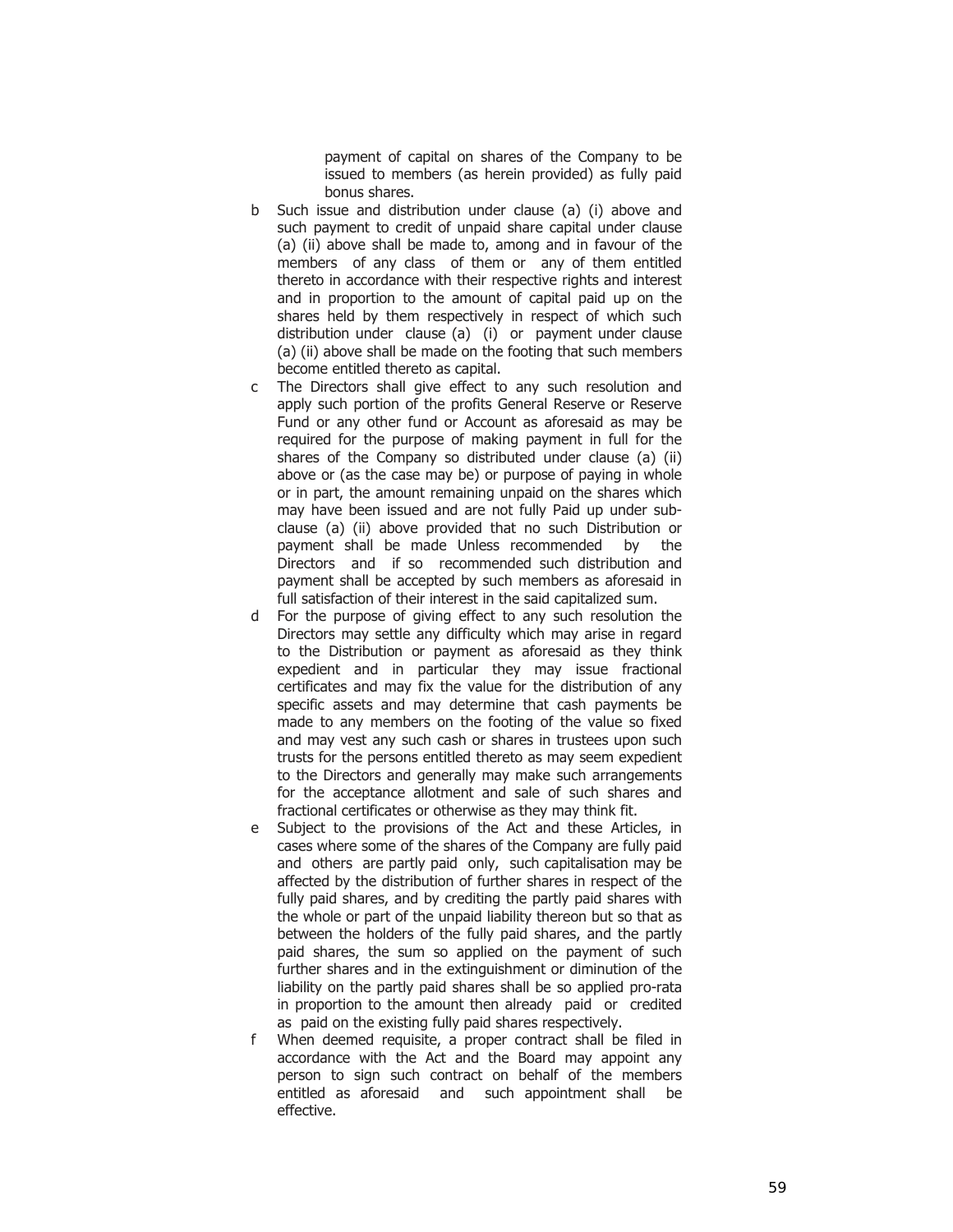### **ACCOUNTS**

to be kept

214. a As required by Section 128 of the Act, the Company shall Books of Account keep at its Registered Office proper Books of Account and other relevant books and papers and Financial Statement for every financial year.

> Provided that all or any of the books of account aforesaid may be kept at such other place in India as the Board of Directors may decide and when the Board of Directors so decides the Company shall, within seven days of the decision, file with the Registrar a notice in writing giving the full address of that other place.

> Provided further that the Company may keep such books of account or other relevant papers in electronic mode in accordance with the Act.

- b If the Company shall have a branch office, whether in or outside India, proper books of account relating to the transactions effected at the office shall be kept at that office, and proper summarised returns, made periodically shall be sent by the branch office of the Company to its Registered Office or other place as referred hereinabove.
- c All the aforesaid books shall give a true and fair view of the state of affairs of the Company or its branch office, if any, and explain its transactions effected both at the registered office and its branches and such books shall be kept on accrual basis and according to the double entry system of accounting.
- d The Books of Account and other books and papers shall be open to inspection at the Registered Office of the Company or at such other place in India by any Director during business hours and In case of financial information, if any, maintained outside India, copies of such financial information shall be maintained and produced for inspection by any director as per the Act.

Provided that inspection in respires of any subsidiary of the Company shall be done only by the person authorized in this behalf by a resolution of the Board.

to be preserved

- 215. The Books of Account of the Company relating to a period of not Books of account less than eight financial years immediately preceding the current financial year together with the vouchers relevant to any entry in such Books of Account shall be preserved in good order.
- 216. The Directors shall from time to time determine whether and what extent and what time and places and under what conditions and regulations the accounts and books of the Company or any of them shall be open to the inspection of the members not being Directors and no member (not being Director) shall have any right of inspection any account or books or documents of the Company except as conferred by law or authorized by the Directors or by the Company in General Meeting.
- 217. At every Annual General Meeting, the Board shall lay before Accounts to be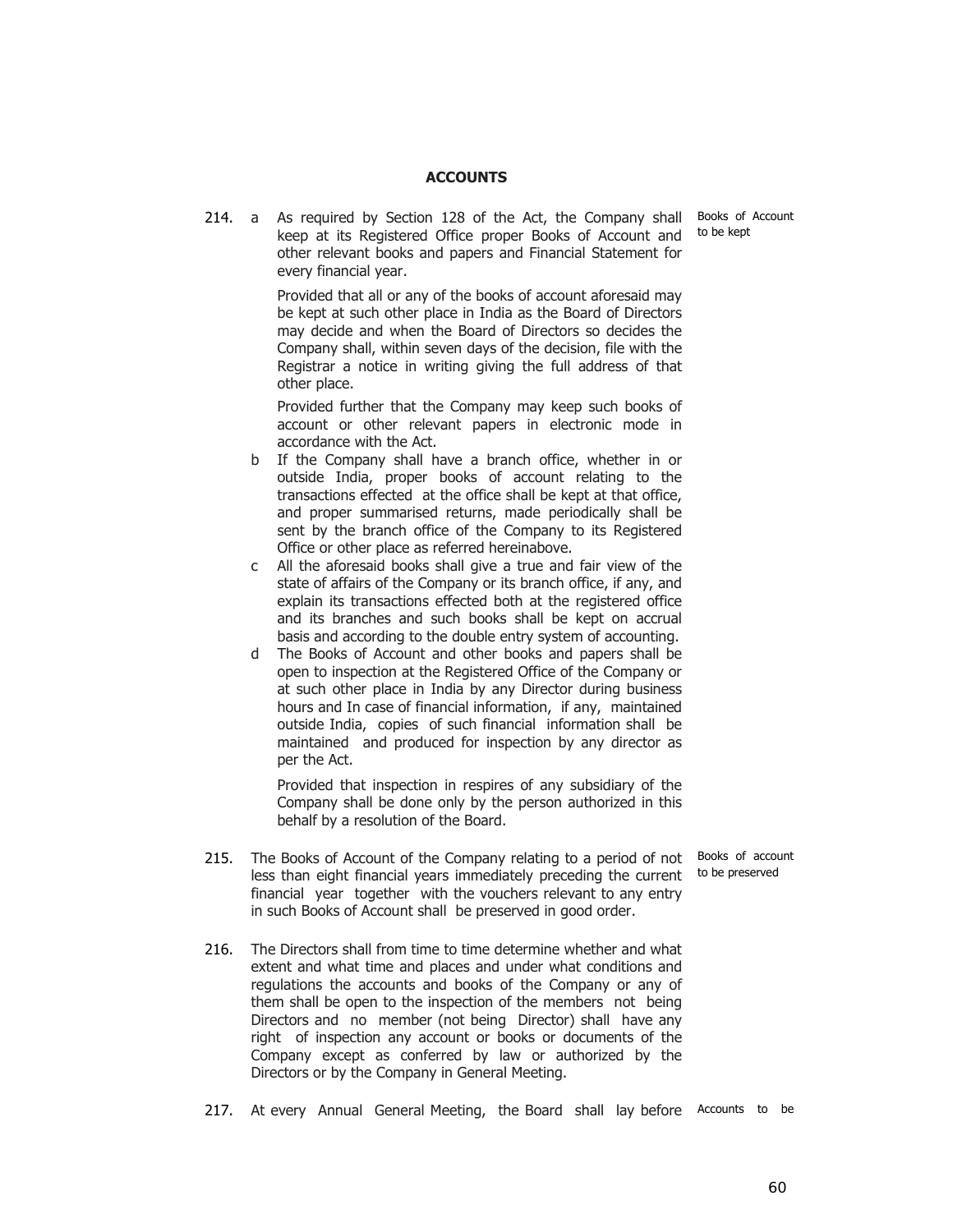the Company a Balance Sheet and Profit and Loss Account made up in accordance with the provisions of Section 129 of the Act and such Balance Sheet and Profit and Loss Account shall comply with the requirements of Section 129, 134, 137 and Schedule III and any other relevant provisions of the Act so far as they are applicable to the Company.

- **Directors** Report 218. There shall be attached to every Financial Statement laid before the Company a Report by the Board of Directors complying with the provisions of Section 134 of the Act.
- Rights of Members to copies of 219. The Company shall comply with the requirements of Section 136 of the Act.

Balance Sheet

be conclusive except as to errors discovered within three months

#### **ANNUAL RETURNS**

- Annual Returns 220. The Company shall make and file the requisite Annual Returns in accordance with the provisions of Sections 92 and 93 of the Act.
- Accounts to be Audited 221. Once at least in every year the Books of Account of the Company shall be examined by one or more auditors in accordance with the relevant provisions contained in that behalf in the Act.
- Appointment, power etc. of Auditors 222. The appointment, qualifications, removal, powers, rights, duties and remuneration of the Auditors shall be regulated by and in accordance with Section 139 to 146 (both inclusive) and any other applicable provisions of the Act.
- **Accounts** when audited and approved to 223. Save and except as provided in Section 130 and 131, Every Account when audited and approved by a General Meeting shall be conclusive.

#### **DOCUMENTS AND SERVICE OF DOCUMENTS**

- Manner of Service 224. a A document (which expression for this purpose shall be deemed to include and shall include any summons, notice requisition, order, declaration, form, and register maintained on paper or in electronic form) may be served or sent by the Company on or to any member either personally or sending it by post or speed post or registered post or courier service to him at his registered address or by electronic mode or (if he has no registered address in India) at the address, if any supplied by him to the Company.
	- b Where a document is sent by Post:

furnished at General Meetings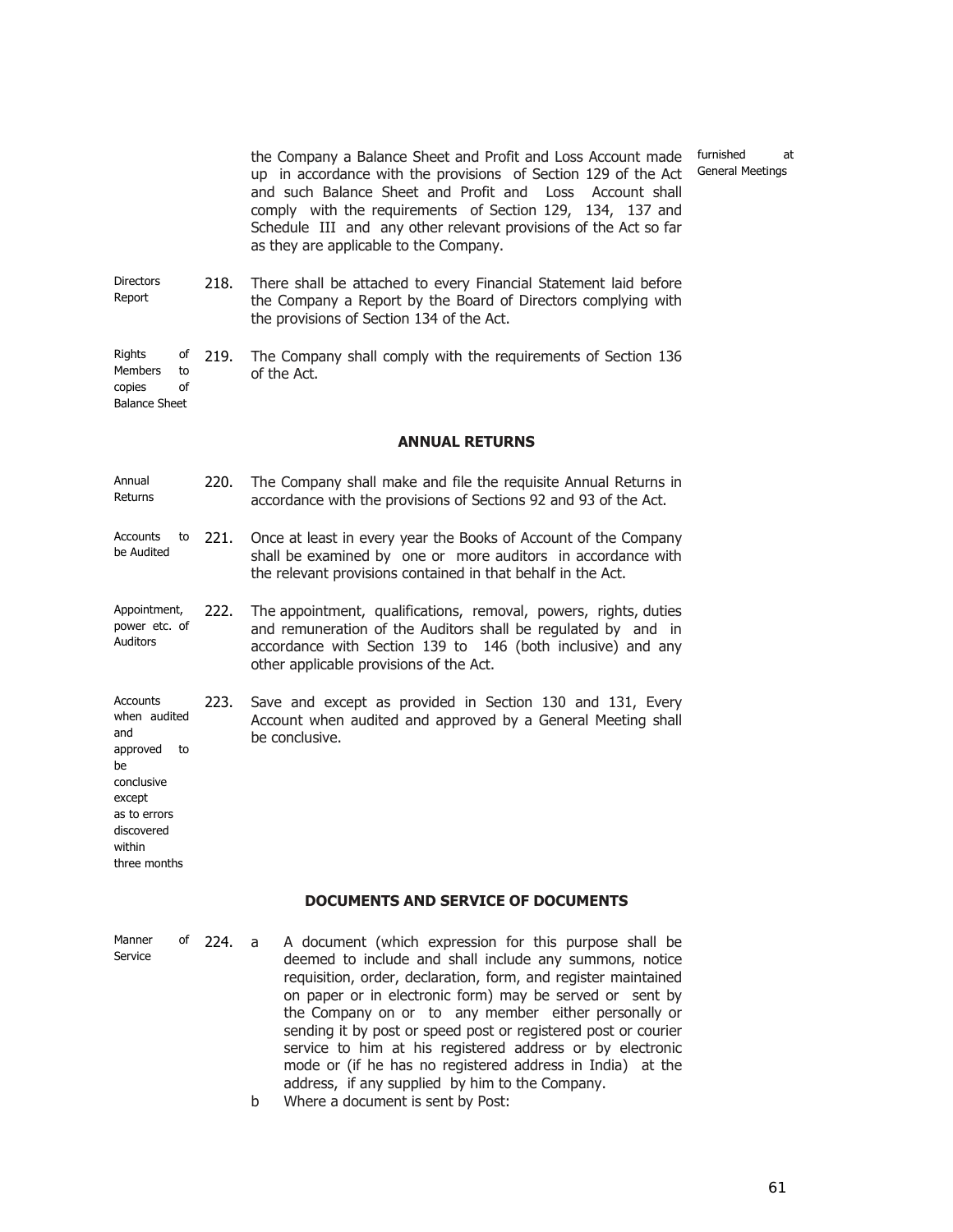- i service thereof shall be deemed to be effected by properly addressing, prepaying and posting a letter containing the notice, provided that a member may request to the Company in advance that documents should be sent to him in a particular mode for which he shall pay such fees as may be determined by the Company in its Annual General Meeting; and
- ii such service shall be deemed to have been affected;
	- a in the case of a notice of meeting, at the expiration of forty eight hours after the letter containing the notice is posted; and
	- b in any other case, at the time at which the letter would be delivered in the ordinary course of post.
- 225. If a member has no registered address in India and has not supplied to the Company an address within India for the giving of notice to him, a document advertised in a newspaper circulating in the neighbour-hood of the Registered Office of the Company shall be deemed to be duly served on him on the day on which the advertisement appears.
- 226. A document may be served by the Company on the person entitled to a share in consequence of the death or insolvency of a Member sending it through post in a prepaid letter addressed to them by name or by the title of representative of the deceased or Assignee of the insolvent or by any like description at the address (if any) in India supplied for the purpose by the persons claiming to be so entitled or (until such as address has been so supplied) by serving the document in any manner in which the same might have been served if the death or insolvency has not occurred.
- 227. Subject to the provisions of the Act and these Articles notice of General Meeting shall be given:
	- a to members of the Company, legal representative of any deceased member or the assignee of an insolvent member ;
	- b to the Auditor or Auditors of the Company; and
	- c Every director of the Company
- 228. Subject to the provisions of the Act any document required to be Advertisement served or sent by the Company on or to the members or any of them, and not expressly provided for by these presents shall be deemed to be duly served or sent if advertised once in one daily English and one daily vernacular newspaper circulating in the district in which the Registered Office of the Company is situated.
- 229. Every person who by operation of law, transfer, or other names whatsoever, shall become entitled to any share shall be bound by every document in respect of such shares which previous to his name and address being entered on the Register, has been served on or sent to the person from whom he derives his title to such share. to

Service on member having no registered address

Service on person acquiring shares on death or insolvency of member

Persons entitled to notice of General Meetings

Members and by document given previous holders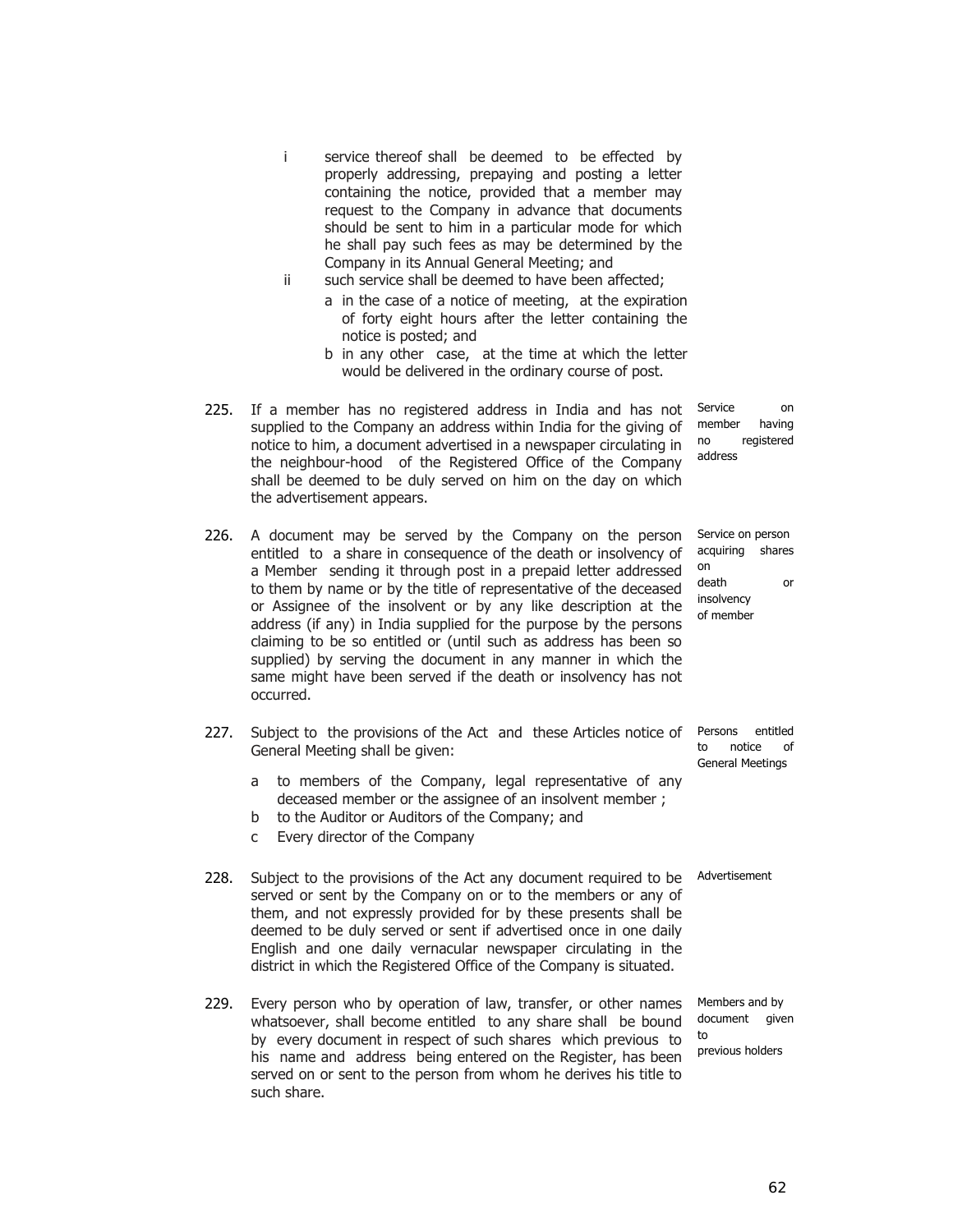| Notice<br>Company and<br>Signature<br>thereto | by       | 230. | Any notice to be given by the Company shall be signed by the<br>Managing Director or Secretary or by such Director of Officer as<br>the Directors may appoint and such signature may be written or<br>printed or lithographed or may be in electronic form. |
|-----------------------------------------------|----------|------|-------------------------------------------------------------------------------------------------------------------------------------------------------------------------------------------------------------------------------------------------------------|
| Service<br><b>Notices</b><br>members          | of<br>by | 231. | All notices to be given and on the part of the members to the<br>Company shall be sent by post or speed post or courier service or<br>by registered post to the Registered Office of the Company or by<br>electronic mode                                   |

#### **AUTHENTICATION OF DOCUMENTS**

Authentication  $\mathsf{f}$ document and proceedings 232. Save as otherwise expressly provided in the Act or these Articles, a document or proceeding requiring authentication by the Company or contracts made by or on behalf of the Company may be signed by any Key Managerial Personnel or an Officer of the Company duly authorized by the Board in this behalf.

#### **WINDING UP**

- Distribution of 233. Assets If the Company shall be wound up, and the assets available for distribution among the members as such shall be insufficient to repay the whole of the paid up capital, such assets shall be distributed so that as nearly as may be the losses shall be borne by the members in proportion to the capital paid up or which ought to have been paid up at the commencement of the winding up on the shares held by them respectively. And if in a winding up the assets available for distribution among the members shall be more than sufficient to repay the whole of the capital paid up at the commencement of the winding up, the excess shall be distributed among the members in proportion to the capital paid up at the commencement of the winding up or which ought to have been paid up on the shares held by them respectively. But this Article is to be without prejudice to rights of the holders of shares issued upon special terms and conditions.
- Distribution of 234. a Assets in specie or kind If the Company shall be wound up, whether voluntarily or otherwise, the liquidators may, with the sanction of special Resolution but subject to the rights attached to any preference share capital, divide amongst the contributories, in specie or kind, any part of the assets of the Company and may, with the like sanction, vest any part of the assets of the Company in trustees upon such trusts for the benefit of the contributors or any of them, as the liquidators, with the like sanction shall think fit.
	- b If thought expedient any such division may, subject to the provisions of the Act, be otherwise than in accordance with the legal rights of the contributories (expect where unalterably fixed by the Memorandum of Association) and in particular any class may be given preferential or special rights or may be excluded altogether or in part in case any such division shall be determined, any contributory who would be prejudiced thereby shall have right to dissent and ancillary rights as if such determination were a special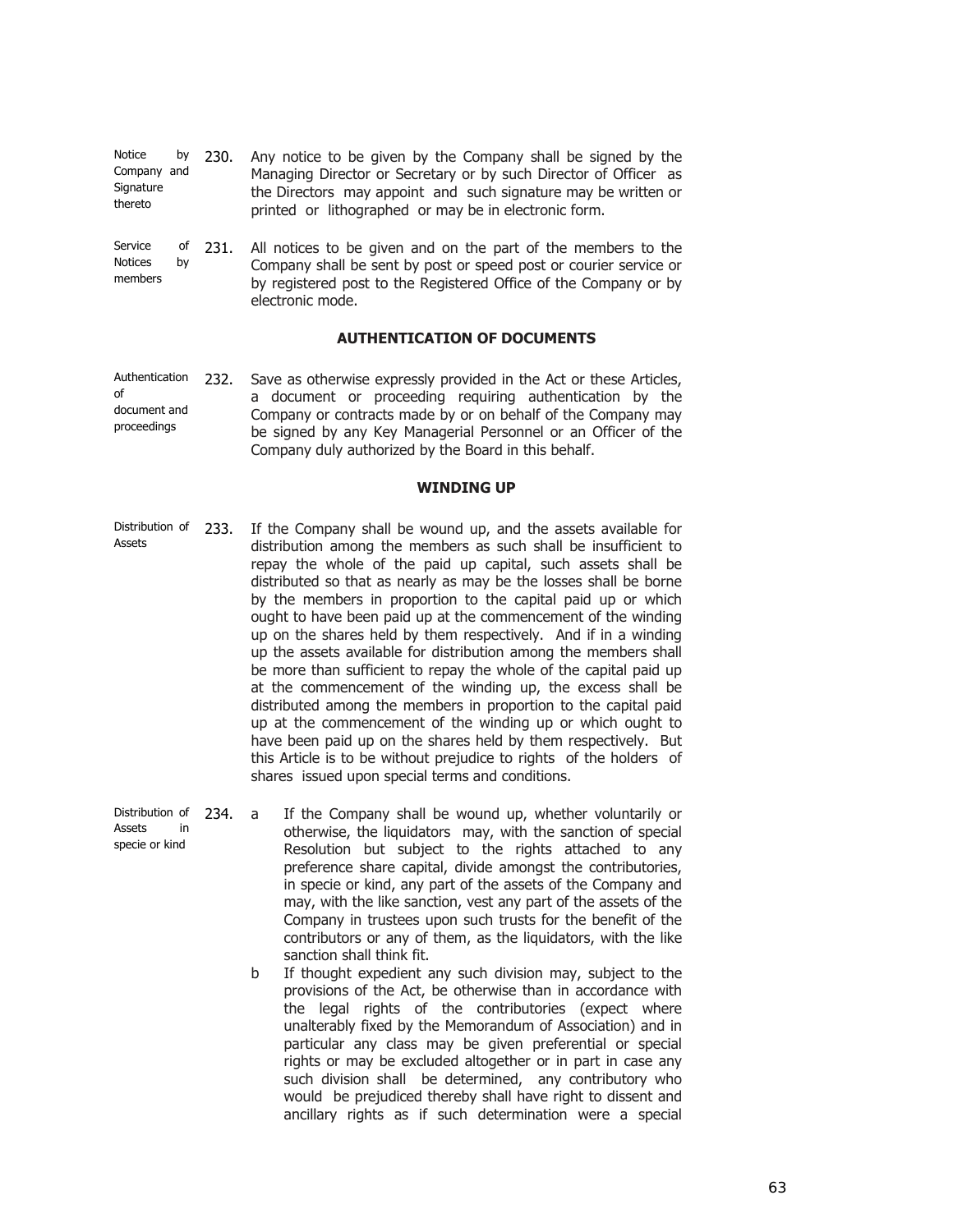resolution passed pursuant to the provisions of the Act.

- c In case any shares to be divided as aforesaid involve a liability to calls or otherwise any person entitled under such division to any of the said shares may within ten days after the passing of the special resolution, by notice in writing, intimate to the Liquidator to sell his proportion and pay him the net proceeds and the liquidator shall, if practicable, act accordingly.
- 235. A special Resolution sanctioning a sale to any other Company duly passed pursuant to the provisions of the Act may, subject to the provisions of the Act, in like manner as aforesaid determine that any shares or other consideration receivable by the liquidator be distributed amongst the members otherwise than in accordance with their existing rights and any such determination shall be binding upon all the member subject to the rights of dissent and consequential rights conferred by the Act.

Right of Shareholders in case of sale

#### **SECRECY CLAUSE**

- 236. a Every director, manager, auditor, trustee, member of a Secrecy Clause committee, officer, servant, agent, accountant or other person employed in the business of the Company, shall if so required by the Directors, before entering upon his duties, sign a declaration pledging himself to observe strict secrecy respecting all transaction and affairs of the Company with the customers and the state of the account with individuals and in relation thereto, and shall by such declaration pledge himself not to reveal any of the matters which may come to his knowledge in the discharge of his duties except when required so to do by the Directors or by law or by the person to whom such matters relate and except so far as may be necessary in order to comply with any of the provisions in these presents contained.
	- b No member shall be entitled to visit or inspect the Company's woks without the permission of the Directors or the Managing Director or to require discovery of or any information respecting any detail of the Company's trading or any matter which is or may be in the nature, of a trade secret, mystery of trade, or secret process, which may relate to the conduct of the business of the Company and which in the opinion of the Director or the Managing Director it will be inexpedient in the interest of the members of the Company to communicate to the public

## **INDEMNITY AND RESPONSIBILITY**

237. a Subject to the provisions of the Act every Director of the Company or the Managing Director, Manager, Secretary and other officer or employee of the Company and the Trustees (if any) for the time being acting in relation to any of the affairs of the Company and every one of them shall be indemnified by the Company against, and it shall be the duty

Directors and other right to indemnity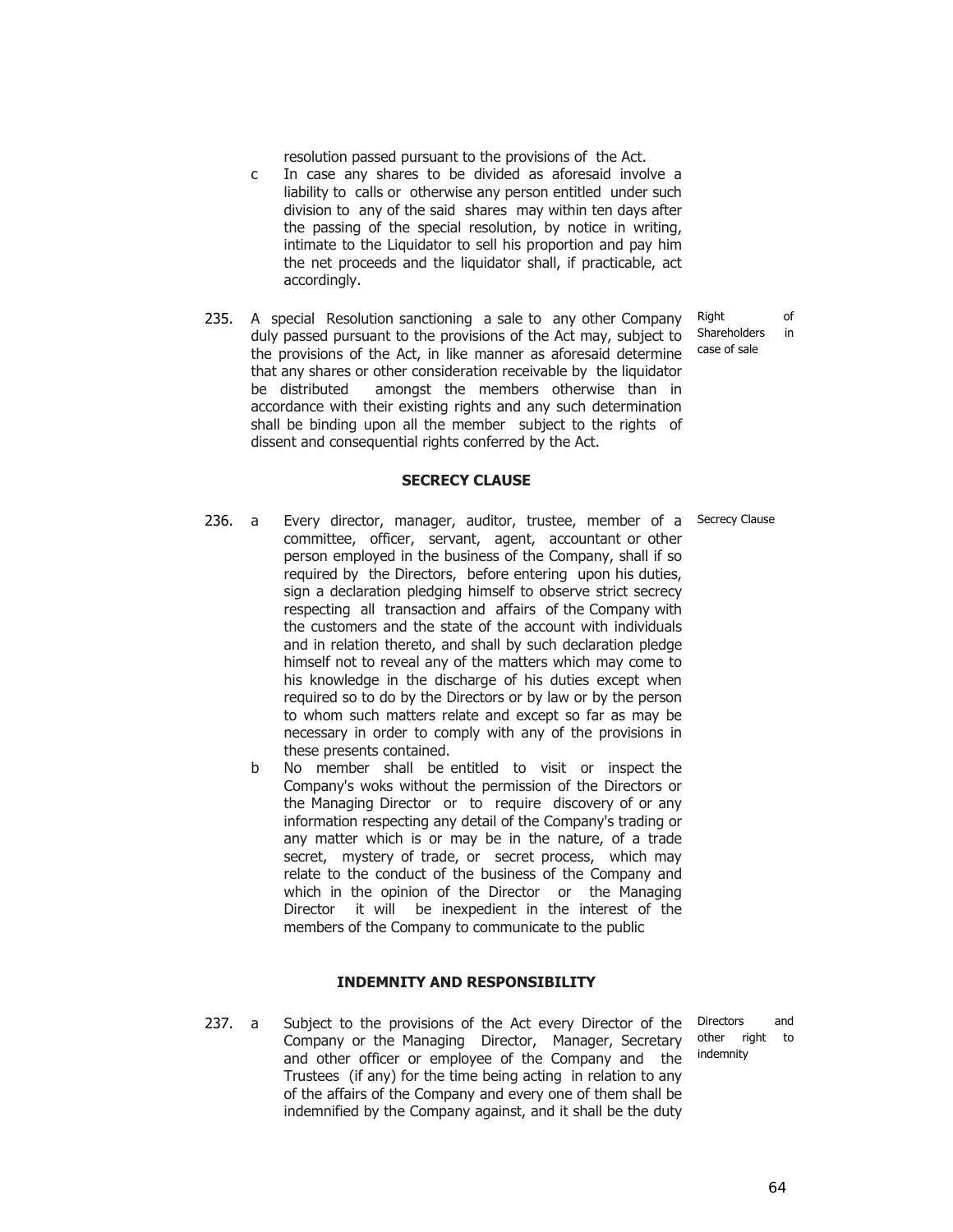of the Directors out of funds of the Company to pay all costs, losses and expenses (including traveling expenses) which any such Director, Managing Director, Manager, Secretary or other officer or employee and the trustees (if any) for the time being acting in relation to any of the affairs of the Company may incur or become liable to by reason of any contract entered into or any act, deed or thing done by him as such Director, Officer, employee or trustees or in any way In the discharge of his duties.

- b Provided that every Director, Managing Director, Manager, Secretary or other Officer or Employee of the Company or the Trustees (if any) for the time being acting in relation to any of the affairs of the Company and every one of them shall be indemnified against any liability incurred by him in defending any proceedings whether civil or criminal in which judgment is given in his favour or in which he is acquitted or in which relief is given to him by the Court.
- Directors and other not responsible for acts of others 238. Subject to the provisions of the Act no Director, the Managing Director or other officer of the Company shall be liable for the acts, omissions, neglect or default of any Director or Officer or for jointly in any omission or other act for conformity or for any loss or expenses suffered by the Company through insufficiency or deficiency, of title to any property acquired by order of the Directors for or on behalf of the Company or for the insufficiency or deficiency of any security in or upon which any of the moneys of the Company shall be invested or for any loss or damage arising from bankruptcy, insolvency, or tortuous act of any person Company or corporation, with whom any moneys, securities or effects shall be entrusted or deposited, or for any loss occasioned by any error of judgment or oversight on his part or for any other loss or damages or misfortune whatever which shall happen in the execution of the duties of his office or in relation thereto, unless the same happens through his own dishonestly.
- Special objective 239. The Company shall have among its objective the promotion and growth of the national economy through increased productivity, effective productivity, effective utilization of material and manpower resources and continued application of modern scientific and managerial techniques in keeping with the national aspirations, and the Company shall be mindful of its social and moral responsibilities to the customers, employees, shareholders, society and the local community.
- General Power 240. Whenever in the Act, it has been provided that the Company shall have any right, privileges or authority or that the Company could carry out any transaction only if the Company is authorized by its Articles, then and in that case this regulation hereto authorizes and empowers the Company to have such rights, privilege or authority and to carry such transactions as have been permitted by the Act, without there being any specific regulation in that behalf herein provided.